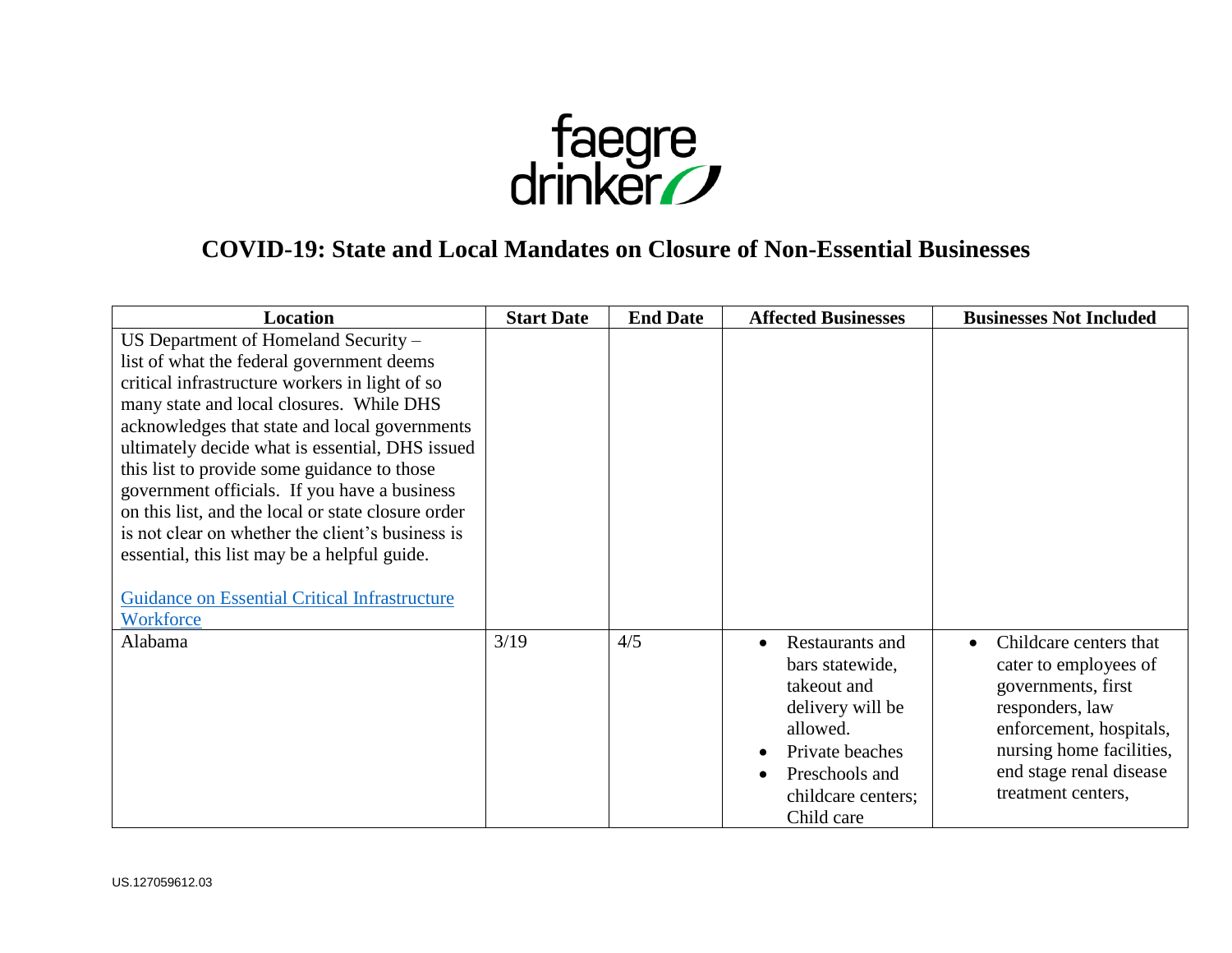| <b>Location</b>   | <b>Start Date</b> | <b>End Date</b> | <b>Affected Businesses</b>   | <b>Businesses Not Included</b>      |
|-------------------|-------------------|-----------------|------------------------------|-------------------------------------|
|                   |                   |                 | centers,                     | pharmacies and grocery              |
|                   |                   |                 | preschools,                  | stores.                             |
|                   |                   |                 | restaurants                  |                                     |
|                   |                   |                 | (takeout and                 |                                     |
|                   |                   |                 | delivery can                 |                                     |
|                   |                   |                 | continue), senior            |                                     |
|                   |                   |                 | citizen centers,             |                                     |
|                   |                   |                 | nursing homes                |                                     |
|                   |                   |                 | (must restrict               |                                     |
|                   |                   |                 | visitation).                 |                                     |
| Alaska            | 3/18              | 4/1             | Restaurants and<br>$\bullet$ | No specific exemptions<br>$\bullet$ |
|                   |                   |                 | bars statewide,              |                                     |
|                   |                   |                 | takeout and                  |                                     |
|                   |                   |                 | delivery will be             |                                     |
|                   |                   |                 | allowed.                     |                                     |
|                   |                   |                 | Entertainment                |                                     |
|                   |                   |                 | facilities,                  |                                     |
|                   |                   |                 | including                    |                                     |
|                   |                   |                 | theaters, gyms,              |                                     |
|                   |                   |                 | bowling alleys               |                                     |
|                   |                   |                 | and bingo halls.             |                                     |
| Arizona           | $3/20/20$ at      | Until further   | For counties of Arizona      | Cafeterias at nursing homes,        |
|                   | close of          | notice          | with confirmed cases of      | hospitals, and similar facilities   |
|                   | business          |                 | COVID-19:                    | as well as soup kitchens that       |
|                   |                   |                 | • Bars, movie theaters,      | provide meals to the needy.         |
|                   | (Phoenix,         |                 | indoor gyms and              |                                     |
| Arizona Executive | Tucson and        |                 | fitness clubs must be        |                                     |
| Order.pdf         | Flagstaff have    |                 | closed.                      |                                     |
|                   | ordered bars,     |                 | • Restaurants limited to     |                                     |
|                   | gyms and          |                 | pick up, delivery and        |                                     |
|                   | other indoor      |                 | drive-thru.                  |                                     |
|                   | facilities to     |                 |                              |                                     |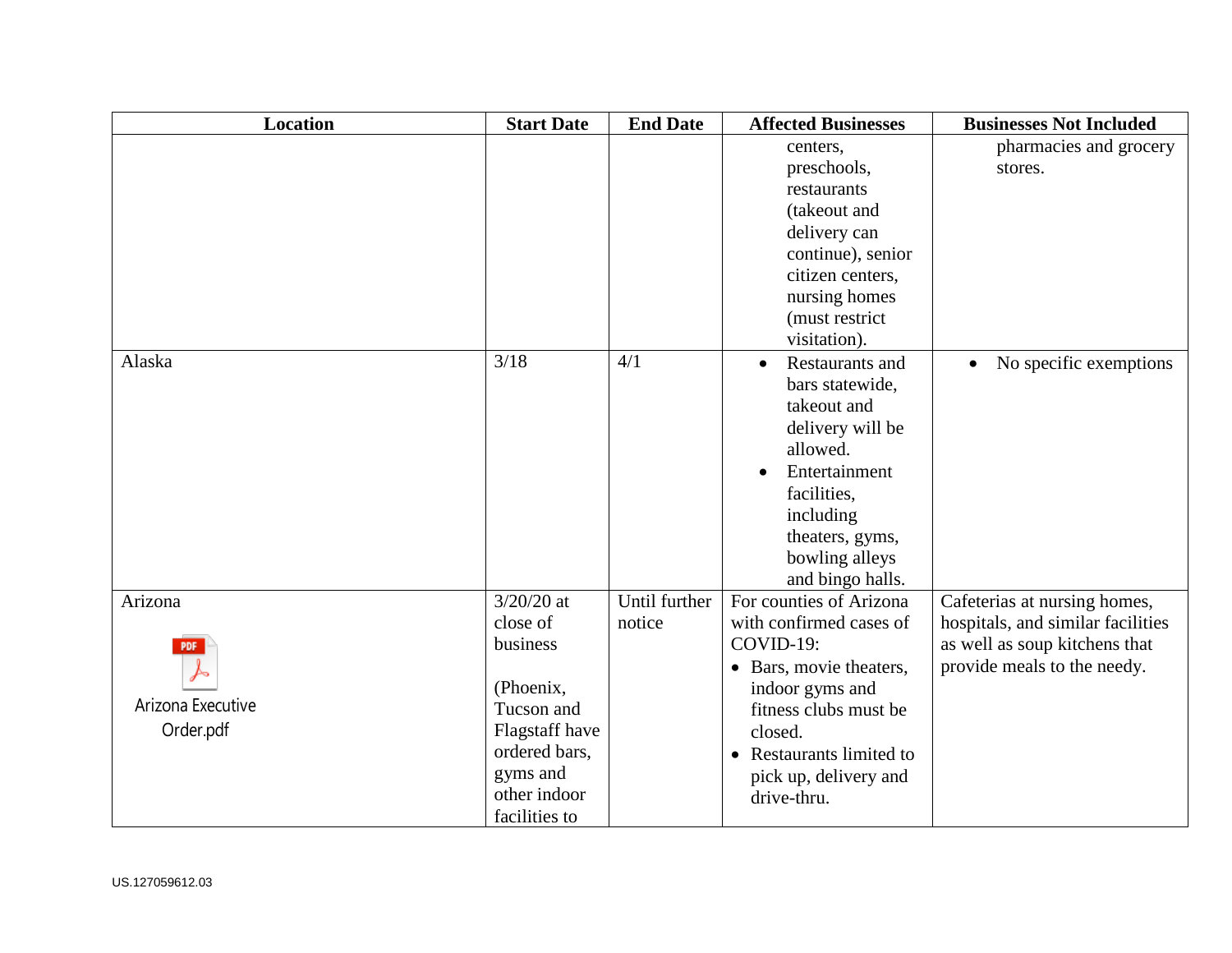| <b>Location</b>                                                                                                                                                                                                                                                                                                                                                                                                                                                                                                                  | <b>Start Date</b>                                                                        | <b>End Date</b>         | <b>Affected Businesses</b>                                                                                                                                                                                           | <b>Businesses Not Included</b>                                                                                                                                                                                                                                                                                                                                                                                                                         |
|----------------------------------------------------------------------------------------------------------------------------------------------------------------------------------------------------------------------------------------------------------------------------------------------------------------------------------------------------------------------------------------------------------------------------------------------------------------------------------------------------------------------------------|------------------------------------------------------------------------------------------|-------------------------|----------------------------------------------------------------------------------------------------------------------------------------------------------------------------------------------------------------------|--------------------------------------------------------------------------------------------------------------------------------------------------------------------------------------------------------------------------------------------------------------------------------------------------------------------------------------------------------------------------------------------------------------------------------------------------------|
|                                                                                                                                                                                                                                                                                                                                                                                                                                                                                                                                  | close<br>immediately<br>and<br>restaurants to<br>offer take-out<br>and delivery<br>only) |                         |                                                                                                                                                                                                                      |                                                                                                                                                                                                                                                                                                                                                                                                                                                        |
| Arkansas                                                                                                                                                                                                                                                                                                                                                                                                                                                                                                                         | 3/19                                                                                     |                         | • Gyms closed for non-<br>essential functions<br>• Restaurants and bars<br>closed for dine-in<br>service, open for<br>takeout and delivery.                                                                          |                                                                                                                                                                                                                                                                                                                                                                                                                                                        |
| California<br>PDF<br>California State<br>Order N-33-20.pdf<br>CA guidance (most recent updates to Essential<br>Critical Infrastructure Workers are in blue<br>text).<br>We believe that only if a business is in one of<br>the 16 sectors will you actually look at both the<br>LA County and LA City orders. The County<br>order seems to require the closure of only non-<br>essential retail businesses as defined. The City<br>of LA order is more clear and requires the<br>closure of non-essential businesses as defined. | 3/19/20                                                                                  | Until further<br>notice | • Residents must stay-at-<br>home except those who<br>work in one of 16<br>critical infrastructure<br>sectors, such<br>transportation,<br>healthcare or financial<br>services (see link for<br>list of all sectors). | • Residents working in one of<br>the following 16 critical<br>infrastructure sectors (see link<br>for details of all sectors):<br>o Chemical<br>○ Commercial facilities<br>○ Communications<br>o Critical manufacturing<br>o Dams<br>o Defense industrial base<br>o Emergency services<br>$\circ$ Energy<br>o Financial services<br>o Food and agriculture<br>o Government facilities<br>o Healthcare and public<br>health<br>o Information technology |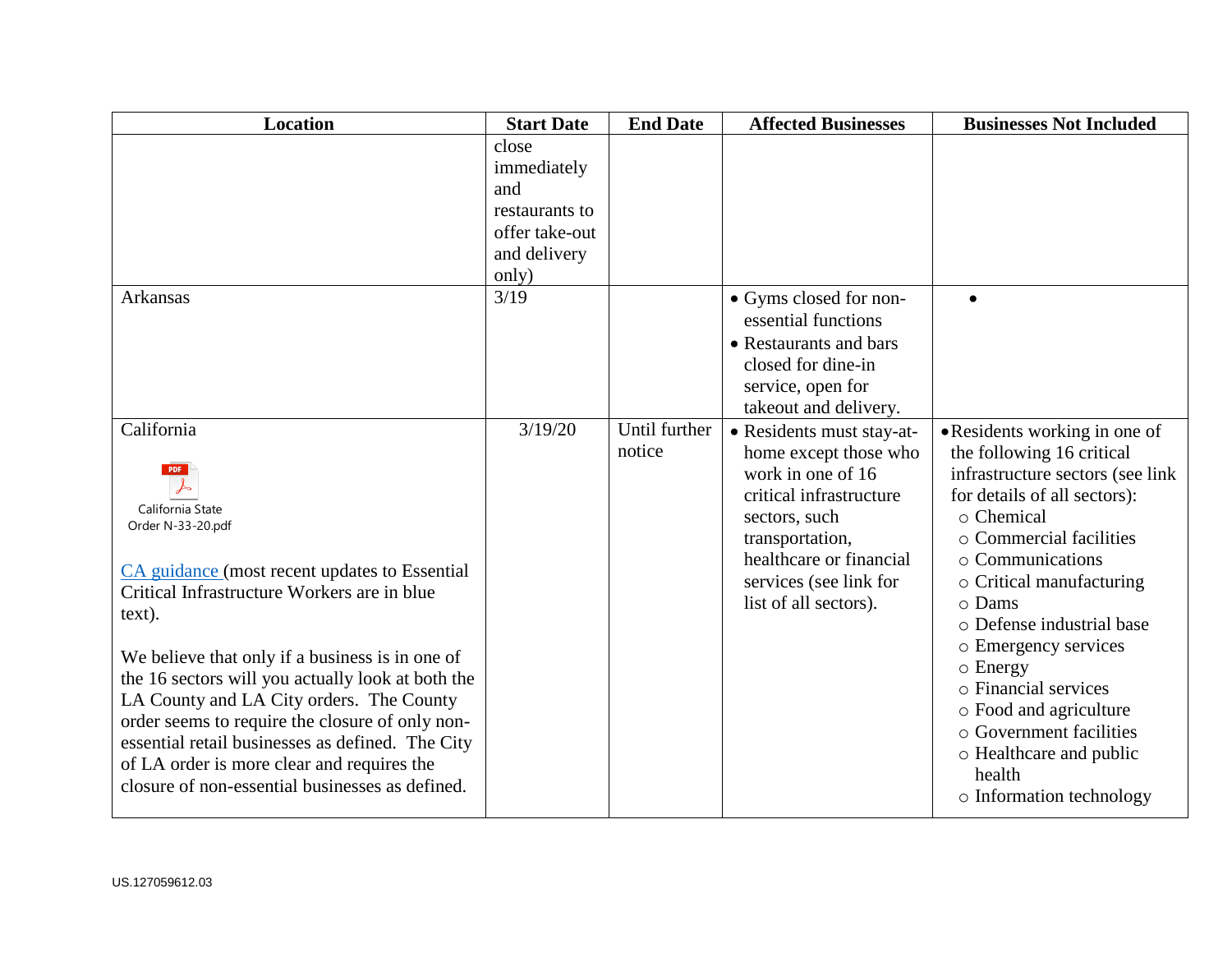| Location                                                                                                                          | <b>Start Date</b>                                                                                                                                                                                             | <b>End Date</b> | <b>Affected Businesses</b>                                                                                                                                                                                                                                 | <b>Businesses Not Included</b>                                                                                                                                                                                                                                  |
|-----------------------------------------------------------------------------------------------------------------------------------|---------------------------------------------------------------------------------------------------------------------------------------------------------------------------------------------------------------|-----------------|------------------------------------------------------------------------------------------------------------------------------------------------------------------------------------------------------------------------------------------------------------|-----------------------------------------------------------------------------------------------------------------------------------------------------------------------------------------------------------------------------------------------------------------|
| We are looking for our State and Local                                                                                            |                                                                                                                                                                                                               |                 |                                                                                                                                                                                                                                                            | o Nuclear reactors, materials                                                                                                                                                                                                                                   |
| governments to further clarify and reconcile                                                                                      |                                                                                                                                                                                                               |                 |                                                                                                                                                                                                                                                            | and waste                                                                                                                                                                                                                                                       |
| these orders.                                                                                                                     |                                                                                                                                                                                                               |                 |                                                                                                                                                                                                                                                            | o Transportation systems                                                                                                                                                                                                                                        |
|                                                                                                                                   |                                                                                                                                                                                                               |                 |                                                                                                                                                                                                                                                            | o Water and wastewater                                                                                                                                                                                                                                          |
|                                                                                                                                   |                                                                                                                                                                                                               |                 |                                                                                                                                                                                                                                                            | systems                                                                                                                                                                                                                                                         |
| California – City of Los Angeles<br><b>PDF</b><br>City of LA Safer at<br>Home Order 2020.03.                                      | $3/19/20$ at<br>$11:59$ pm (for<br>purposes of<br>doing<br>business, but<br>individuals<br>and<br>employees<br>may access<br>businesses to<br>gather<br>belongings<br>and address<br>administrative<br>needs) | 4/19/20         | $\bullet$ Individuals must<br>remain in their homes<br>with limited<br>exceptions.<br>• Non-essential<br>businesses must cease<br>operations that require<br>in-person attendance at<br>a workplace                                                        | See order for list of essential<br>business operations and<br>activities.                                                                                                                                                                                       |
| California - Los Angeles County                                                                                                   | 3/16/20                                                                                                                                                                                                       | 3/31/20         | All bars, clubs,                                                                                                                                                                                                                                           | • Grocery Stores and                                                                                                                                                                                                                                            |
| PDF<br>LA County Order<br>3-16-20.pdf<br>3/19 order amends and supplements 3/16 order:<br>PDF<br>$\lambda$<br>LA County Order.pdf | $3/19/20$ at<br>$11:59$ pm                                                                                                                                                                                    | 4/19/20         | theaters, entertainment<br>centers, fitness centers,<br>wineries, breweries and<br>tap rooms that provide<br>tastings are ordered to<br>be closed until further<br>notice. Restaurants will<br>be permitted to serve<br>take out or delivery<br>food only. | pharmacies.<br>• Cafeterias, commissaries,<br>and retail food facilities<br>located within hospitals,<br>nursing homes, gov't<br>buildings or other licensed<br>health care facilities.<br>Charitable or gov't org<br>providing meal to indigent<br>population. |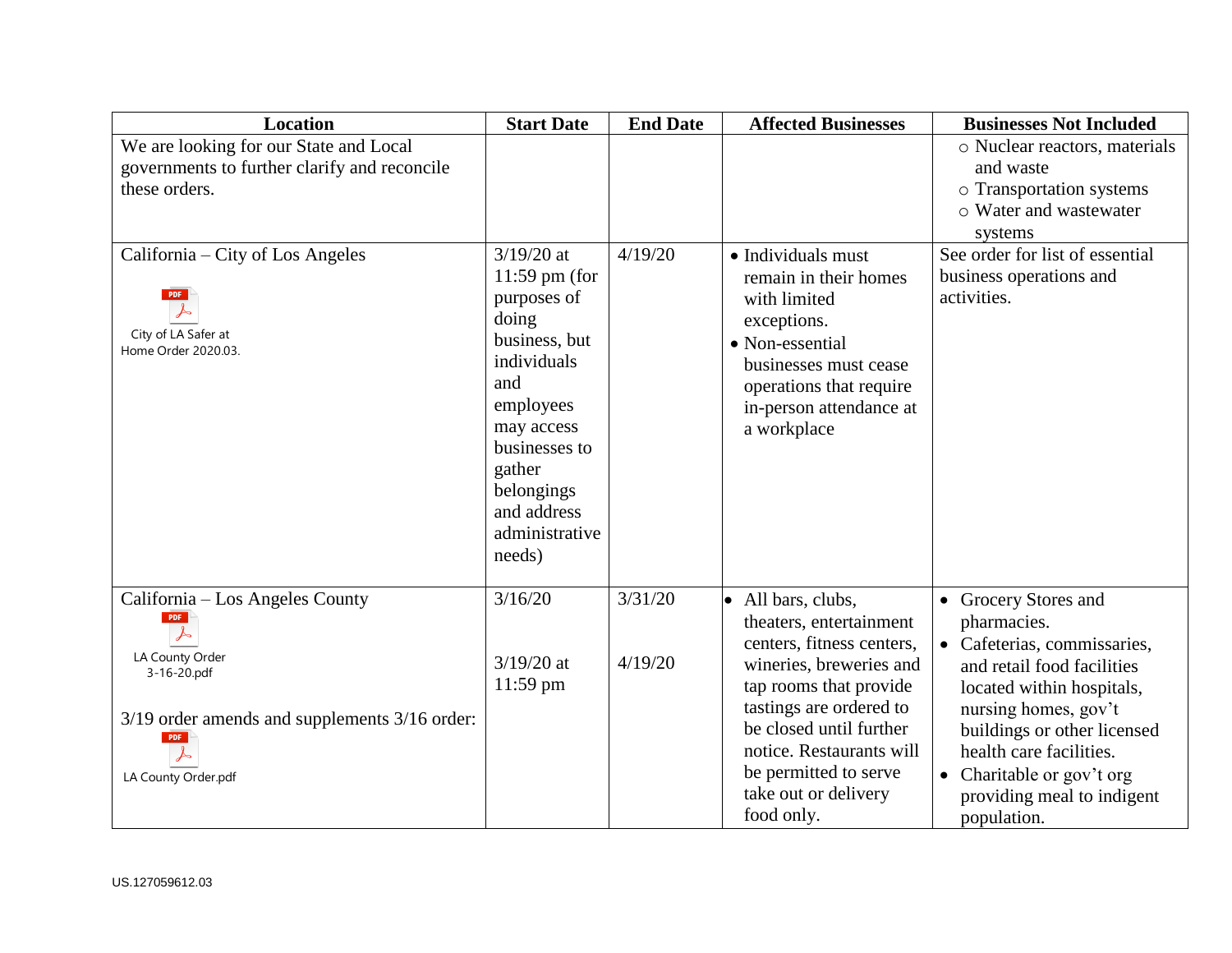| Location                                                                  | <b>Start Date</b> | <b>End Date</b> | <b>Affected Businesses</b>                                                                                                                                                                                                                                                                                                                                  | <b>Businesses Not Included</b>                                                                                                                                                                   |
|---------------------------------------------------------------------------|-------------------|-----------------|-------------------------------------------------------------------------------------------------------------------------------------------------------------------------------------------------------------------------------------------------------------------------------------------------------------------------------------------------------------|--------------------------------------------------------------------------------------------------------------------------------------------------------------------------------------------------|
|                                                                           |                   |                 | Eff. 3/19, non-essential<br>$\bullet$<br>retail businesses.<br>indoor malls or<br>shopping centers,<br>indoor or outdoor<br>playgrounds.<br>All indoor public and<br>private gatherings and<br>all outdoor public and<br>private events within a<br>confined space, where<br>at least 10 people are<br>expected to be in<br>attendance at the same<br>time. | Concessionaires or food<br>$\bullet$<br>services within any airport<br>within LA County Public<br>Health jurisdiction.<br>In 3/19 order, essential<br>businesses are defined.                    |
| California – Orange County<br>3/18 order amends and supersedes 3/17 order | 3/17              | 3/31            | Public gatherings are<br>prohibited<br>Bars and business<br>establishments that<br>serve alcohol shall<br>close.<br>Movie theaters, gyms,<br>and health clubs shall<br>close.<br>Restaurants may<br>operate through pick-<br>up or drive-through.                                                                                                           | businesses performing<br>$\bullet$<br>"essential activities"<br>including emergency<br>responders, health care<br>providers, grocery<br>stores, banks, gas<br>stations and homeless<br>shelters. |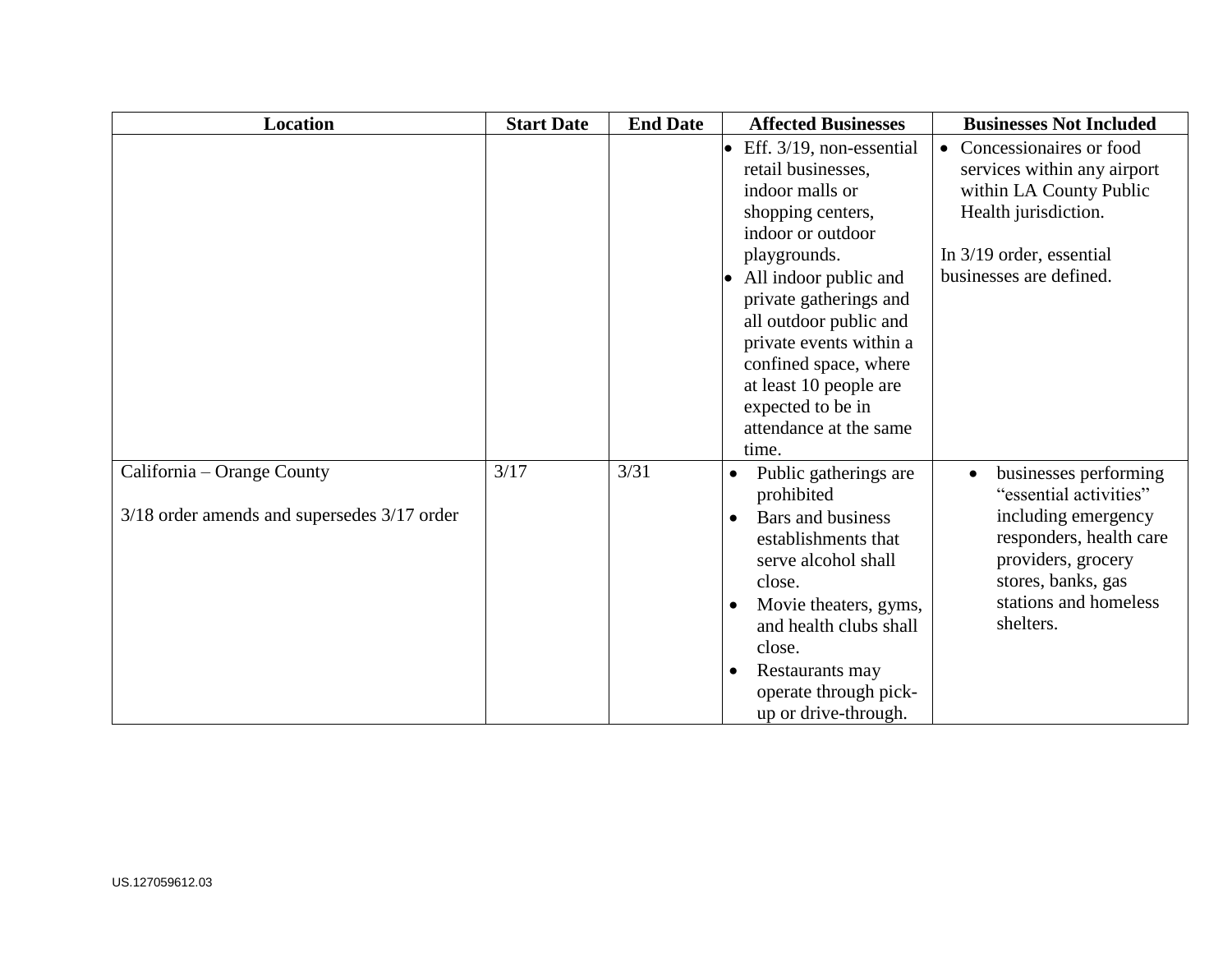| <b>Location</b>                                  | <b>Start Date</b> | <b>End Date</b> | <b>Affected Businesses</b>  | <b>Businesses Not Included</b>     |
|--------------------------------------------------|-------------------|-----------------|-----------------------------|------------------------------------|
| California - Bay Area/ Palm Springs <sup>1</sup> | 3/17              | At least until  | All non-exempt<br>$\bullet$ | Essential infrastructure, which    |
|                                                  |                   | April 7         | business must               | includes public works              |
| (San Francisco, Santa Clara, Alameda, San        |                   |                 | close.                      | construction, construction of      |
| Mateo, Contra Costa, Marin, Napa, and            |                   |                 | Residents are               | housing, gas, and electrical, is   |
| Sonoma Counties)                                 |                   |                 | ordered to                  | exempt, subject to observing       |
|                                                  |                   |                 | "shelter-in-place"          | social distancing.                 |
|                                                  |                   |                 | subject to limited          |                                    |
| <b>PDF</b>                                       |                   |                 | exceptions.                 | <b>Essential businesses are</b>    |
|                                                  |                   |                 |                             | exempt:                            |
| San Francisco -                                  |                   |                 |                             | Healthcare;<br>$\bullet$           |
| HealthOrderC19-07-:                              |                   |                 |                             | Grocery store and food             |
| <b>PDF</b>                                       |                   |                 |                             | retailers;                         |
| Santa Clara -                                    |                   |                 |                             | Food cultivation;                  |
| 03-16-20-Health-Offi-                            |                   |                 |                             | Media;<br>$\bullet$                |
| <b>PDF</b>                                       |                   |                 |                             | Gas stations and auto              |
|                                                  |                   |                 |                             | supply and repair;                 |
| Alameda -                                        |                   |                 |                             | Banks, credit unions,              |
| health-officer-order-s                           |                   |                 |                             | financial institutions             |
| <b>PDF</b>                                       |                   |                 |                             | and insurance;                     |
|                                                  |                   |                 |                             |                                    |
| San Mateo - HO<br>Order Shelter in Place         |                   |                 |                             | Hardware and building<br>$\bullet$ |
|                                                  |                   |                 |                             | supply;                            |
|                                                  |                   |                 |                             | Plumbers, electricians,            |
|                                                  |                   |                 |                             | exterminators;                     |
| Contra Costa -                                   |                   |                 |                             | Mailing and shipping               |
| HO-COVID19-SIP-03                                |                   |                 |                             | services;                          |
| <b>PDF</b>                                       |                   |                 |                             | Educational institutions;          |
|                                                  |                   |                 |                             | Laundromats;<br>$\bullet$          |
| Marin - Shelter in                               |                   |                 |                             |                                    |
| Place Order 16 March                             |                   |                 |                             |                                    |

<sup>&</sup>lt;sup>1</sup> Palm Springs adopted a "Shelter-In-Place" Order modeled directly after the San Francisco order, even including a link to the San Francisco order in the Palm Springs Press Release.

 $\overline{a}$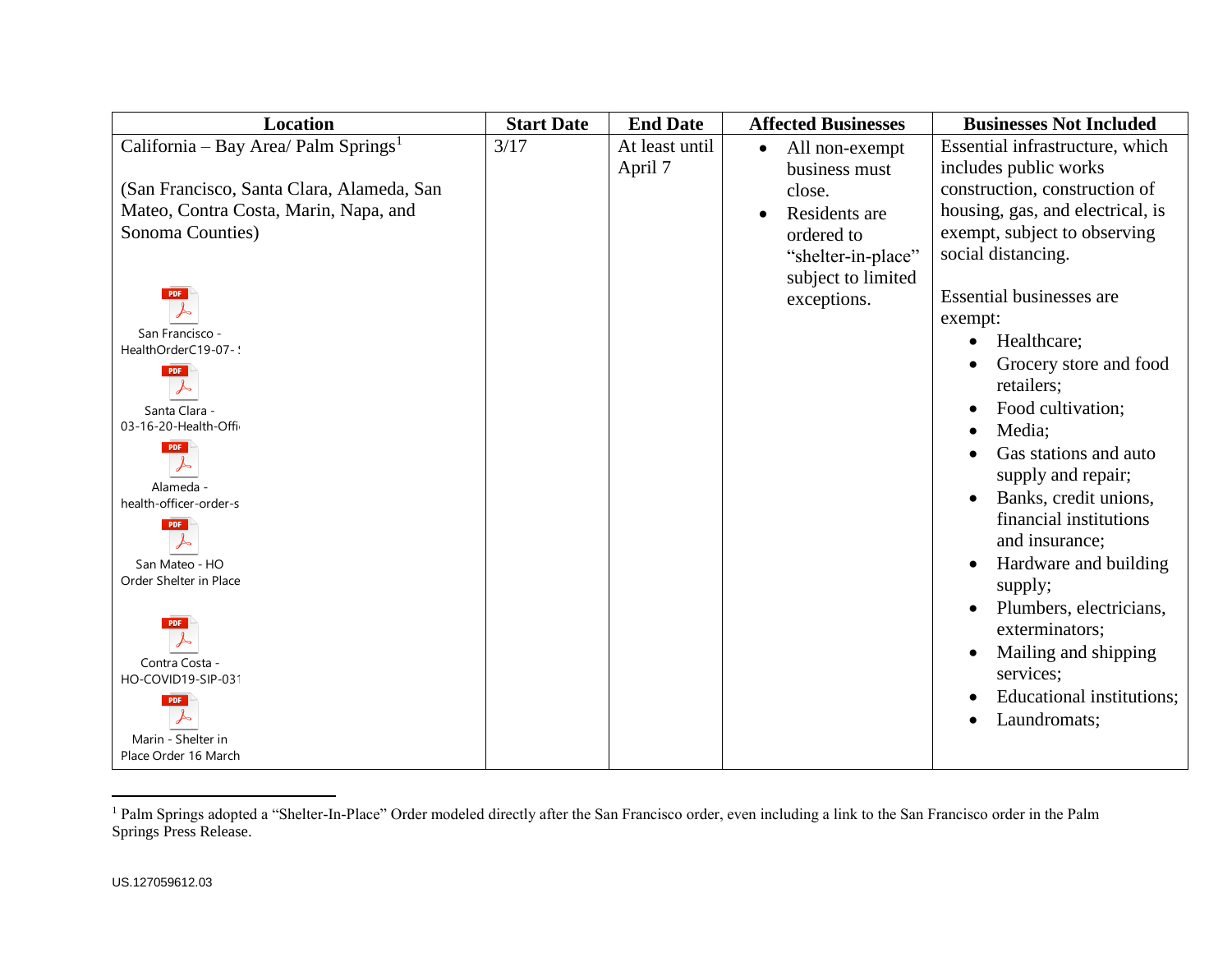| <b>Location</b>                                                                                                                                                | <b>Start Date</b> | <b>End Date</b> | <b>Affected Businesses</b>                                                                                                          | <b>Businesses Not Included</b>                                                                                                                                                                                                                                                                                                                                                                                                                                                                                                                                                  |
|----------------------------------------------------------------------------------------------------------------------------------------------------------------|-------------------|-----------------|-------------------------------------------------------------------------------------------------------------------------------------|---------------------------------------------------------------------------------------------------------------------------------------------------------------------------------------------------------------------------------------------------------------------------------------------------------------------------------------------------------------------------------------------------------------------------------------------------------------------------------------------------------------------------------------------------------------------------------|
|                                                                                                                                                                |                   |                 |                                                                                                                                     | Restaurants (drive-<br>$\bullet$<br>through, pick-up or<br>delivery only);<br>Work-from-home<br>business supply;<br>Private transportation;<br>$\bullet$<br>Childcare facilities.<br>$\bullet$                                                                                                                                                                                                                                                                                                                                                                                  |
| California – Sacramento and Yolo Counties<br>(track the Bay Area Order)<br>PDF<br>Sacramento -<br>20200319_HO_Signer<br>PDF<br>YOLO -<br>FinalOrdertoShelterIn | 3/19              | 4/7             | All non-exempt<br>business must<br>close.<br>Residents are<br>ordered to<br>"shelter-in-place"<br>subject to limited<br>exceptions. | Essential infrastructure, which<br>includes public works<br>construction, construction of<br>housing, gas, and electrical, is<br>exempt, subject to observing<br>social distancing<br><b>Essential businesses are</b><br>exempt:<br>Healthcare;<br>$\bullet$<br>Grocery store and food<br>retailers;<br>Food cultivation;<br>$\bullet$<br>Media;<br>$\bullet$<br>Gas stations and auto<br>supply and repair;<br>Banks, credit unions,<br>financial institutions<br>and insurance;<br>Hardware and building<br>$\bullet$<br>supply;<br>Plumbers, electricians,<br>exterminators; |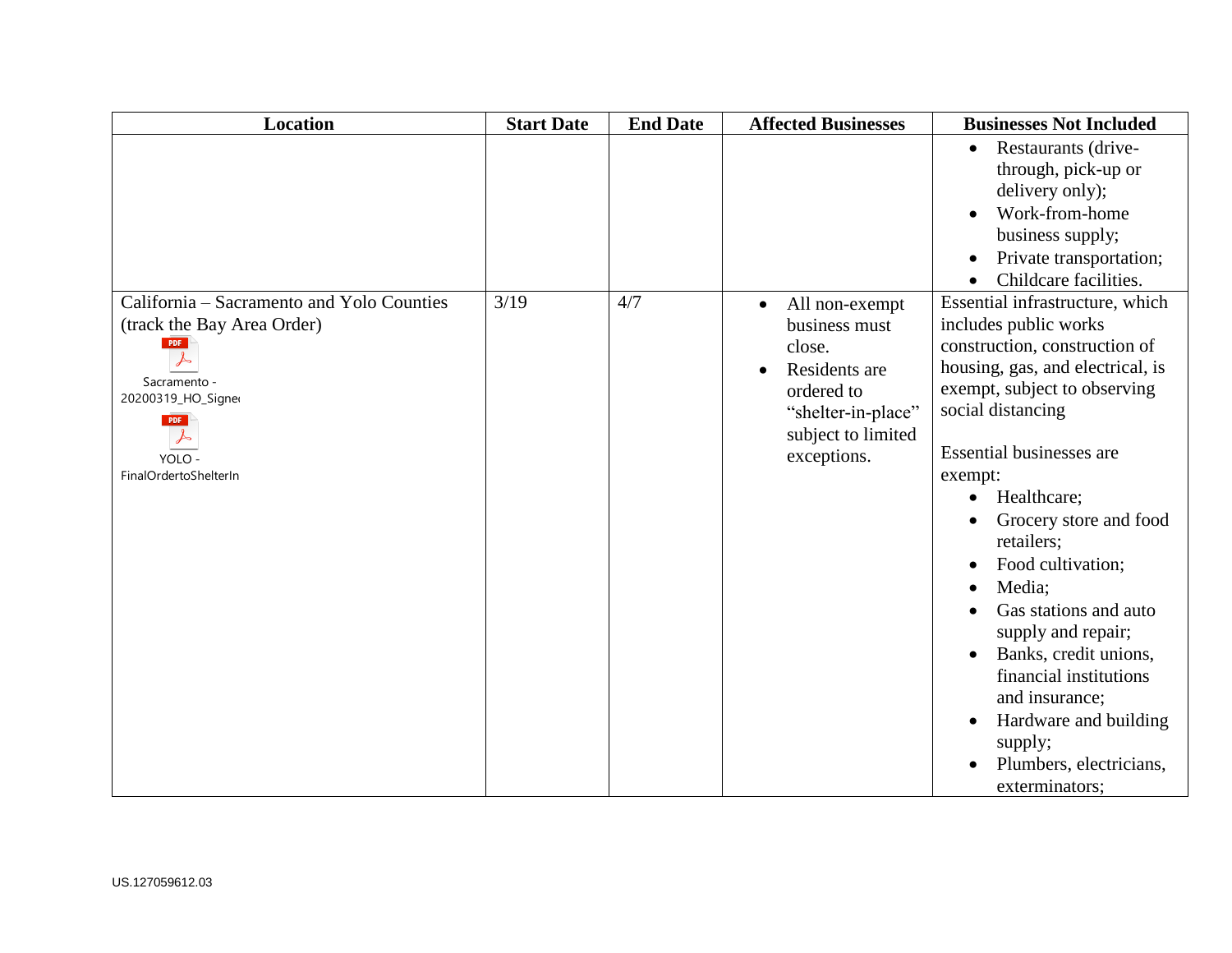| <b>Location</b>                                                                          | <b>Start Date</b> | <b>End Date</b> | <b>Affected Businesses</b>                                                                                                                       | <b>Businesses Not Included</b>                                                                                                                                                                                                                                                                                                                                                                                                                                      |
|------------------------------------------------------------------------------------------|-------------------|-----------------|--------------------------------------------------------------------------------------------------------------------------------------------------|---------------------------------------------------------------------------------------------------------------------------------------------------------------------------------------------------------------------------------------------------------------------------------------------------------------------------------------------------------------------------------------------------------------------------------------------------------------------|
|                                                                                          |                   |                 |                                                                                                                                                  | Mailing and shipping<br>$\bullet$<br>services;<br>Educational institutions;<br>Laundromats;<br>Restaurants (drive-<br>through, pick-up or<br>delivery only);<br>Work-from-home<br>business supply;<br>Private transportation;<br>$\bullet$<br>Childcare facilities.<br>$\bullet$                                                                                                                                                                                    |
| California - San Benito, Santa Cruz, and<br>Monterey Counties (track the Bay Area Order) | 3/18              | 4/7             | All non-exempt<br>$\bullet$<br>business must<br>close.<br>Residents are<br>ordered to<br>"shelter-in-place"<br>subject to limited<br>exceptions. | Essential infrastructure, which<br>includes public works<br>construction, construction of<br>housing, gas, and electrical, is<br>exempt, subject to observing<br>social distancing.<br>Essential businesses are<br>exempt:<br>Healthcare;<br>$\bullet$<br>Grocery store and food<br>retailers;<br>Food cultivation;<br>٠<br>Media;<br>$\bullet$<br>Gas stations and auto<br>supply and repair;<br>Banks, credit unions,<br>financial institutions<br>and insurance; |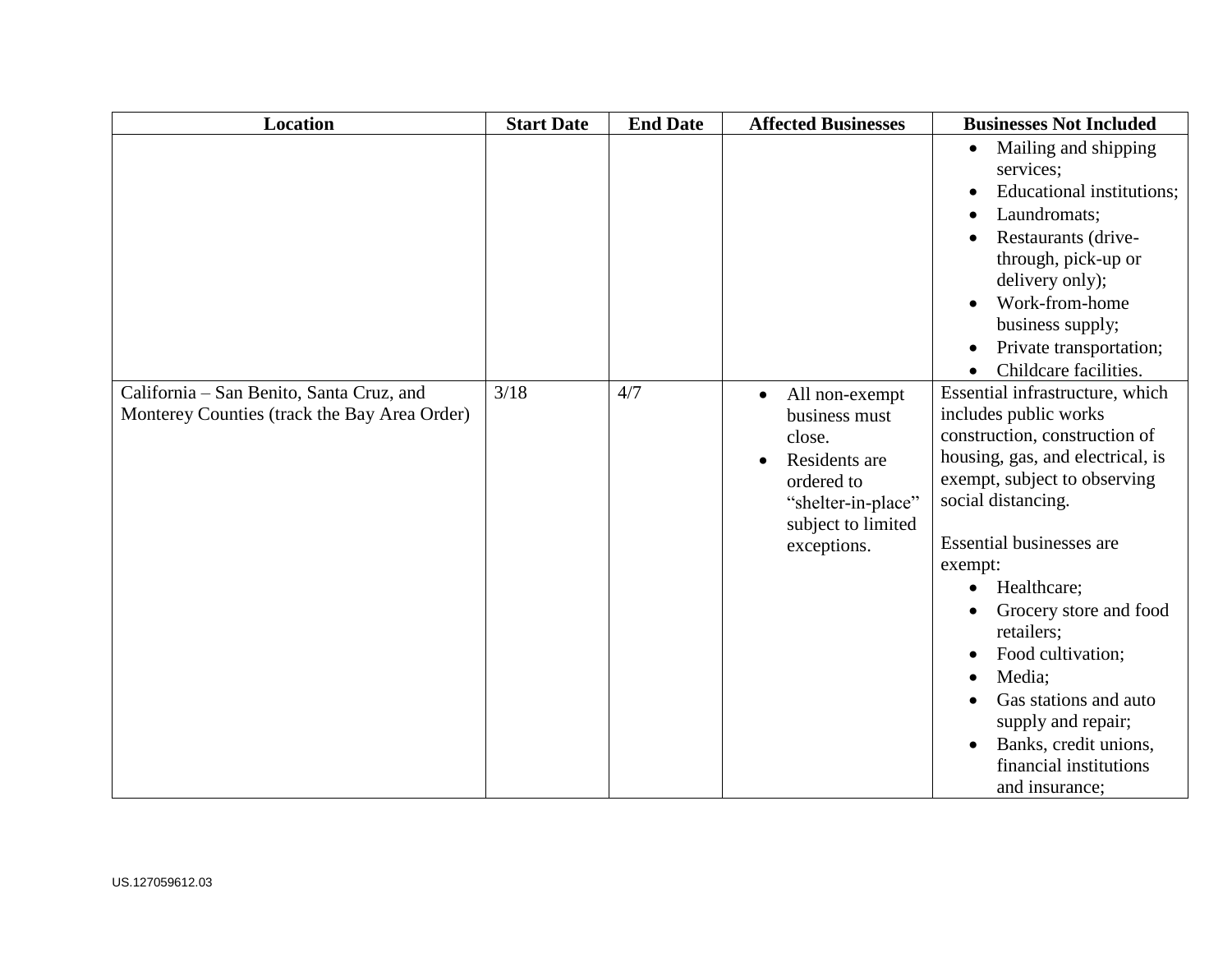| <b>Location</b>                                                                  | <b>Start Date</b> | <b>End Date</b> | <b>Affected Businesses</b>                                                                                                                                                                                                                                                                       | <b>Businesses Not Included</b>                                                                                                                                                                                                                                                                                                                                                                                               |
|----------------------------------------------------------------------------------|-------------------|-----------------|--------------------------------------------------------------------------------------------------------------------------------------------------------------------------------------------------------------------------------------------------------------------------------------------------|------------------------------------------------------------------------------------------------------------------------------------------------------------------------------------------------------------------------------------------------------------------------------------------------------------------------------------------------------------------------------------------------------------------------------|
|                                                                                  |                   |                 |                                                                                                                                                                                                                                                                                                  | Hardware and building<br>$\bullet$<br>supply;<br>Plumbers, electricians,<br>$\bullet$<br>exterminators;<br>Mailing and shipping<br>services;<br><b>Educational institutions:</b><br>$\bullet$<br>Laundromats;<br>$\bullet$<br>Restaurants (drive-<br>through, pick-up or<br>delivery only);<br>Work-from-home<br>$\bullet$<br>business supply;<br>Private transportation;<br>$\bullet$<br>Childcare facilities.<br>$\bullet$ |
| California – San Diego County<br>PDF<br>人<br>San Diego -<br>mayoralexecutiveorde | 3/17              | 3/31            | Bars, nightclubs,<br>$\bullet$<br>including all<br>establishments for<br>adult<br>entertainment are<br>ordered to be<br>closed to the<br>public.<br>Restaurants will<br>be permitted to<br>serve take out or<br>delivery food<br>only.<br>Public gatherings<br>of over 50 people<br>in any space | <b>Essential businesses</b><br>$\bullet$<br>may have gatherings of<br>more than 50 people,<br>but must practice social<br>distancing in doing so.<br>There is no definition of<br>$\bullet$<br>"essential business.".                                                                                                                                                                                                        |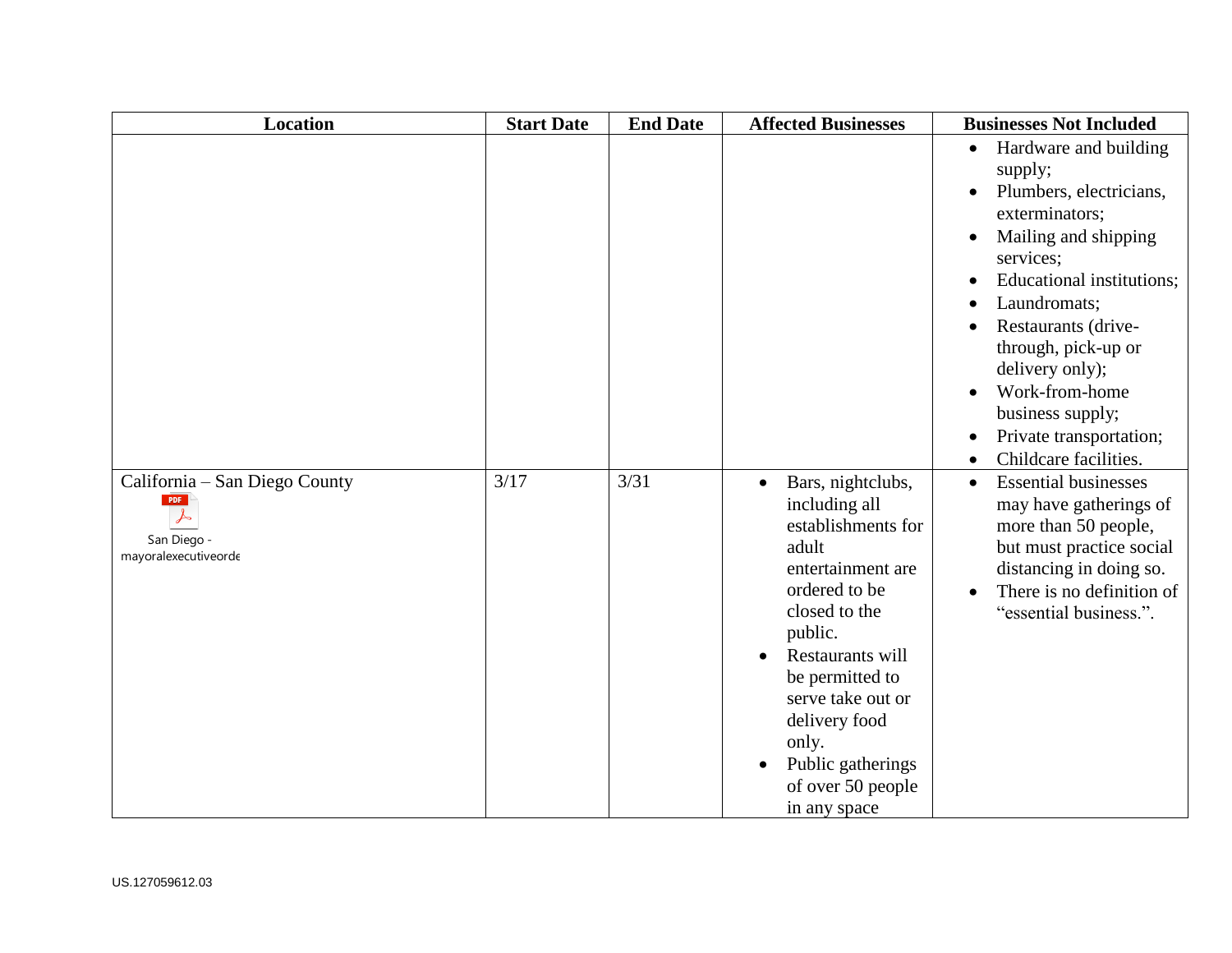| Location                                                                         | <b>Start Date</b> | <b>End Date</b> | <b>Affected Businesses</b>                                                                                                                                                                                                                                                                                                                                                                                                                                                                             | <b>Businesses Not Included</b> |
|----------------------------------------------------------------------------------|-------------------|-----------------|--------------------------------------------------------------------------------------------------------------------------------------------------------------------------------------------------------------------------------------------------------------------------------------------------------------------------------------------------------------------------------------------------------------------------------------------------------------------------------------------------------|--------------------------------|
|                                                                                  |                   |                 | indoor or outdoor<br>are prohibited.<br>Libraries,<br>recreation centers<br>and pools, and<br>city reservoirs are<br>all closed.                                                                                                                                                                                                                                                                                                                                                                       |                                |
| California - Ventura County<br>PDF<br>2020-03-17_Ventura<br>_County_Public_Healt | 3/17              | 4/1             | Individuals over<br>$\bullet$<br>75 years old, or<br>individuals with<br>co-morbidities<br>over 70 years old<br>are ordered to<br>shelter-in-place,<br>with limited<br>exceptions for<br>seeking medical<br>care, nutrition, or<br>to perform<br>essential work.<br>Bars, nightclubs,<br>$\bullet$<br>theaters, venues,<br>bowling alleys,<br>arcades, gyms,<br>aquatic centers,<br>and fitness<br>centers are<br>ordered to be<br>closed.<br>Restaurants will<br>be permitted to<br>serve take out or | No specific exemptions.        |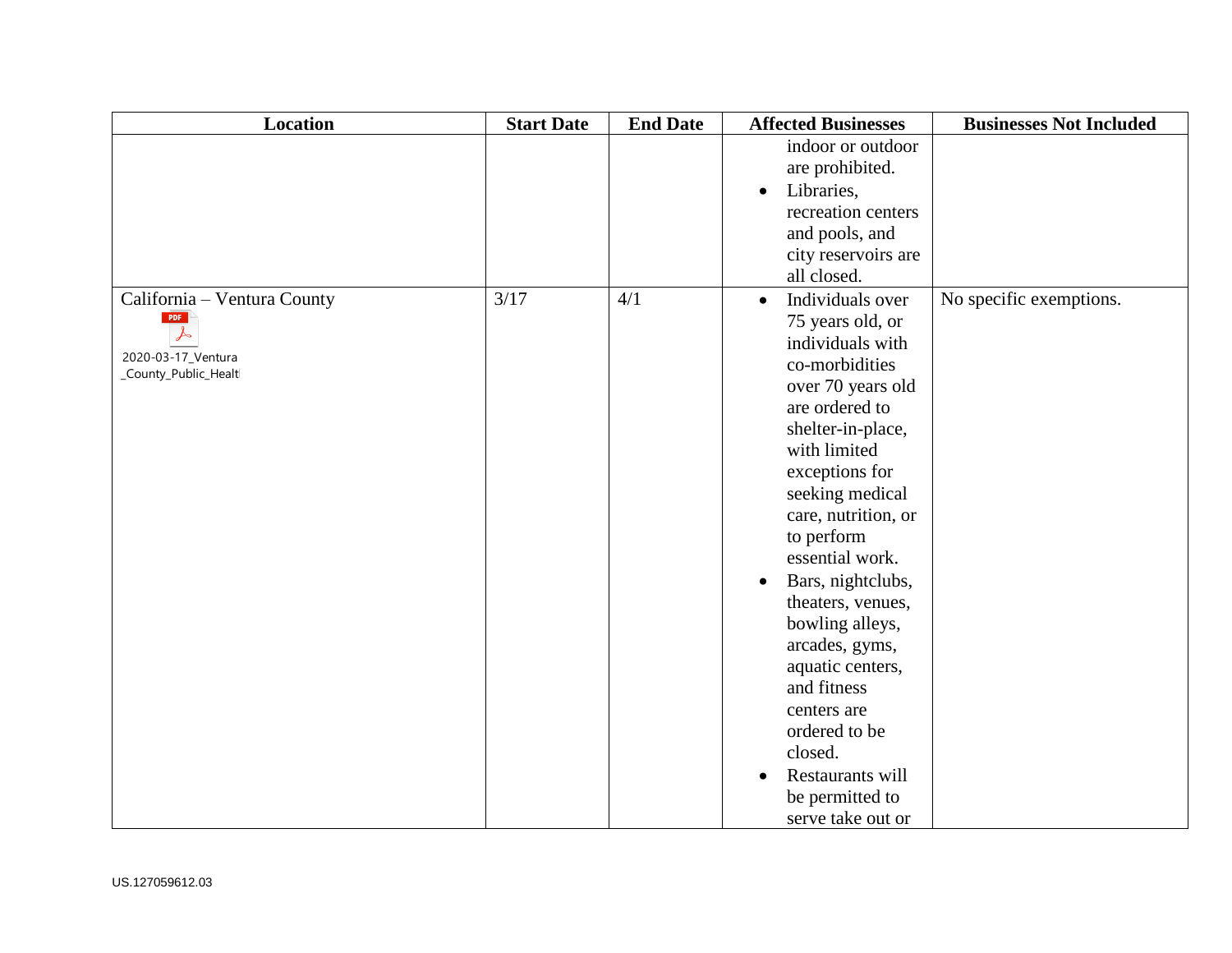| <b>Location</b>                                                                                                                                                                                                                                                                                                                  | <b>Start Date</b>                                                              | <b>End Date</b>                       | <b>Affected Businesses</b>                                                                                                                                                                                                                                                                                            | <b>Businesses Not Included</b>                                                                                                                                                                                                                                                           |
|----------------------------------------------------------------------------------------------------------------------------------------------------------------------------------------------------------------------------------------------------------------------------------------------------------------------------------|--------------------------------------------------------------------------------|---------------------------------------|-----------------------------------------------------------------------------------------------------------------------------------------------------------------------------------------------------------------------------------------------------------------------------------------------------------------------|------------------------------------------------------------------------------------------------------------------------------------------------------------------------------------------------------------------------------------------------------------------------------------------|
|                                                                                                                                                                                                                                                                                                                                  |                                                                                |                                       | delivery food<br>only.                                                                                                                                                                                                                                                                                                |                                                                                                                                                                                                                                                                                          |
| Colorado<br><b>PDF</b><br>Colorado Public<br>Health Order dated 3-<br>(restaurant closure)<br><b>PDF</b><br>Colorado - March 22,<br>2020 Order.pdf<br>$(50\%$ reduction in in-person workforce – a<br>public health order will be issued by CO Dept.<br>of Public Health and Environment (CDPHE) to<br>define exempt activities) | $3/17/20$ at 8<br>am<br>(restaurant<br>closure)<br>3/24/20 (50%)<br>reduction) | 30 days after<br>this date<br>4/10/20 | Employer must<br>$\bullet$<br>reduce their in-<br>person work<br>forces by 50%.<br><b>Employers must</b><br>implement tele-<br>work or other<br>work from home<br>capabilities to the<br>greatest extent<br>possible. If<br>telework not<br>possible,<br>employers are<br>encouraged to<br>stagger work<br>schedules. | Does not apply to:<br>Those identified in the<br>public health order to be<br>issued.<br>Any employer that can<br>certify that employees<br>are no closer than 6 feet<br>from one another during<br>any part of their work<br>hours. Certification<br>method will be issued<br>by CDPHE. |
| Connecticut<br>Connecticut<br>Executive Order.pdf                                                                                                                                                                                                                                                                                | 3/16/20<br>at $8$<br>pm                                                        | 4/30/20                               | Community,<br>$\bullet$<br>civic, leisure, or<br>sporting events,<br>parades, concerts,<br>festivals, plays or<br>live<br>performances,<br>conventions, and<br>similar activities<br>Religious,<br>spiritual or                                                                                                       | None listed                                                                                                                                                                                                                                                                              |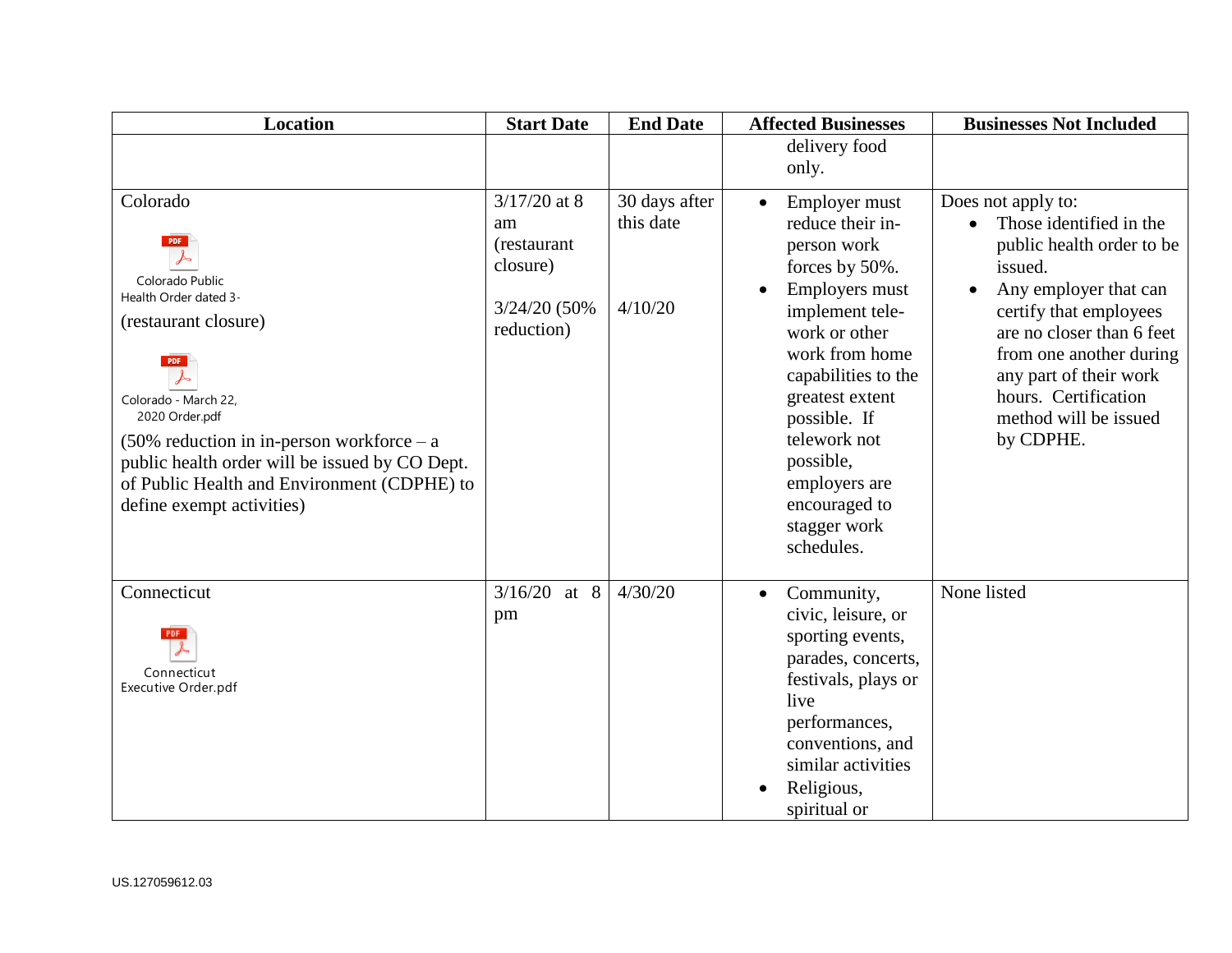| <b>Location</b> | <b>Start Date</b> | <b>End Date</b> | <b>Affected Businesses</b>                                                                                                                                                                                                                                                                                                                                                                                                                                                                                                 | <b>Businesses Not Included</b> |
|-----------------|-------------------|-----------------|----------------------------------------------------------------------------------------------------------------------------------------------------------------------------------------------------------------------------------------------------------------------------------------------------------------------------------------------------------------------------------------------------------------------------------------------------------------------------------------------------------------------------|--------------------------------|
|                 |                   |                 | worship<br>gatherings of 50<br>or more people<br>are prohibited<br>Restaurants, bars<br>and private clubs<br>must only allow<br>for off-premises<br>consumption<br>Governor<br>continues to work<br>with the state's<br>federally<br>recognized tribes<br>on the temporary<br>closure of their<br>casino operations<br>Off-track betting<br>facility operations<br>Gym, sports,<br>$\bullet$<br>fitness and<br>recreation facility<br>and movie theater<br>operations<br>Amusement parks<br>and bowling<br>alleys $(3/18)$ |                                |
| Delaware        | 3/24/20           | 5/15/2020       | Hair salons,<br>$\bullet$<br>barber shops and<br>nail salons $(3/18)$                                                                                                                                                                                                                                                                                                                                                                                                                                                      | Comprehensive list in the      |
|                 | at<br>8am         |                 | Closure of all<br>$\bullet$<br>non-essential                                                                                                                                                                                                                                                                                                                                                                                                                                                                               | attached list, but includes:   |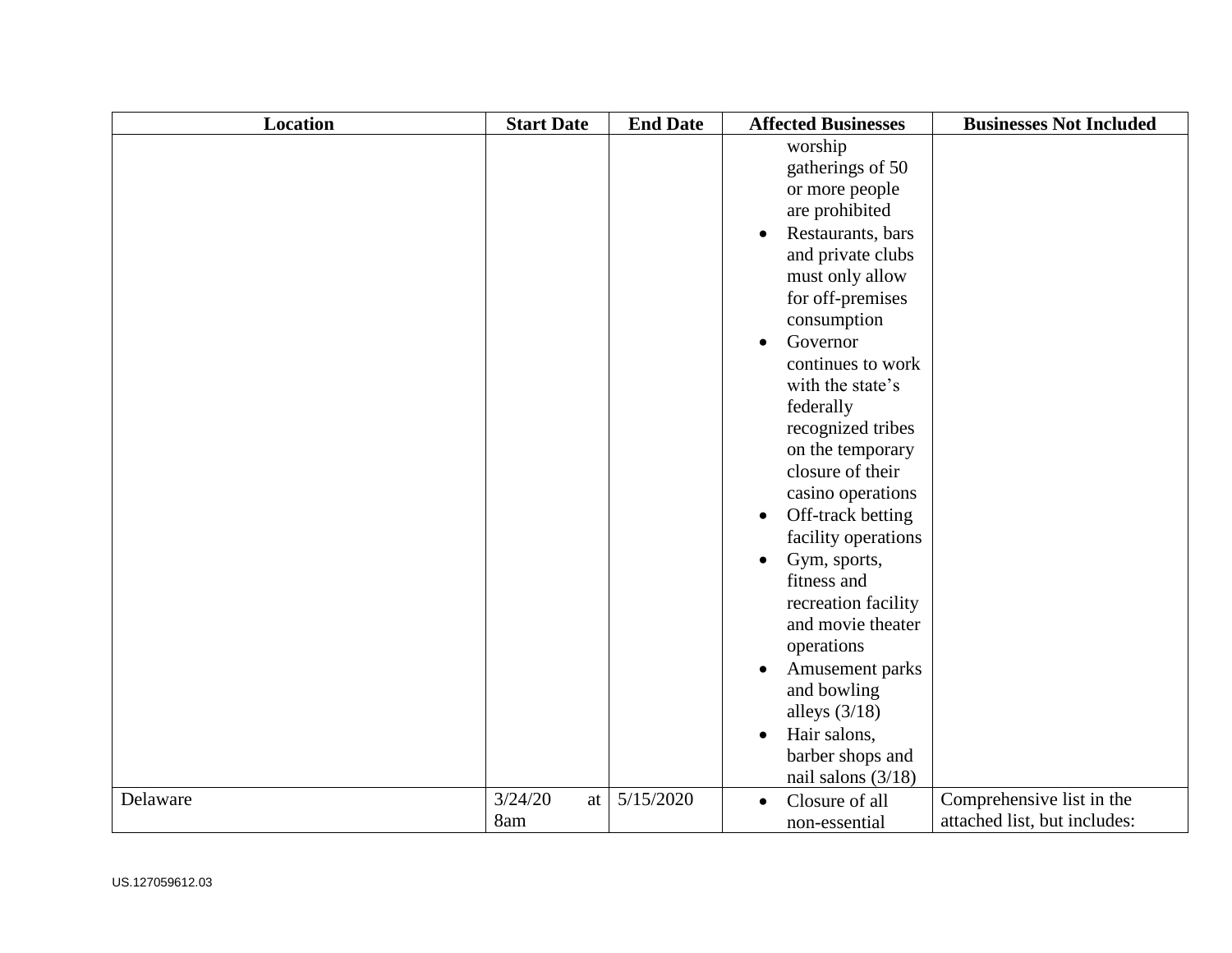| <b>Location</b>                                                                                                                    | <b>Start Date</b> | <b>End Date</b> | <b>Affected Businesses</b>                                                                                                                                                                                                                                                                                                                                                                                              | <b>Businesses Not Included</b>                                                                                                                                                                                                                                                                                                                                                                                                                                                                                                                                                                                                                                                      |
|------------------------------------------------------------------------------------------------------------------------------------|-------------------|-----------------|-------------------------------------------------------------------------------------------------------------------------------------------------------------------------------------------------------------------------------------------------------------------------------------------------------------------------------------------------------------------------------------------------------------------------|-------------------------------------------------------------------------------------------------------------------------------------------------------------------------------------------------------------------------------------------------------------------------------------------------------------------------------------------------------------------------------------------------------------------------------------------------------------------------------------------------------------------------------------------------------------------------------------------------------------------------------------------------------------------------------------|
| PDF<br>$\overline{\mathcal{F}}$<br>Delaware<br>Modification.pdf<br><b>PDF</b><br>Delaware List of<br><b>Essential Businesses.p</b> |                   |                 | businesses,<br>including<br>hospitality and<br>recreation<br>facilities,<br>including casinos,<br>sporting facilities,<br>gyms, and hair<br>salons, concert<br>halls and venues,<br>t heaters and<br>performing arts<br>venues, golf<br>courses and<br>shooting ranges,<br>realtors (except<br>those who can<br>work from home),<br>certain business<br>support services,<br>shopping malls<br>(with few<br>exceptions) | Healthcare/public<br>$\bullet$<br>health<br>Food and agriculture,<br>including restaurants<br>providing carry-out<br>service<br>Energy, including<br>workers who maintain,<br>ensure, or restore the<br>generation,<br>transmission, and<br>distribution of electric<br>power<br>Petroleum industry,<br>including gas stations<br>and truck stops<br>Natural propane gas<br>industry<br>Waste and wastewater<br>Transportation and<br>logistics<br>Public works<br>Communications and<br>information technology<br>Manufacturing,<br>including workers<br>necessary for the<br>manufacturing of<br>materials, goods,<br>products, or similar<br>distribution<br>Hazardous materials |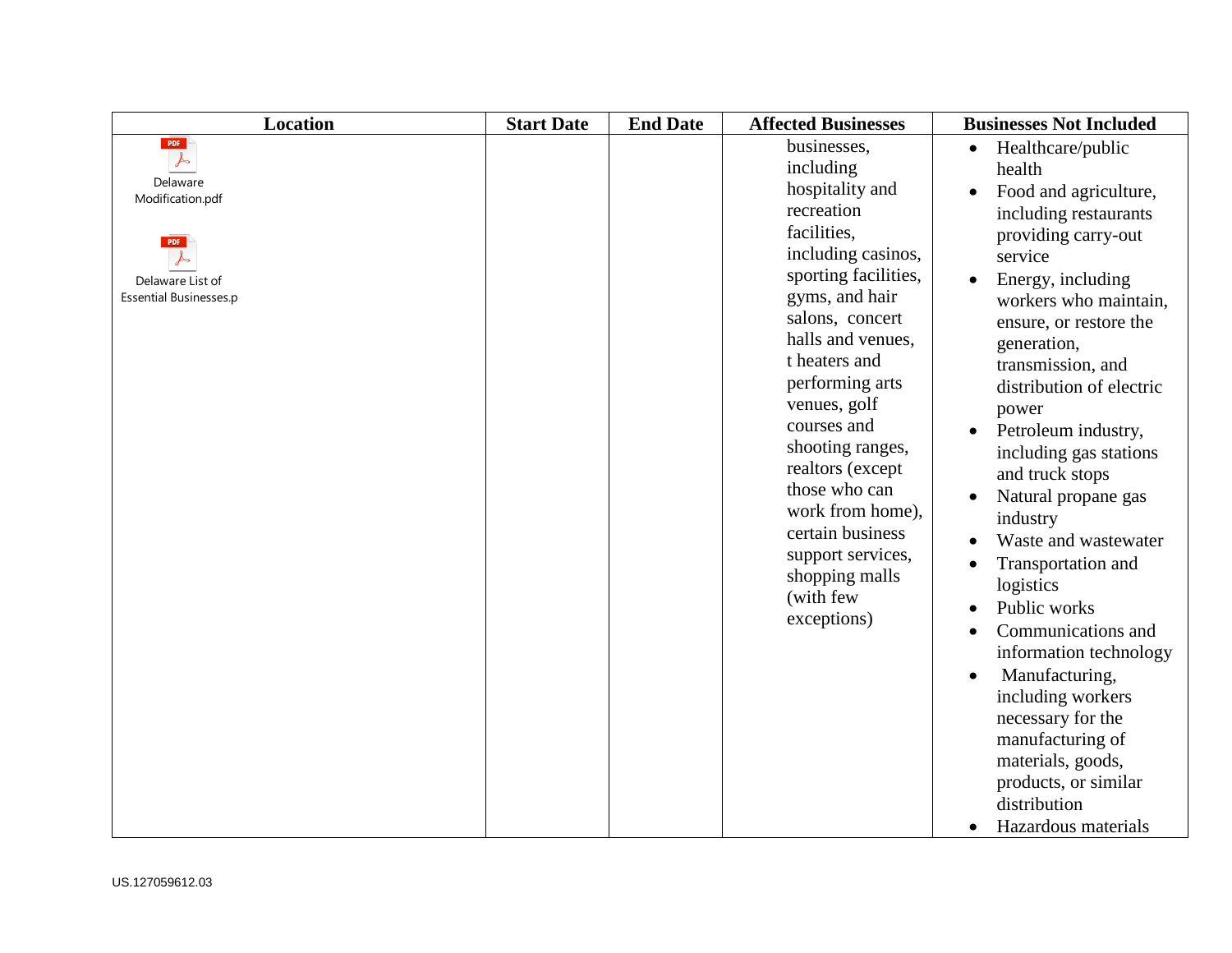| Location                                           | <b>Start Date</b>                                                                       | <b>End Date</b>     | <b>Affected Businesses</b>                                                                                                                                                                                                                                | <b>Businesses Not Included</b>                                                                                                                                                                                                                                                                                                                                                                                       |
|----------------------------------------------------|-----------------------------------------------------------------------------------------|---------------------|-----------------------------------------------------------------------------------------------------------------------------------------------------------------------------------------------------------------------------------------------------------|----------------------------------------------------------------------------------------------------------------------------------------------------------------------------------------------------------------------------------------------------------------------------------------------------------------------------------------------------------------------------------------------------------------------|
|                                                    |                                                                                         |                     |                                                                                                                                                                                                                                                           | Financial services and<br>insurance<br>Construction<br>$\bullet$<br>Necessary products<br>retailers, including<br>medical and hygiene<br>supplies, dry goods,<br>alcohol, beer and wine<br>Necessary retail and<br>$\bullet$<br>services establishments,<br>including grocery<br>stores, delivery services<br>of necessary products,<br>appliance repair,<br>electricians, etc.<br>Open air recreation<br>facilities |
| District of Columbia<br><b>PDF</b><br>DC Order.pdf | $3/16/20$ at<br>10pm (for<br>restaurants,<br>$etc.$ )<br>$3/17/20$ (for<br>clubs, etc.) | 4/1/20<br>at<br>6am | Restaurants and<br>$\bullet$<br>taverns, but<br>allowed to<br>operate delivery<br>and grab and go<br>operations.<br>Nightclubs, multi-<br>$\bullet$<br>purpose facilities,<br>health clubs,<br>health spas,<br>massage<br>establishments<br>and theatres. | None listed                                                                                                                                                                                                                                                                                                                                                                                                          |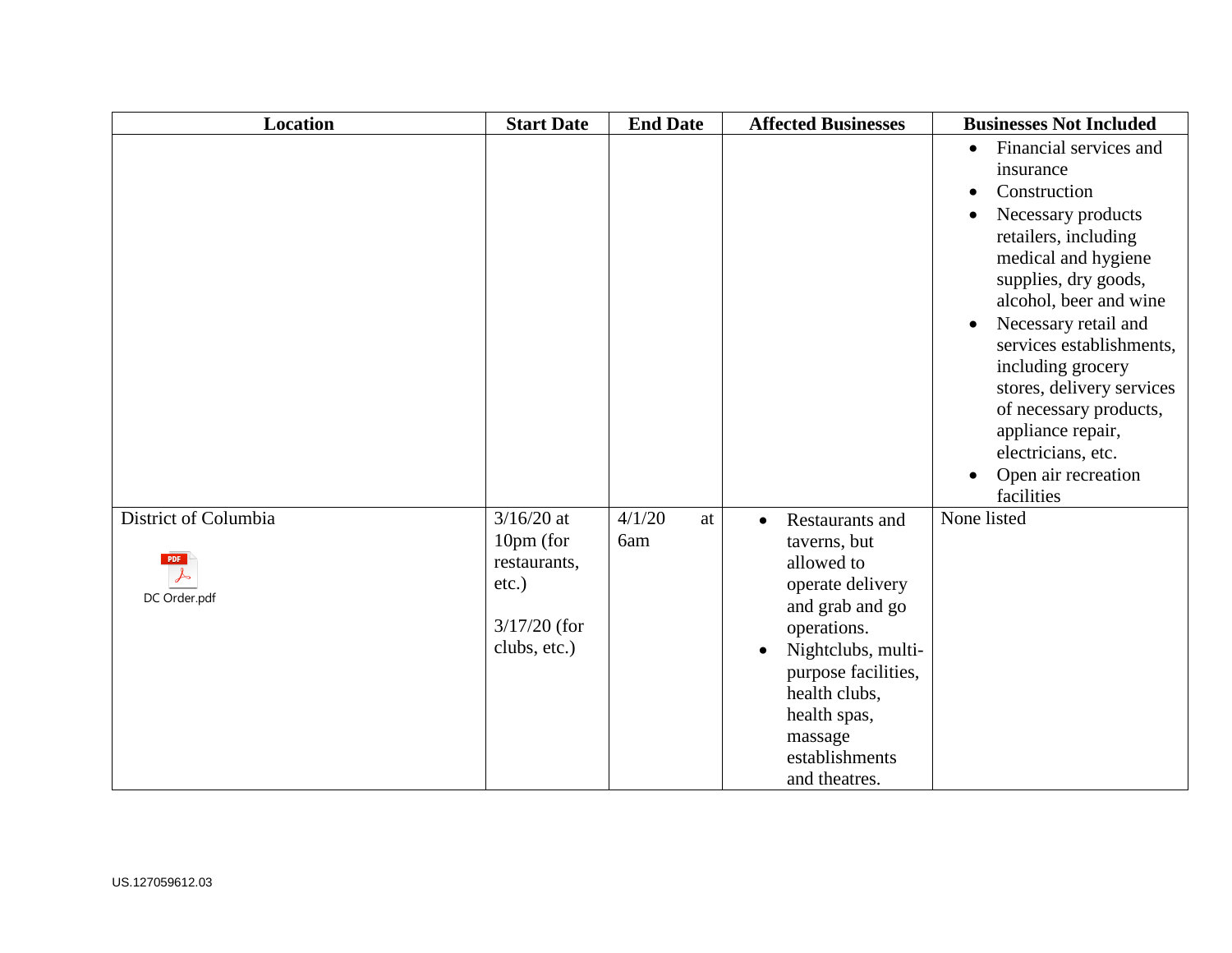| <b>Location</b>                                                                                                           | <b>Start Date</b>                                            | <b>End Date</b>                    | <b>Affected Businesses</b>                                                                                                                                                                                                          | <b>Businesses Not Included</b>        |
|---------------------------------------------------------------------------------------------------------------------------|--------------------------------------------------------------|------------------------------------|-------------------------------------------------------------------------------------------------------------------------------------------------------------------------------------------------------------------------------------|---------------------------------------|
| Florida<br>PDF<br>Florida Executive<br>Order.pdf<br>(amends and supersedes EO 20-68 above)<br>PDF<br>Florida EO_20-71.pdf | 3/20/20                                                      | Upon<br>expiration of<br>EO 20-52. | Restaurants and<br>$\bullet$<br>food<br>establishments<br>may only operate<br>for delivery and<br>take-out.<br>Alcohol sales for<br>$\bullet$<br>off-premises<br>consumption<br>only.<br>Gyms and fitness<br>centers must<br>close. | None listed                           |
| Georgia                                                                                                                   | No state<br>orders as of<br>(3/20)                           |                                    |                                                                                                                                                                                                                                     |                                       |
| Georgia - Athens-Clarke County<br><b>PDF</b><br>Athens-Clarke<br>County Declaration.pc                                    | 3/20/20                                                      | 4/7/20                             | Shelter in place has been<br>declared.                                                                                                                                                                                              | No essential businesses<br>specified. |
| Georgia - City of Brookhaven                                                                                              | 3/30/30                                                      | Until further<br>notice.           | Restaurants are ordered<br>closed                                                                                                                                                                                                   | None                                  |
| Hawaii                                                                                                                    | 3/17<br>3/26<br>(mandatory<br>14-day self-<br>quarantine for |                                    | Directing all bars<br>$\bullet$<br>and clubs to<br>close. Restaurants<br>should go to take-<br>out only                                                                                                                             |                                       |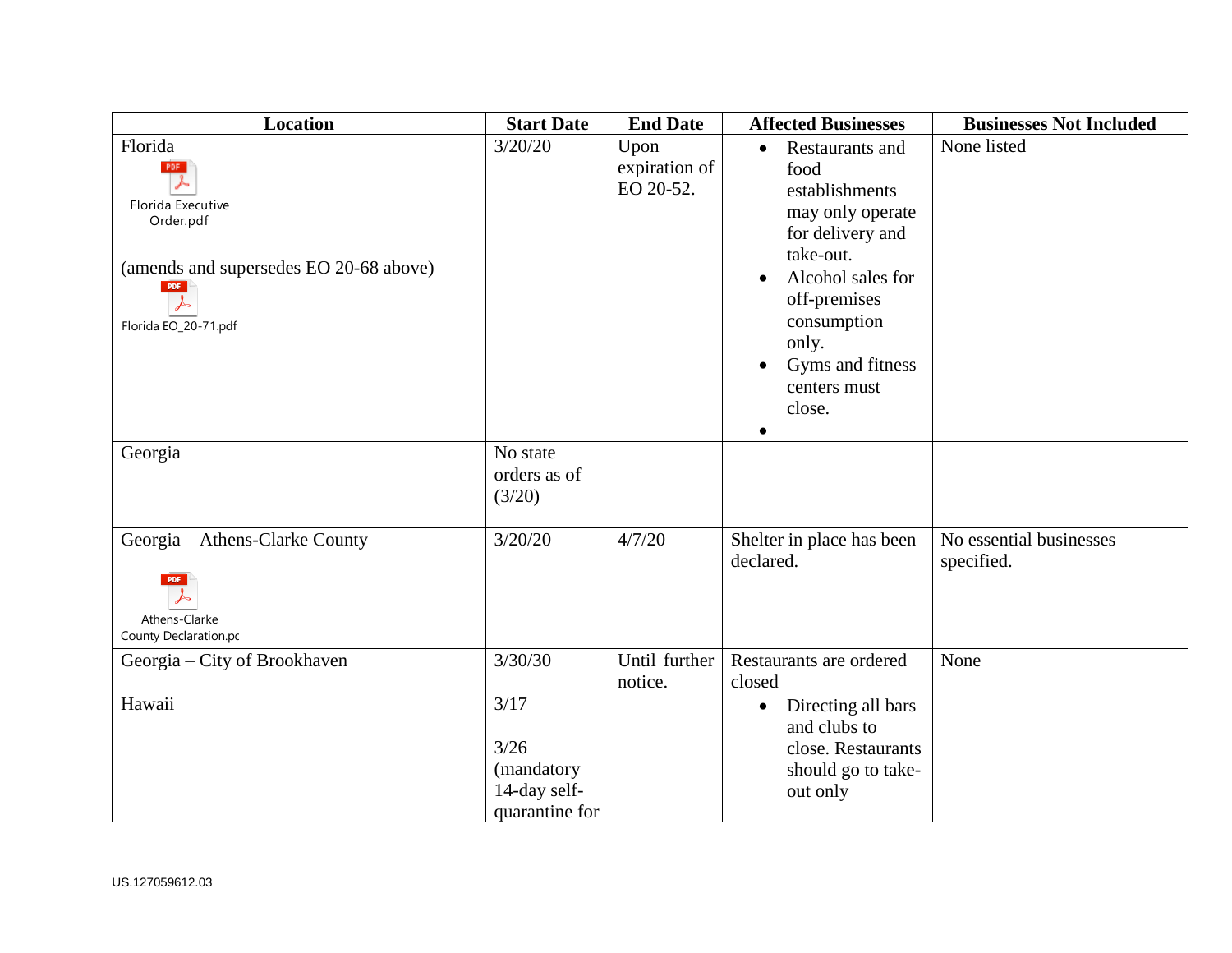| Location | <b>Start Date</b> | <b>End Date</b> | <b>Affected Businesses</b>  | <b>Businesses Not Included</b> |
|----------|-------------------|-----------------|-----------------------------|--------------------------------|
|          | all individuals   |                 | Tour companies<br>$\bullet$ |                                |
|          | arriving or       |                 | should limit or             |                                |
|          | returning to      |                 | shut down                   |                                |
|          | the State         |                 | operations                  |                                |
|          | (applies to all   |                 | immediately.                |                                |
|          | arrivals at       |                 | Asking tourists to          |                                |
|          | state airports    |                 | stay away for at            |                                |
|          | from              |                 | least 30 days.              |                                |
|          | continental       |                 | <b>Bolstering</b>           |                                |
|          | US and            |                 | screening of                |                                |
|          | international     |                 | cruise ship                 |                                |
|          | destinations)     |                 | passengers, with            |                                |
|          |                   |                 | temperature                 |                                |
|          |                   |                 | checks and                  |                                |
|          |                   |                 | questions about             |                                |
|          |                   |                 | symptoms and                |                                |
|          |                   |                 | recent travel.              |                                |
|          |                   |                 | Airports would              |                                |
|          |                   |                 | also be bolstering          |                                |
|          |                   |                 | their procedures.           |                                |
|          |                   |                 | Stopping all non-           |                                |
|          |                   |                 | essential state             |                                |
|          |                   |                 | travel, including           |                                |
|          |                   |                 | inter-island travel.        |                                |
|          |                   |                 | Those who do                |                                |
|          |                   |                 | have to travel will         |                                |
|          |                   |                 | have to go into             |                                |
|          |                   |                 | self-isolation for          |                                |
|          |                   |                 | 14 days.                    |                                |
|          |                   |                 | Directing all               |                                |
|          |                   |                 | movie theaters,             |                                |
|          |                   |                 | visitor attractions         |                                |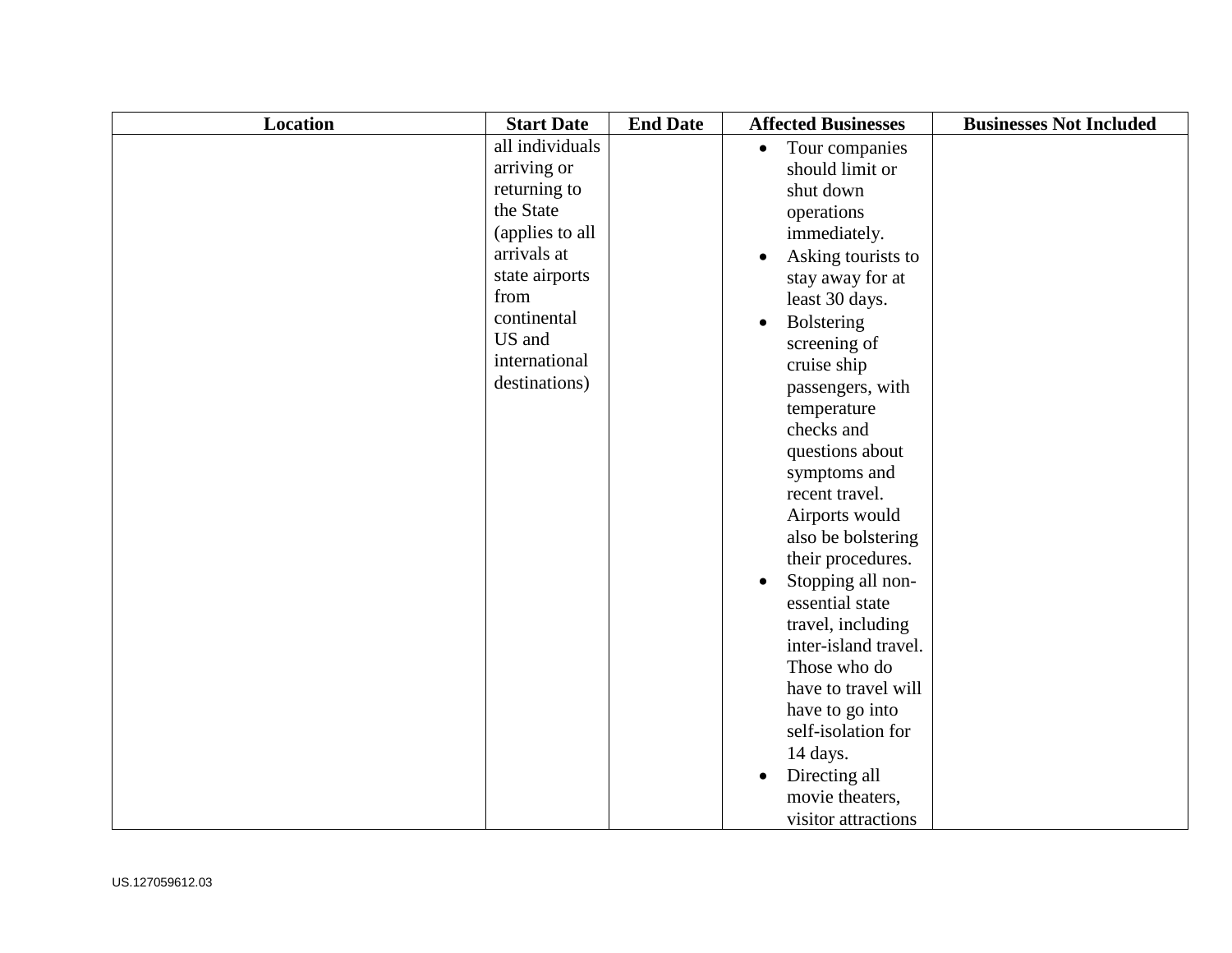| Location                                          | <b>Start Date</b>  | <b>End Date</b> | <b>Affected Businesses</b>          | <b>Businesses Not Included</b>               |
|---------------------------------------------------|--------------------|-----------------|-------------------------------------|----------------------------------------------|
|                                                   |                    |                 | and places of                       |                                              |
|                                                   |                    |                 | worship to close.                   |                                              |
| Idaho                                             | <b>No closures</b> |                 | $\bullet$                           |                                              |
|                                                   | as of 3/20/20      |                 |                                     |                                              |
| Idaho-                                            | 3/20 at 12 am      | 4/19            | <b>Restaurants and</b><br>$\bullet$ | None.                                        |
| <b>Boise</b>                                      |                    |                 | bars, excluding                     |                                              |
|                                                   |                    |                 | pick-up, delivery                   |                                              |
| <b>PDF</b>                                        |                    |                 | and drive-                          |                                              |
| <b>Boise Emergency</b>                            |                    |                 | through.                            |                                              |
| Order.pdf                                         |                    |                 |                                     |                                              |
| Idaho - Blaine County                             | 3/20/20 at 12      | <b>TBD</b>      | Individuals are<br>$\bullet$        | The order is expected to                     |
|                                                   | am                 |                 | told to shelter-in-                 | exempt certain essential                     |
| On 3/19/20 Governor Little announced that the     |                    |                 | place apart from                    | businesses, but the definitions              |
| Idaho Department of Health and Welfare will       |                    |                 | going to work for                   | are TBD.                                     |
| issue a shelter-in-place order for Blaine County. |                    |                 | an essential                        |                                              |
| That order has yet to be published.               |                    |                 | business.                           |                                              |
|                                                   |                    |                 | Businesses may                      |                                              |
|                                                   |                    |                 | continue to                         |                                              |
|                                                   |                    |                 | operate in remote                   |                                              |
|                                                   |                    |                 | functions                           |                                              |
| <b>Illinois</b>                                   | 3/21/20<br>at $5$  | 4/7/20          | Individuals within<br>$\bullet$     | Healthcare and Public<br>$\bullet$           |
|                                                   | pm                 |                 | the state must                      | <b>Health Operations;</b>                    |
|                                                   |                    |                 | stay at their place                 | <b>Human Services</b>                        |
| <b>Illinois Executive</b>                         |                    |                 | of residence,<br>except to operate  | Operations (long-term                        |
| Order.pdf                                         |                    |                 | Essential                           | care facilities, some<br>daycare facilities, |
| (consistent with subsequent order below)          |                    |                 | Businesses and                      | shelters, transitional                       |
|                                                   |                    |                 | Operations.                         | facilities, field offices,                   |
|                                                   |                    |                 | Businesses and                      | rehab services, adoption                     |
| IL COVID-19 EO No.                                |                    |                 | operations that                     | agencies, etc.)                              |
| 08.pdf                                            |                    |                 | are not Essential                   |                                              |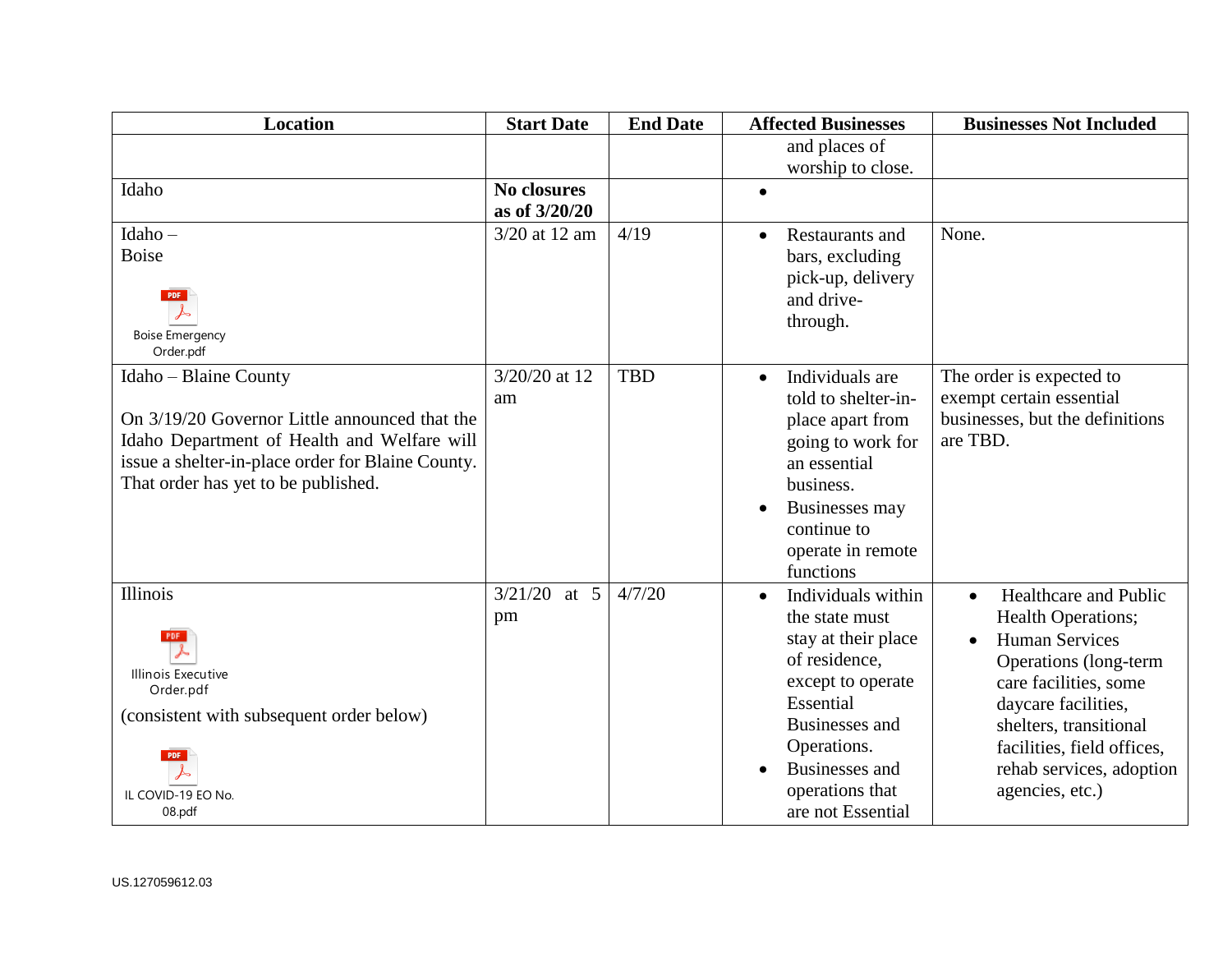| <b>Location</b> | <b>Start Date</b> | <b>End Date</b> | <b>Affected Businesses</b> | <b>Businesses Not Included</b> |
|-----------------|-------------------|-----------------|----------------------------|--------------------------------|
|                 |                   |                 | <b>Businesses</b> and      | Essential Infrastructure,      |
|                 |                   |                 | Operations are             | including food                 |
|                 |                   |                 | required to cease          | production, construction       |
|                 |                   |                 | activities except          | (including construction)       |
|                 |                   |                 | teleworking or the         | in response to public          |
|                 |                   |                 | minimum                    | health emergency,              |
|                 |                   |                 | necessary                  | hospital construction,         |
|                 |                   |                 | activities to              | construction of long-          |
|                 |                   |                 | maintain the               | term care facilities,          |
|                 |                   |                 | businesses'                | public works                   |
|                 |                   |                 | inventory and              | construction and               |
|                 |                   |                 | preserve the               | housing construction,          |
|                 |                   |                 | condition of the           | operations and                 |
|                 |                   |                 | business's                 | maintenance of utilities,      |
|                 |                   |                 | physical plant and         | electrical (including          |
|                 |                   |                 | equipment, ensure          | power generation),             |
|                 |                   |                 | security, or               | building management,           |
|                 |                   |                 | process payroll            | airport operations,            |
|                 |                   |                 | and employee               | distribution centers, oil      |
|                 |                   |                 | benefits.                  | and biofuel, toads, flood      |
|                 |                   |                 | Public or private          | control, recycling             |
|                 |                   |                 | gatherings of              | collection,                    |
|                 |                   |                 | more than 10               | telecommunications.            |
|                 |                   |                 | people are                 | <b>Essential</b> government    |
|                 |                   |                 | prohibited.                | functions.                     |
|                 |                   |                 |                            | Grocery stores and             |
|                 |                   |                 |                            | pharmacies.                    |
|                 |                   |                 |                            | Food, beverage and             |
|                 |                   |                 |                            | cannabis production and        |
|                 |                   |                 |                            | agriculture.                   |
|                 |                   |                 |                            | Charitable services.           |
|                 |                   |                 |                            | Media.                         |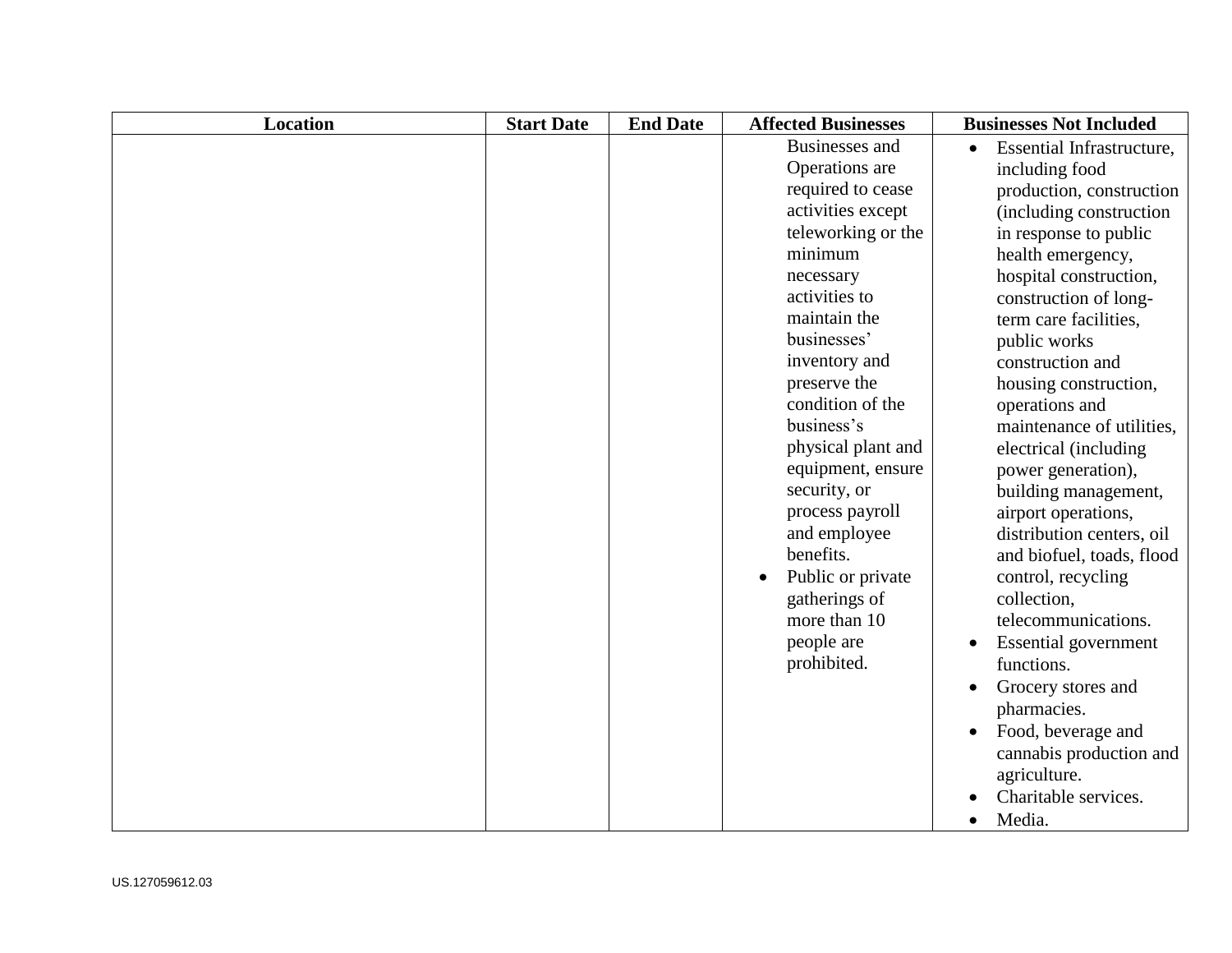| <b>Location</b> | <b>Start Date</b> | <b>End Date</b> | <b>Affected Businesses</b>      | <b>Businesses Not Included</b>                                                                                                                                                                                                                                                                                                                                                                                                                                                                                                                                                                                                                                                                                                       |
|-----------------|-------------------|-----------------|---------------------------------|--------------------------------------------------------------------------------------------------------------------------------------------------------------------------------------------------------------------------------------------------------------------------------------------------------------------------------------------------------------------------------------------------------------------------------------------------------------------------------------------------------------------------------------------------------------------------------------------------------------------------------------------------------------------------------------------------------------------------------------|
|                 |                   |                 |                                 | Gas stations and auto<br>$\bullet$<br>repair and supply<br>facilities.<br>Hardware and supply<br>$\bullet$<br>facilities.<br>Building and<br>$\bullet$<br>construction<br>tradespeople.<br>Mail and delivery<br>$\bullet$<br>services.<br>Educational institutions.<br>$\bullet$<br>Laundry services.<br>$\bullet$<br>Restaurants (for off-<br>$\bullet$<br>premises consumption).<br><b>Businesses</b> that<br>$\bullet$<br>manufacture or supply<br>teleworking products.<br>Transportation.<br>$\bullet$<br>Home-based care and<br>$\bullet$<br>services.<br>Professional services.<br>$\bullet$<br>Day care centers for<br>employee exempted<br>under the EO.<br>Hotel and motel.<br>$\bullet$<br>Funeral services.<br>$\bullet$ |
| Illinois $-$    | 3/20/20<br>at     | 4/3/20<br>at    | Individuals<br>$\bullet$<br>can | Essential businesses defined in                                                                                                                                                                                                                                                                                                                                                                                                                                                                                                                                                                                                                                                                                                      |
| Oak Park        | 12:01 am          | $11:59$ pm or   | only leave their                | the order.                                                                                                                                                                                                                                                                                                                                                                                                                                                                                                                                                                                                                                                                                                                           |
|                 |                   | until it is     | place of residence              |                                                                                                                                                                                                                                                                                                                                                                                                                                                                                                                                                                                                                                                                                                                                      |
|                 |                   | extended.       | for<br>essential                |                                                                                                                                                                                                                                                                                                                                                                                                                                                                                                                                                                                                                                                                                                                                      |
|                 |                   |                 | activities.                     |                                                                                                                                                                                                                                                                                                                                                                                                                                                                                                                                                                                                                                                                                                                                      |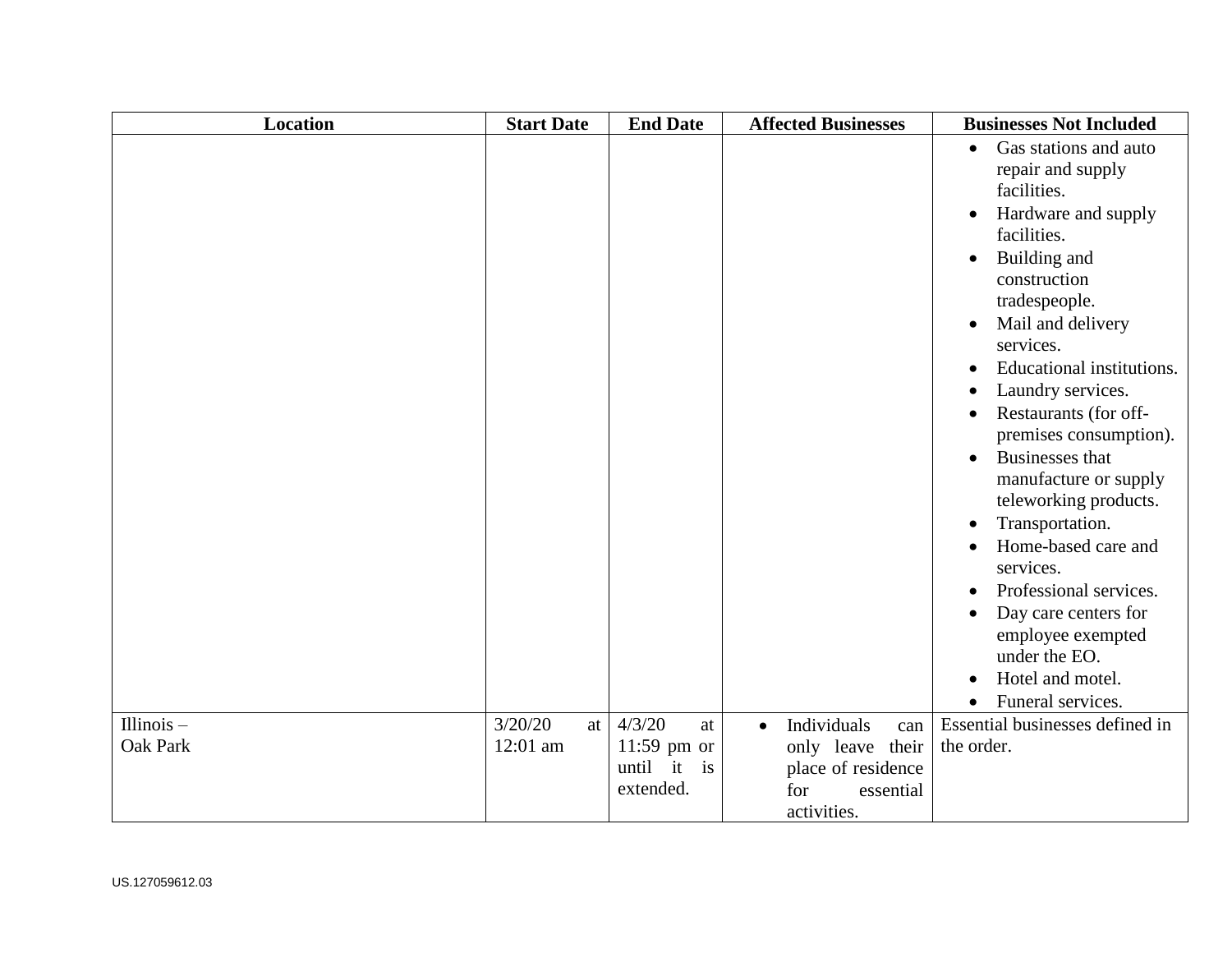| Location                                  | <b>Start Date</b> | <b>End Date</b> | <b>Affected Businesses</b>     | <b>Businesses Not Included</b> |
|-------------------------------------------|-------------------|-----------------|--------------------------------|--------------------------------|
| PDF                                       |                   |                 | All non-essential<br>$\bullet$ |                                |
| $\downarrow$                              |                   |                 | businesses<br>must             |                                |
| 2020-03-18_shelter_i<br>n_place_order.pdf |                   |                 | cease all activities           |                                |
|                                           |                   |                 | Oak<br>Park<br>in              |                                |
|                                           |                   |                 | except Minimum                 |                                |
|                                           |                   |                 | Basic Operations               |                                |
|                                           |                   |                 | defined as:                    |                                |
|                                           |                   |                 | The minimum<br>$\bullet$       |                                |
|                                           |                   |                 | necessary                      |                                |
|                                           |                   |                 | activities<br>to               |                                |
|                                           |                   |                 | maintain<br>the                |                                |
|                                           |                   |                 | value of the                   |                                |
|                                           |                   |                 | business's                     |                                |
|                                           |                   |                 | inventory,                     |                                |
|                                           |                   |                 | ensure                         |                                |
|                                           |                   |                 | security,                      |                                |
|                                           |                   |                 | process                        |                                |
|                                           |                   |                 | payroll<br>and                 |                                |
|                                           |                   |                 | employee                       |                                |
|                                           |                   |                 | benefits, or for               |                                |
|                                           |                   |                 | related                        |                                |
|                                           |                   |                 | functions; or                  |                                |
|                                           |                   |                 | The minimum<br>$\bullet$       |                                |
|                                           |                   |                 | necessary                      |                                |
|                                           |                   |                 | activities<br>to               |                                |
|                                           |                   |                 | facilitate                     |                                |
|                                           |                   |                 | employees of                   |                                |
|                                           |                   |                 | the business                   |                                |
|                                           |                   |                 | being able to                  |                                |
|                                           |                   |                 | continue<br>to                 |                                |
|                                           |                   |                 | work remotely                  |                                |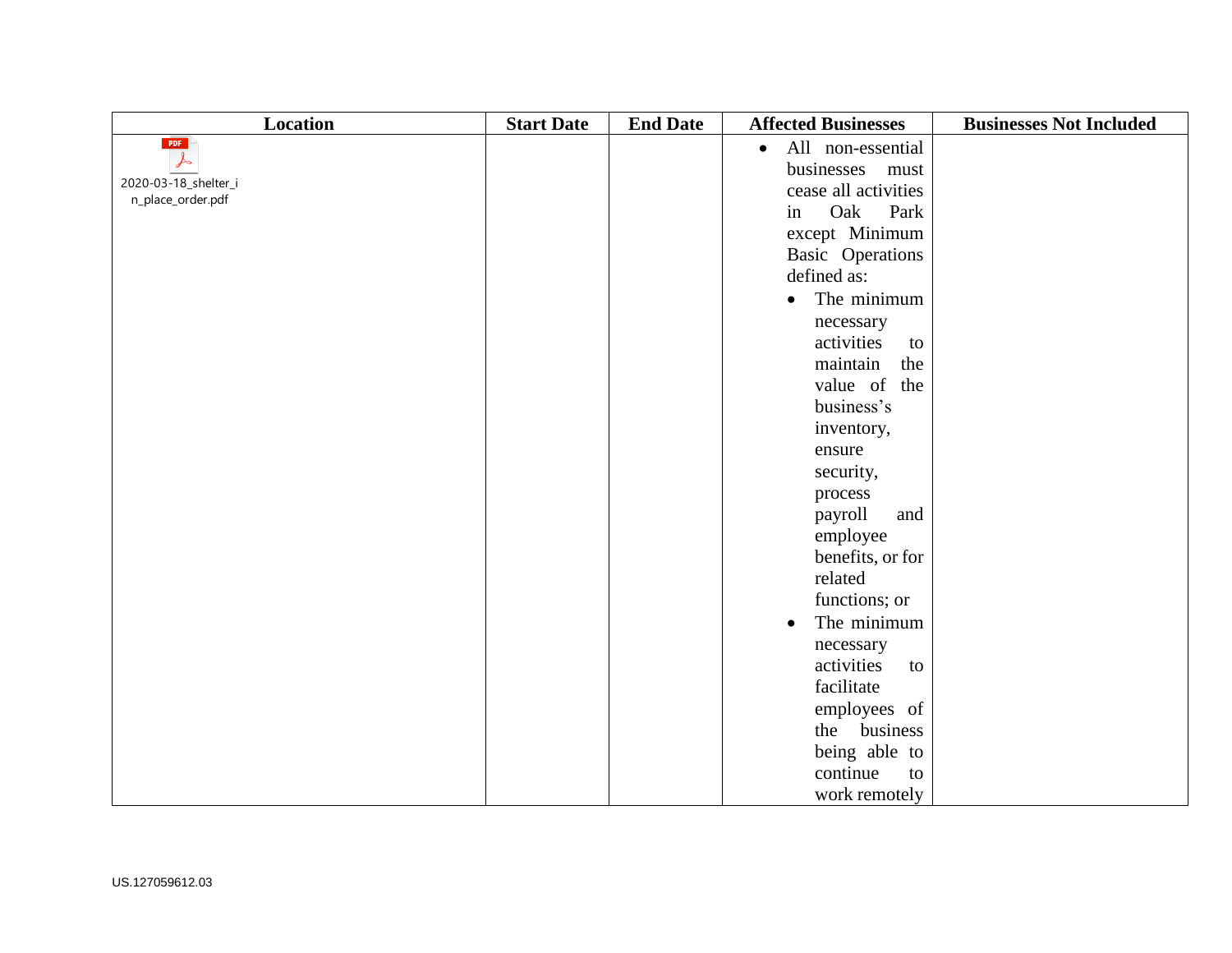| <b>Location</b>                                                                                                         | <b>Start Date</b>                   | <b>End Date</b>                    | <b>Affected Businesses</b>                                                                                                                                                                                                                                                                                 | <b>Businesses Not Included</b>                                                                                                                                                                                                                                                                                                                                                                                           |
|-------------------------------------------------------------------------------------------------------------------------|-------------------------------------|------------------------------------|------------------------------------------------------------------------------------------------------------------------------------------------------------------------------------------------------------------------------------------------------------------------------------------------------------|--------------------------------------------------------------------------------------------------------------------------------------------------------------------------------------------------------------------------------------------------------------------------------------------------------------------------------------------------------------------------------------------------------------------------|
|                                                                                                                         |                                     |                                    | from<br>their<br>residences.<br>All<br>travel,<br>$\bullet$<br>including, but not<br>limited to, travel on<br>foot,<br>bicycle,<br>scooter,<br>motorcycle,<br>automobile,<br><sub>or</sub>                                                                                                                 |                                                                                                                                                                                                                                                                                                                                                                                                                          |
|                                                                                                                         |                                     |                                    | public<br>transit,<br>Essential<br>except<br>Travel<br>and<br><b>Essential Activities</b><br>are prohibited.                                                                                                                                                                                               |                                                                                                                                                                                                                                                                                                                                                                                                                          |
| Indiana<br>PDF<br>$\overline{\mathcal{F}}$<br>Indiana EO<br>3-23-20.pdf<br><b>PDF</b><br>Indiana Executive<br>Order.pdf | 3/16/20<br>$3/24/20$ at<br>11:59 pm | 3/31/20<br>$4/6/20$ at<br>11:59 pm | [3/16]<br>$\bullet$<br>Restaurants, bars,<br>nightclubs and<br>other<br>establishments<br>that provide in-<br>dining services<br>must close to in-<br>person patrons<br>[3/25]<br>$\bullet$<br>non-essential<br>businesses must<br>cease, though<br>businesses may<br>continue<br>operations<br>consisting | Essential infrastructure,<br>including food<br>production, distribution,<br>fulfillment centers,<br>storage facilities,<br>construction, building<br>management and<br>maintenance, airport<br>operations, operation<br>and maintenance of<br>utilities, distribution<br>centers, oil and biofuel<br>refining, roads,<br>highways, railroads, and<br>public transportation,<br>ports, cybersecurity<br>operations, flood |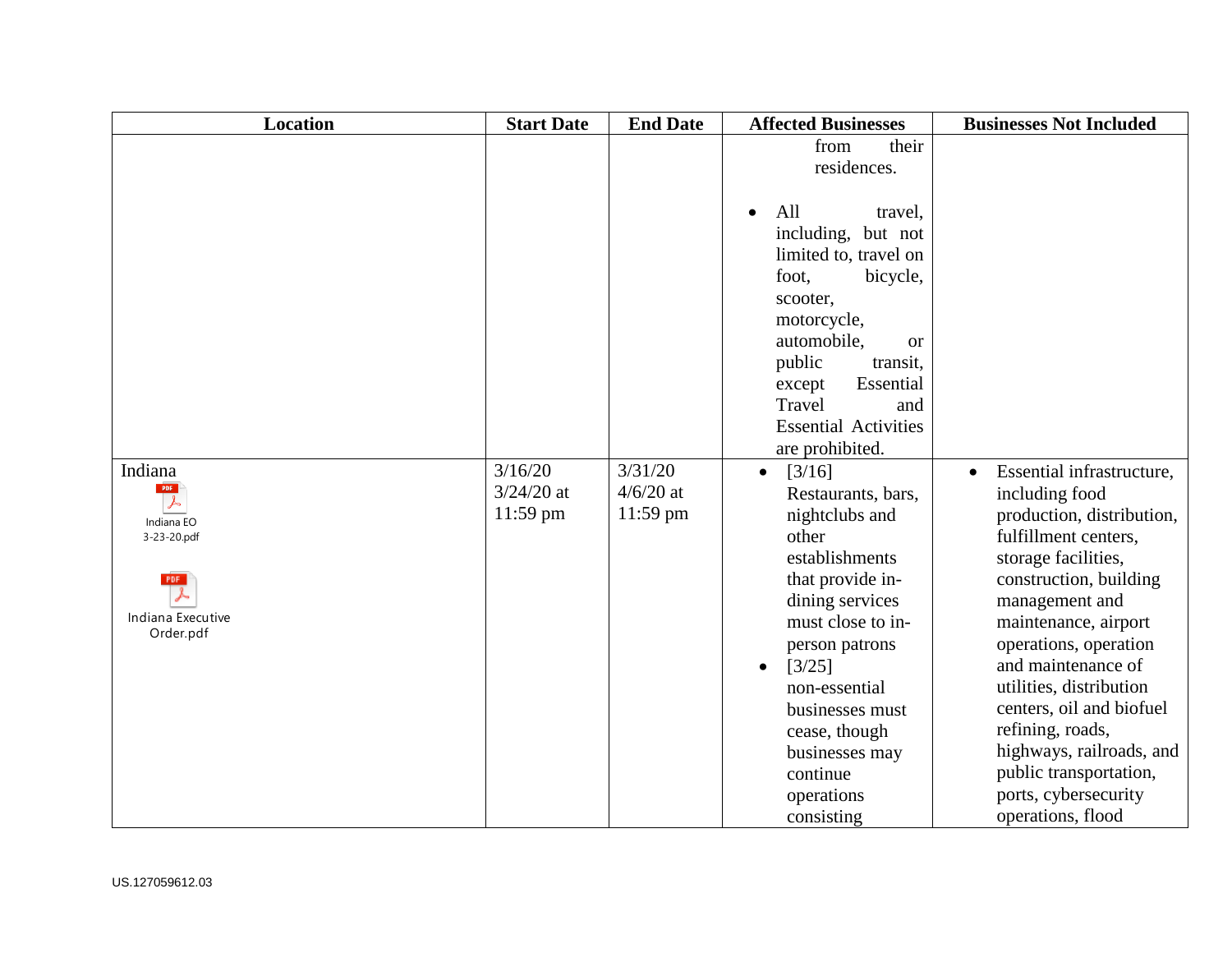| <b>Location</b> | <b>Start Date</b> | <b>End Date</b> | <b>Affected Businesses</b> | <b>Businesses Not Included</b>        |
|-----------------|-------------------|-----------------|----------------------------|---------------------------------------|
|                 |                   |                 | exclusively of             | control, solid waste and              |
|                 |                   |                 | employees or               | recycling collection,                 |
|                 |                   |                 | contractors                | internet, video and                   |
|                 |                   |                 | performing                 | telecommunications                    |
|                 |                   |                 | activities at their        | systems                               |
|                 |                   |                 | own homes                  | <b>Essential businesses</b>           |
|                 |                   |                 |                            | include those on the                  |
|                 |                   |                 |                            | CISA list, stores that                |
|                 |                   |                 |                            | sell groceries and                    |
|                 |                   |                 |                            | medicine, food,                       |
|                 |                   |                 |                            | beverages, and                        |
|                 |                   |                 |                            | agriculture,                          |
|                 |                   |                 |                            | organizations that                    |
|                 |                   |                 |                            | provide charitable and                |
|                 |                   |                 |                            | social services,                      |
|                 |                   |                 |                            | religious entities,                   |
|                 |                   |                 |                            | media, gas stations and               |
|                 |                   |                 |                            | businesses needed for                 |
|                 |                   |                 |                            | transportation, financial             |
|                 |                   |                 |                            | and insurance                         |
|                 |                   |                 |                            | institutions, hardware                |
|                 |                   |                 |                            | and supply stores                     |
|                 |                   |                 |                            | Critical trades, such as<br>$\bullet$ |
|                 |                   |                 |                            | plumbers, electricians,               |
|                 |                   |                 |                            | exterminators, operating              |
|                 |                   |                 |                            | engineers, cleaning and               |
|                 |                   |                 |                            | janitorial staff for                  |
|                 |                   |                 |                            | commercial and                        |
|                 |                   |                 |                            | government properties,                |
|                 |                   |                 |                            | security staff, HVAC,                 |
|                 |                   |                 |                            | painting, moving and                  |
|                 |                   |                 |                            | relocation services, and              |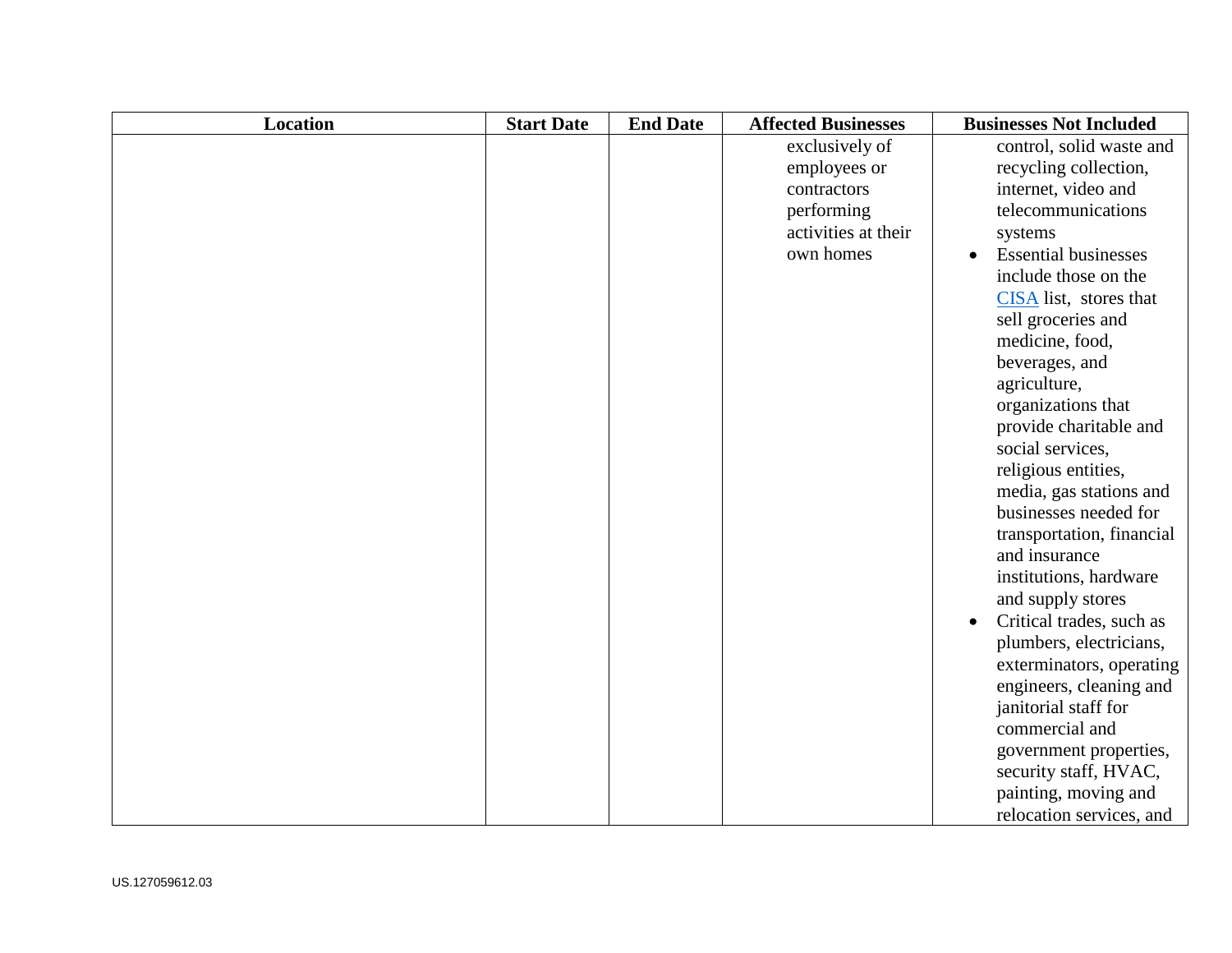| <b>Location</b> | <b>Start Date</b> | <b>End Date</b> | <b>Affected Businesses</b> | <b>Businesses Not Included</b>               |
|-----------------|-------------------|-----------------|----------------------------|----------------------------------------------|
|                 |                   |                 |                            | other service providers                      |
|                 |                   |                 |                            | that are necessary to                        |
|                 |                   |                 |                            | maintaining the safety,                      |
|                 |                   |                 |                            | sanitation, and essential                    |
|                 |                   |                 |                            | operation of residences                      |
|                 |                   |                 |                            | Mail, post, shipping,                        |
|                 |                   |                 |                            | logistics, delivery, and                     |
|                 |                   |                 |                            | pick-up services                             |
|                 |                   |                 |                            | <b>Educational institutions</b><br>$\bullet$ |
|                 |                   |                 |                            | to the extent they need                      |
|                 |                   |                 |                            | to facilitate distance                       |
|                 |                   |                 |                            | learning                                     |
|                 |                   |                 |                            | Laundry services,                            |
|                 |                   |                 |                            | laundromats, dry                             |
|                 |                   |                 |                            | cleaners, industrial                         |
|                 |                   |                 |                            | laundry services                             |
|                 |                   |                 |                            | <b>Restaurants for</b>                       |
|                 |                   |                 |                            | consumption off-                             |
|                 |                   |                 |                            | premises                                     |
|                 |                   |                 |                            | Suppliers who provide<br>$\bullet$           |
|                 |                   |                 |                            | products needed for                          |
|                 |                   |                 |                            | people to work from                          |
|                 |                   |                 |                            | home                                         |
|                 |                   |                 |                            | Suppliers for essential<br>$\bullet$         |
|                 |                   |                 |                            | businesses and                               |
|                 |                   |                 |                            | operations, including                        |
|                 |                   |                 |                            | support for computers,                       |
|                 |                   |                 |                            | IT, electrical, personal                     |
|                 |                   |                 |                            | hygiene products, etc.                       |
|                 |                   |                 |                            | Transportation to and                        |
|                 |                   |                 |                            | from essential activities                    |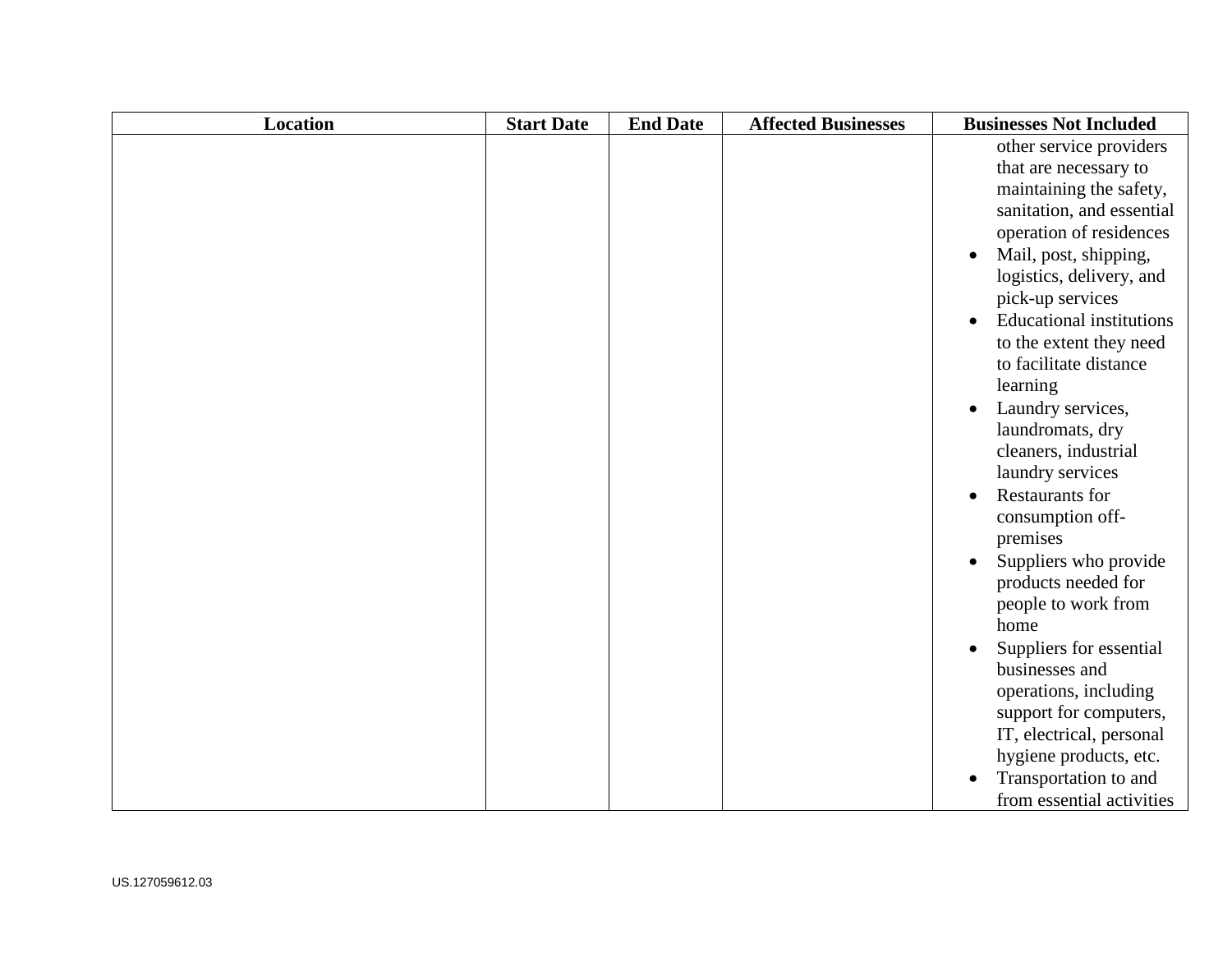| <b>Location</b>                                               | <b>Start Date</b>     | <b>End Date</b>           | <b>Affected Businesses</b>                                                                                                                                                                                                                                                                                                                                                             | <b>Businesses Not Included</b>                                                                                                                                                                                                                                                                                                                                     |
|---------------------------------------------------------------|-----------------------|---------------------------|----------------------------------------------------------------------------------------------------------------------------------------------------------------------------------------------------------------------------------------------------------------------------------------------------------------------------------------------------------------------------------------|--------------------------------------------------------------------------------------------------------------------------------------------------------------------------------------------------------------------------------------------------------------------------------------------------------------------------------------------------------------------|
|                                                               |                       |                           |                                                                                                                                                                                                                                                                                                                                                                                        | Home-based care and<br>$\bullet$<br>services (i.e., adults,<br>seniors, and children<br>with special needs)<br><b>Residential facilities</b><br>and shelters<br>Professional services,<br>manufacture,<br>distribution, and supply<br>chain for critical<br>products and industries,<br>Critical labor union<br>functions<br>Hotels/motels and<br>funeral services |
| Iowa<br><b>PDF</b><br>Iowa Governor's<br>Emergency Declaratio | $3/17/20$ at 12<br>pm | 3/31/20<br>at<br>11:59 pm | <b>Restaurants</b><br>and<br>$\bullet$<br>bars, but food and<br>beverages may be<br>sold if promptly<br>taken from the<br>premises, such as<br>on a carry-out or<br>drive-through<br>basis, or if the<br>food or beverage<br>delivered<br>is<br>to<br>customers off the<br>premises.<br>Fitness<br>centers,<br>$\bullet$<br>health<br>clubs,<br>health spas, gyms,<br>aquatic centers. | None listed.                                                                                                                                                                                                                                                                                                                                                       |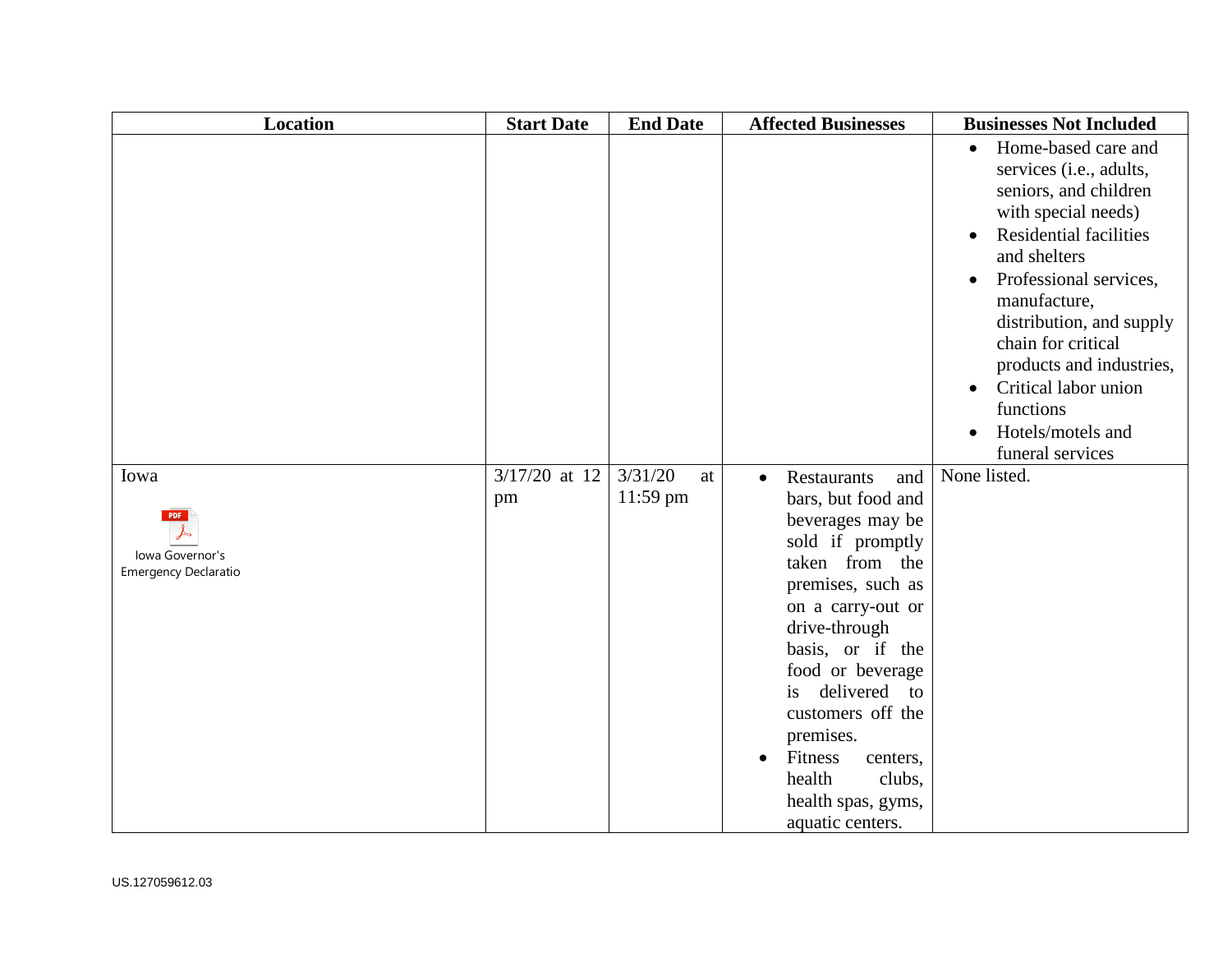| Location               | <b>Start Date</b>          | <b>End Date</b> | <b>Affected Businesses</b>     | <b>Businesses Not Included</b> |
|------------------------|----------------------------|-----------------|--------------------------------|--------------------------------|
|                        |                            |                 | Theaters or other<br>$\bullet$ |                                |
|                        |                            |                 | performance                    |                                |
|                        |                            |                 | venues at which                |                                |
|                        |                            |                 | live performances              |                                |
|                        |                            |                 | or motion pictures             |                                |
|                        |                            |                 | are shown.                     |                                |
|                        |                            |                 | Casinos<br>and<br>$\bullet$    |                                |
|                        |                            |                 | gaming facilities.             |                                |
|                        |                            |                 | Social,<br>$\bullet$           |                                |
|                        |                            |                 | community,                     |                                |
|                        |                            |                 | spiritual,                     |                                |
|                        |                            |                 | religious,                     |                                |
|                        |                            |                 | recreational,                  |                                |
|                        |                            |                 | leisure,<br>and                |                                |
|                        |                            |                 | sporting                       |                                |
|                        |                            |                 | gatherings<br>and              |                                |
|                        |                            |                 | events of more                 |                                |
|                        |                            |                 | than 10 people,                |                                |
|                        |                            |                 | including but not              |                                |
|                        |                            |                 | limited to parades,            |                                |
|                        |                            |                 | festivals,                     |                                |
|                        |                            |                 | conventions, and               |                                |
|                        |                            |                 | fundraisers.                   |                                |
|                        |                            |                 | Senior<br>citizen<br>$\bullet$ |                                |
|                        |                            |                 | centers and adult              |                                |
|                        |                            |                 | daycare facilities             |                                |
| Kansas                 | closures<br>N <sub>0</sub> |                 | $\bullet$                      |                                |
|                        | as of 3/20                 |                 |                                |                                |
| Johnson County, Kansas | 3/24/20<br>at              | 4/23/20<br>at   | All individuals<br>$\bullet$   | Healthcare operations,         |
|                        | 12:01 am                   | 12:01 am        | are ordered to                 | essential infrastructure       |
|                        |                            |                 | stay at home                   | and<br>essential               |
|                        |                            |                 | unless they work               | government functions;          |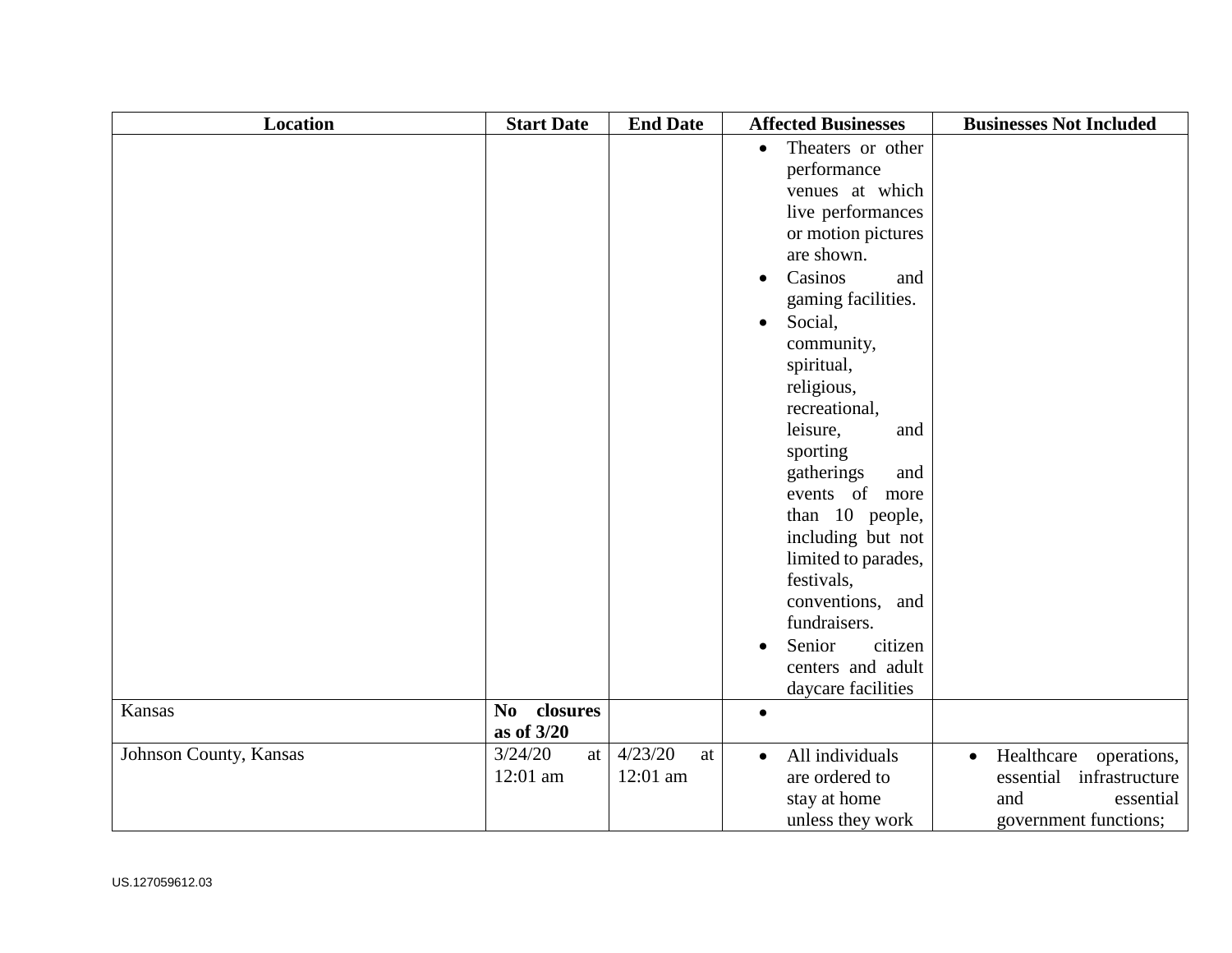| <b>Location</b>                           | <b>Start Date</b> | <b>End Date</b> | <b>Affected Businesses</b> | <b>Businesses Not Included</b>         |
|-------------------------------------------|-------------------|-----------------|----------------------------|----------------------------------------|
| PDF                                       |                   |                 | for an essential           | Grocery stores, certified<br>$\bullet$ |
|                                           |                   |                 | business, which            | farmers' markets,                      |
| Kansas Emergency<br>Order of Local Health |                   |                 | includes any that          | supermarkets, food                     |
|                                           |                   |                 | are not listed             | banks, convenience                     |
|                                           |                   |                 |                            | stores, and other                      |
|                                           |                   |                 |                            | establishments engaged                 |
|                                           |                   |                 |                            | in the retail sale of                  |
|                                           |                   |                 |                            | canned food, dry goods,                |
|                                           |                   |                 |                            | fresh fruits and                       |
|                                           |                   |                 |                            | vegetables, pet supply,                |
|                                           |                   |                 |                            | fresh meats, fish and                  |
|                                           |                   |                 |                            | poultry, alcoholic and                 |
|                                           |                   |                 |                            | non-alcoholic                          |
|                                           |                   |                 |                            | beverages, and any                     |
|                                           |                   |                 |                            | other household                        |
|                                           |                   |                 |                            | consumer products;                     |
|                                           |                   |                 |                            | Food cultivation,<br>$\bullet$         |
|                                           |                   |                 |                            | including farming,                     |
|                                           |                   |                 |                            | livestock, and fishing;                |
|                                           |                   |                 |                            | Human and animal food<br>$\bullet$     |
|                                           |                   |                 |                            | processing facilities and              |
|                                           |                   |                 |                            | workers;                               |
|                                           |                   |                 |                            | Businesses that provide                |
|                                           |                   |                 |                            | food, shelter and social               |
|                                           |                   |                 |                            | services and other                     |
|                                           |                   |                 |                            | necessities of life for                |
|                                           |                   |                 |                            | economically                           |
|                                           |                   |                 |                            | disadvantaged;                         |
|                                           |                   |                 |                            | Newspapers, television,                |
|                                           |                   |                 |                            | radio, and other media                 |
|                                           |                   |                 |                            | services;                              |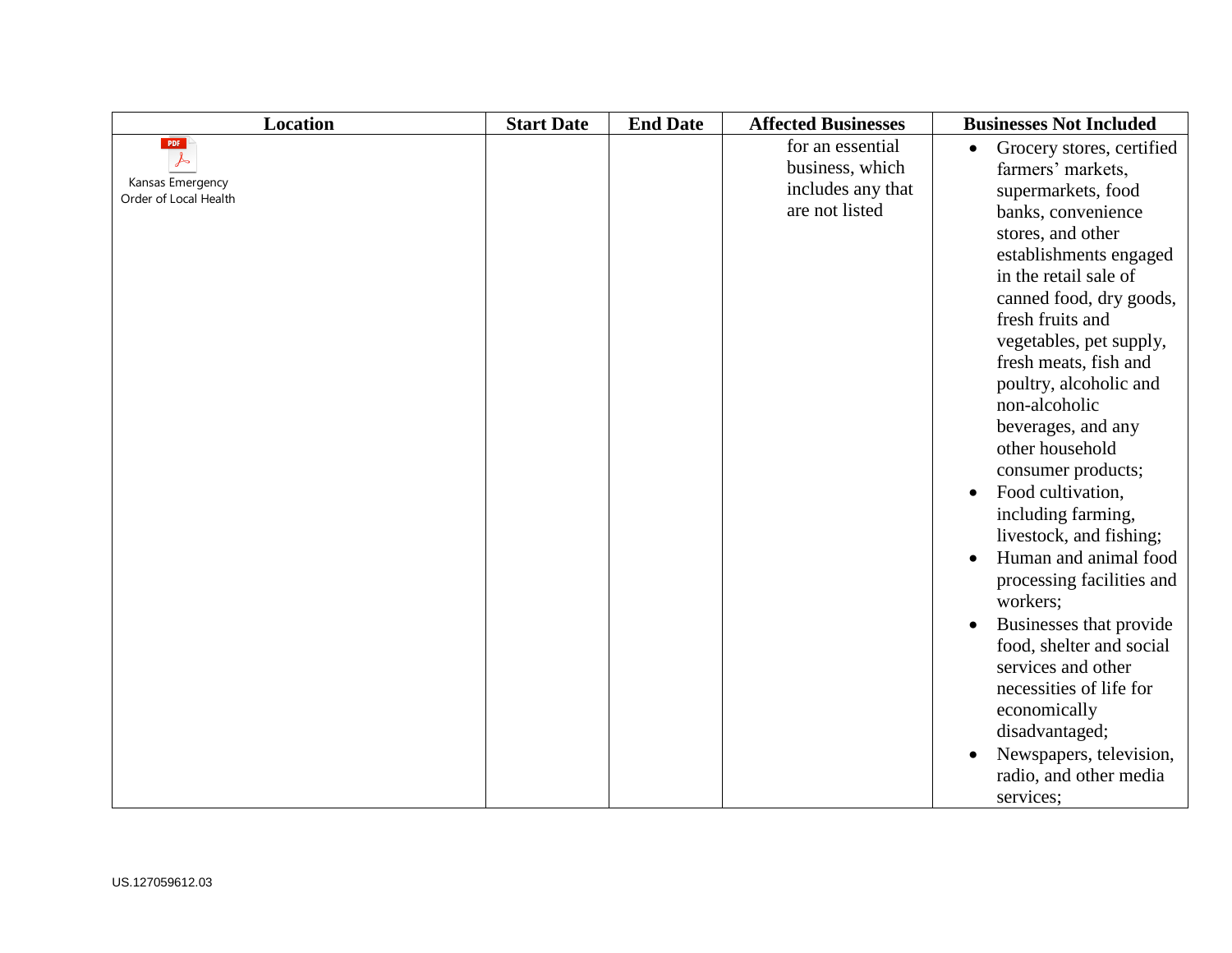| <b>Location</b> | <b>Start Date</b> | <b>End Date</b> | <b>Affected Businesses</b> | <b>Businesses Not Included</b>                                                                                                                                                                                                                                                                                                                                                                                                                                                                                                                                                                                                                                                                                                                                                                                        |
|-----------------|-------------------|-----------------|----------------------------|-----------------------------------------------------------------------------------------------------------------------------------------------------------------------------------------------------------------------------------------------------------------------------------------------------------------------------------------------------------------------------------------------------------------------------------------------------------------------------------------------------------------------------------------------------------------------------------------------------------------------------------------------------------------------------------------------------------------------------------------------------------------------------------------------------------------------|
|                 |                   |                 |                            | Gas stations and auto<br>$\bullet$<br>supply, auto-repair,<br>emergency road<br>services, and related<br>services;<br>Banks and related<br>financial institutions;<br>Hardware stores<br>$\bullet$<br>Plumbers, electricians,<br>$\bullet$<br>exterminators,<br>construction, cleaning,<br>and janitorial staff,<br>security staff, HVAC,<br>painting, moving and<br>relocation services,<br>lawn care and<br>landscaping, sanitation<br>and essential operation<br>of residences, essential<br>activities, and essential<br>businesses; businesses<br>providing mailing and<br>shipping services;<br><b>Educational institutions;</b><br>$\bullet$<br>Laundromats, dry<br>$\bullet$<br>cleaners, and laundry<br>services<br>Restaurants and other<br>$\bullet$<br>facilities, but only for<br>delivery or carry out; |
|                 |                   |                 |                            | Businesses that supply<br>$\bullet$<br>products and services                                                                                                                                                                                                                                                                                                                                                                                                                                                                                                                                                                                                                                                                                                                                                          |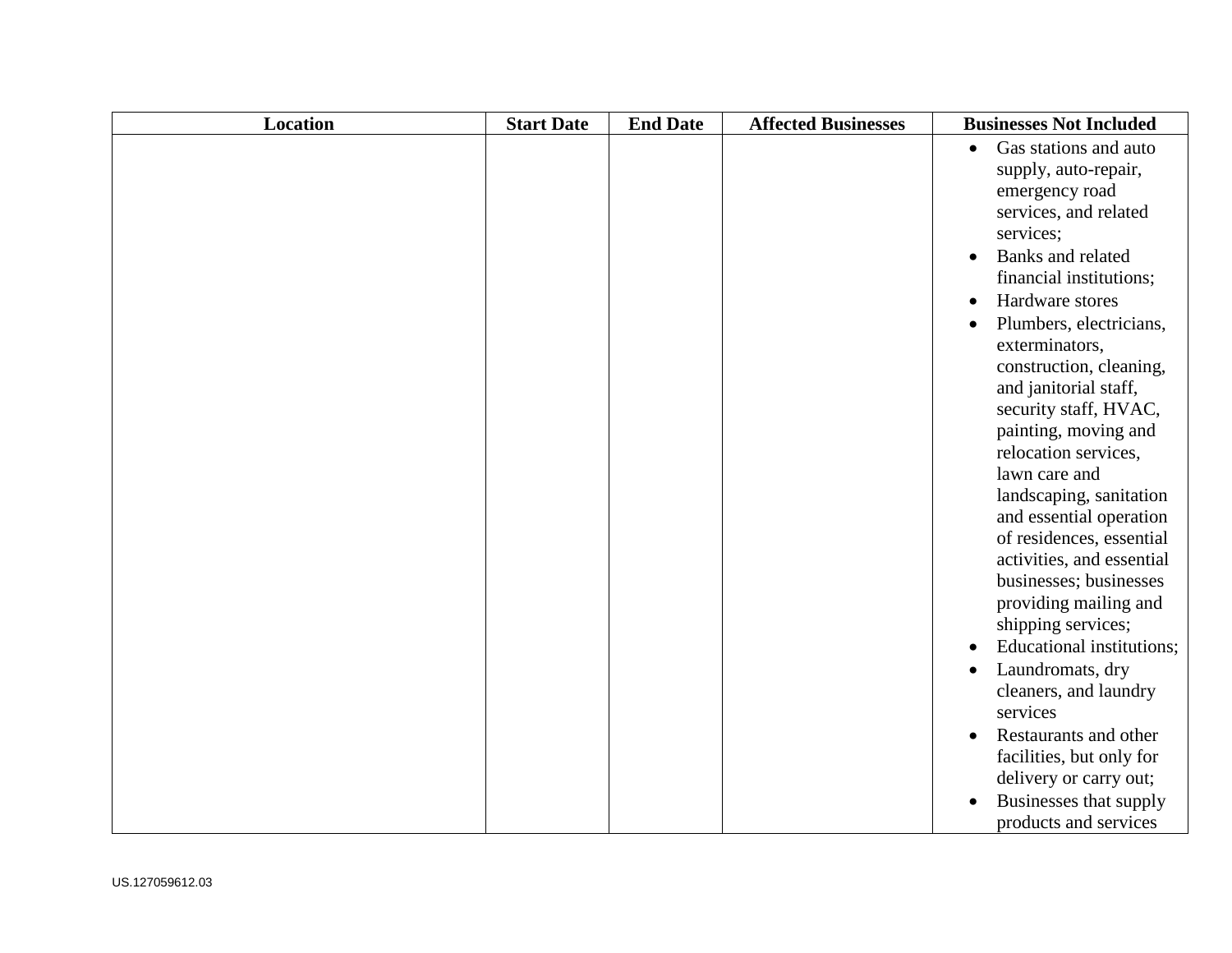| <b>Location</b>                                                                              | <b>Start Date</b>    | <b>End Date</b> | <b>Affected Businesses</b>                                                                                                                                                                            | <b>Businesses Not Included</b>                                                                                                                                                                                                                                                                                                                                                                                                                                                                       |
|----------------------------------------------------------------------------------------------|----------------------|-----------------|-------------------------------------------------------------------------------------------------------------------------------------------------------------------------------------------------------|------------------------------------------------------------------------------------------------------------------------------------------------------------------------------------------------------------------------------------------------------------------------------------------------------------------------------------------------------------------------------------------------------------------------------------------------------------------------------------------------------|
|                                                                                              |                      |                 |                                                                                                                                                                                                       | needed for people to<br>work from home;<br>transportation; home<br>based care, residential<br>facilities;<br>Professional services,<br>$\bullet$<br>such as legal services,<br>accounting services,<br>real estate services, and<br>insurance<br>Childcare facilities,<br>$\bullet$<br>hotels and motels,<br>Mortuary, cremation,<br>and burial services<br>Manufacturing<br>$\bullet$<br>companies, distributors,<br>and supply chain<br>companies producing<br>and supplying essential<br>products |
| Kentucky<br>Kentucky Executive<br>Order.pdf<br><b>PDF</b><br>Kentucky Executive<br>Order.pdf | $3/16/20$ at 5<br>pm | 3/30/20         | Food and<br>$\bullet$<br>beverage sales are<br>closed for onsite<br>consumption<br>Liquor, beer and<br>wine sales<br>restricted to carry<br>out only, no<br>onsite<br>consumption<br>(unclear if this | Food service in health<br>$\bullet$<br>care facilities or any<br>congregate living<br>facilities<br>$(3/18)$ food, food<br>$\bullet$<br>processing, agriculture,<br>industrial<br>manufacturing, feed<br>mills, construction,<br>trash collection, retail,<br>grocery and consumer<br>goods, home                                                                                                                                                                                                    |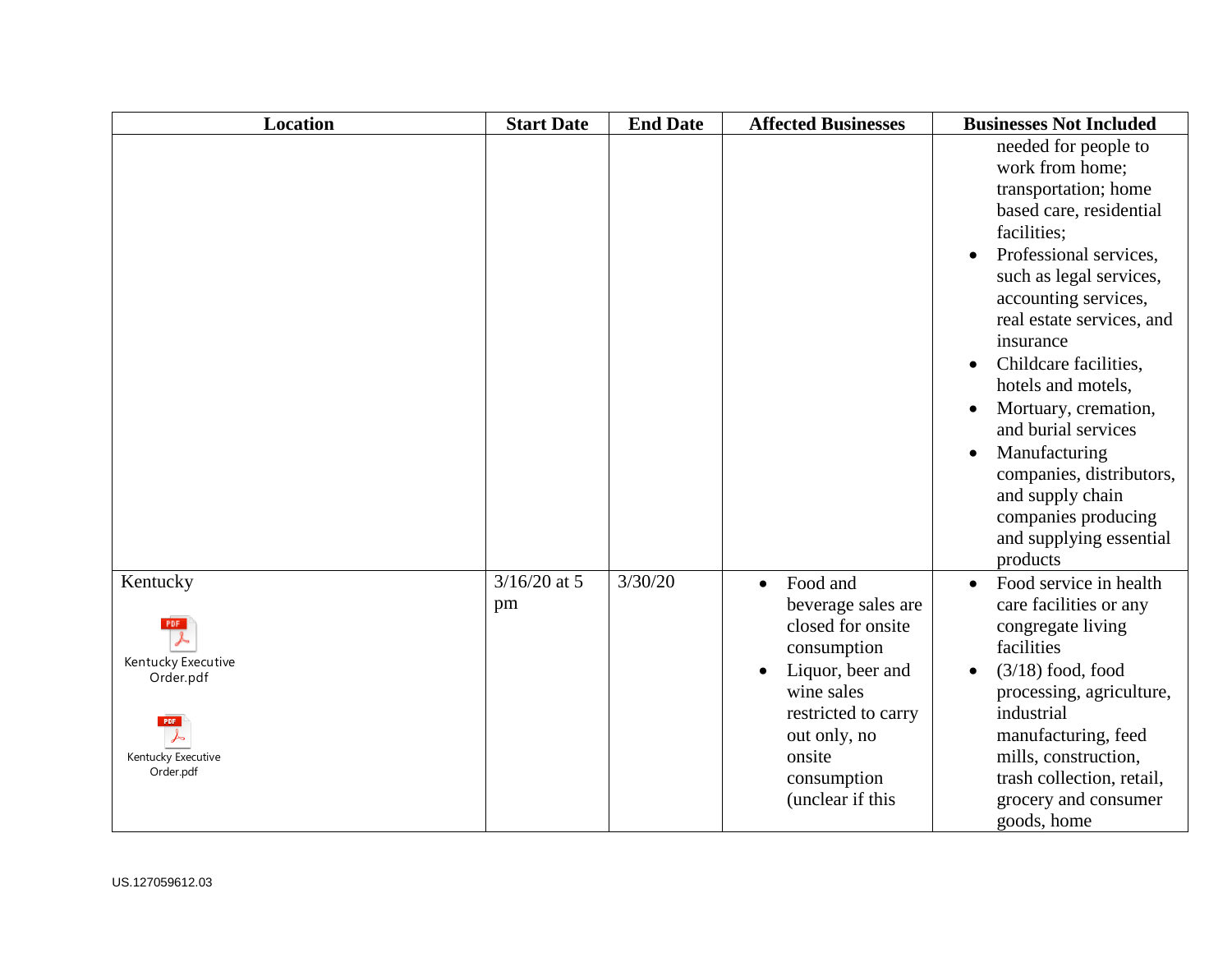| <b>Location</b>                                                                          | <b>Start Date</b>                                                        | <b>End Date</b>    | <b>Affected Businesses</b>                                                                                                                                                                                                                                                                     | <b>Businesses Not Included</b>                                                                                                                                                                                                                                                                                                                              |
|------------------------------------------------------------------------------------------|--------------------------------------------------------------------------|--------------------|------------------------------------------------------------------------------------------------------------------------------------------------------------------------------------------------------------------------------------------------------------------------------------------------|-------------------------------------------------------------------------------------------------------------------------------------------------------------------------------------------------------------------------------------------------------------------------------------------------------------------------------------------------------------|
|                                                                                          |                                                                          |                    | means closure of<br>bars, taverns, etc.)<br>Entertainment,<br>hospitality and<br>recreational<br>facilities,<br>community and<br>recreation centers,<br>gyms and<br>exercise facilities,<br>hair salons, spas<br>concert venues,<br>theaters and<br>sporting event<br>facilities. $(3/18)$     | repair/hardware and<br>auto repair, pharmacy,<br>other medical facilities,<br>biomedical and<br>healthcare, post offices,<br>insurance, banks, gas<br>stations, laundromats,<br>veterinary clinics and<br>pet stores, warehousing,<br>storage and distribution,<br>public transportation,<br>and hotel and<br>commercial lodging                            |
| Louisiana<br>PDF<br>Louisiana<br>Emergency Proclama<br>Louisiana<br>Stay-at-Home Proclan | $3/17/20$ at<br>12:00 am<br>$3/23/20$ at 5<br>pm (stay at<br>home order) | 4/13/20<br>4/13/20 | All gatherings of<br>50 people are<br>more prohibited<br>Casinos, video<br>poker<br>establishments,<br>movie theaters,<br>bars, bowling<br>alleys, and fitness<br>centers and gyms<br>Restaurants,<br>cafes, and coffee<br>shops shall cease<br>allowing for any<br>on premises<br>consumption | Malls, office buildings,<br>factories or<br>manufacturing facilities,<br>or grocery or<br>department stores, truck<br>stops<br>Hotel restaurants may<br>remain open for guests<br>only via room service<br>Stay-at-home order:<br>Essential activity is going to<br>and from an individual's<br>workplace to perform a job<br>function necessary to provide |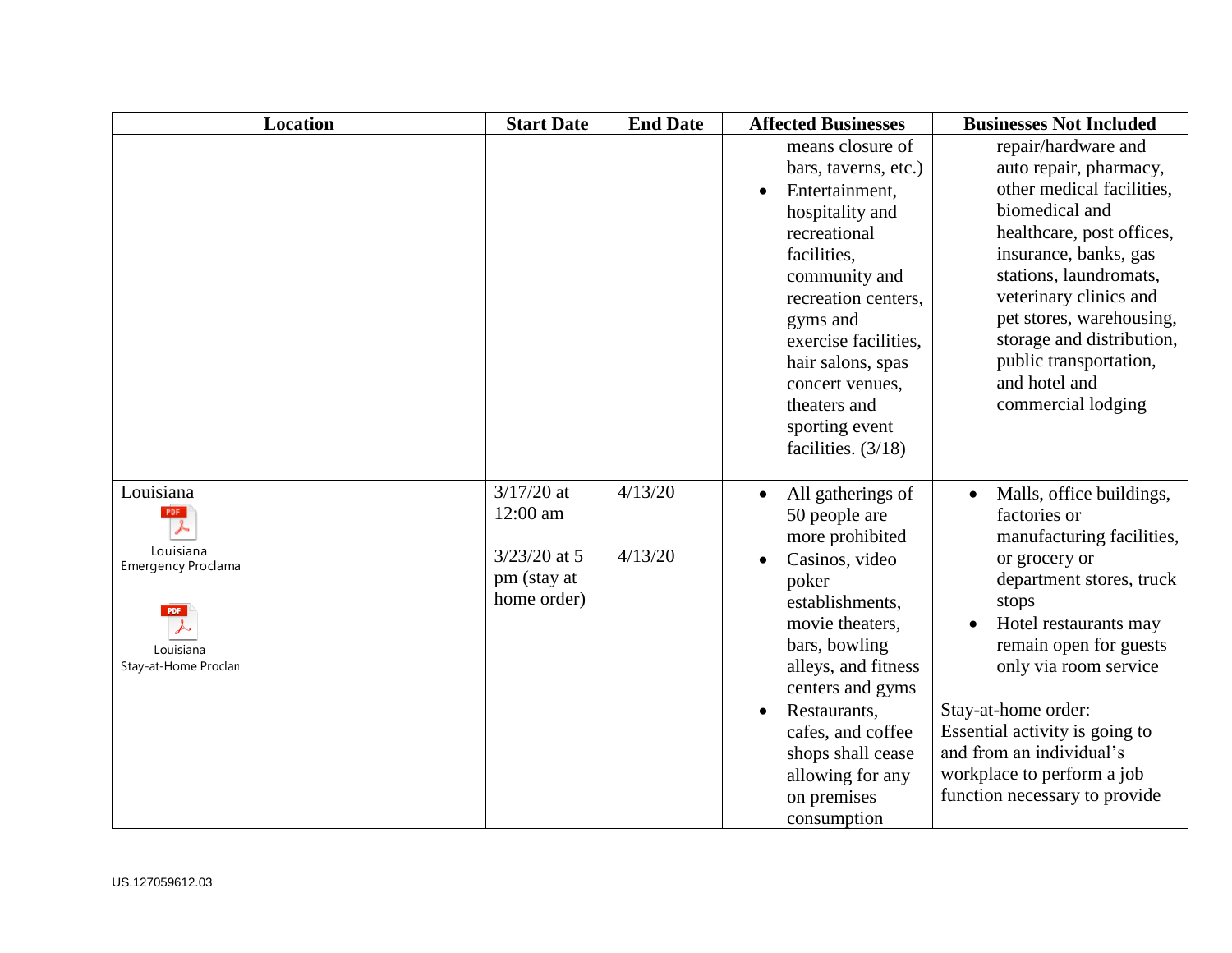| <b>Location</b> | <b>Start Date</b> | <b>End Date</b> | <b>Affected Businesses</b>    | <b>Businesses Not Included</b> |
|-----------------|-------------------|-----------------|-------------------------------|--------------------------------|
|                 |                   |                 | Certain<br>$\bullet$          | goods and services being       |
|                 |                   |                 | restrictions for              | sought in:                     |
|                 |                   |                 | contracting and               | Obtaining food,                |
|                 |                   |                 | bidding for state             | medicine, and other            |
|                 |                   |                 | contracts                     | similar goods necessary        |
|                 |                   |                 |                               | for the individual or a        |
|                 |                   |                 | Stay at home order:           | family member of the           |
|                 |                   |                 | Individuals must<br>$\bullet$ | individual.                    |
|                 |                   |                 | stay-at-home                  | Obtaining non-elective         |
|                 |                   |                 | unless performing             | medical care and               |
|                 |                   |                 | an essential                  | treatment and other            |
|                 |                   |                 | activity.                     | similar vital services for     |
|                 |                   |                 | Non-essential                 | an individual or a             |
|                 |                   |                 | businesses must               | family member of the           |
|                 |                   |                 | be closed to the              | individual.                    |
|                 |                   |                 | public and                    | Or as otherwise deemed         |
|                 |                   |                 | members (limited              | essential worker               |
|                 |                   |                 | necessary                     | functions.                     |
|                 |                   |                 | activities are                | Guidance provided by the U.S.  |
|                 |                   |                 | allowed) to                   | Dept. of Homeland Security on  |
|                 |                   |                 | include places of             | what workers are essential.    |
|                 |                   |                 | public                        |                                |
|                 |                   |                 | amusement,                    |                                |
|                 |                   |                 | personal care and             |                                |
|                 |                   |                 | grooming, all                 |                                |
|                 |                   |                 | indoor malls.                 |                                |
|                 |                   |                 | Any other<br>$\bullet$        |                                |
|                 |                   |                 | business not                  |                                |
|                 |                   |                 | covered as                    |                                |
|                 |                   |                 | essential activity            |                                |
|                 |                   |                 | must reduce                   |                                |
|                 |                   |                 | operations to                 |                                |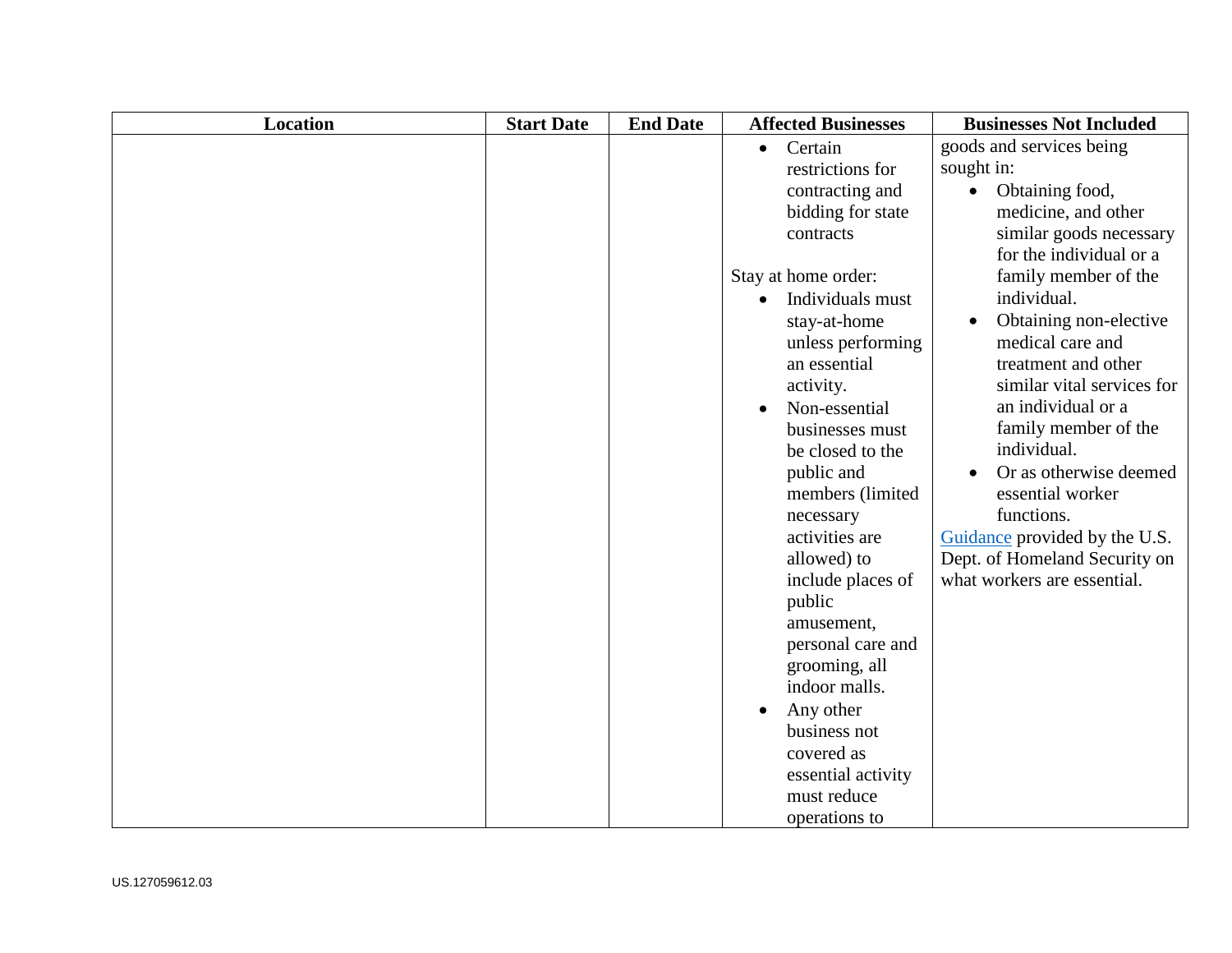| <b>Location</b>                                                     | <b>Start Date</b> | <b>End Date</b>         | <b>Affected Businesses</b>                                                                                                                                                                                                                                                                                                                                                                  | <b>Businesses Not Included</b> |
|---------------------------------------------------------------------|-------------------|-------------------------|---------------------------------------------------------------------------------------------------------------------------------------------------------------------------------------------------------------------------------------------------------------------------------------------------------------------------------------------------------------------------------------------|--------------------------------|
|                                                                     |                   |                         | continue with<br>minimum contact<br>with members of<br>the public and<br>essential<br>employees. 10-<br>person limitation<br>on gathering size<br>will apply to such<br>business<br>operations.<br><b>Essential activity</b><br>is going to and<br>from an<br>individual's<br>workplace to<br>perform a job<br>function<br>necessary to<br>provide goods<br>and services<br>being sought in |                                |
| Maine<br><b>PDF</b><br>Executive Order to<br>Protect Public Health. | $3/18$            | April 1                 | Bars and<br>$\bullet$<br>restaurants<br>ordered to end<br>dine-in service for<br>two weeks                                                                                                                                                                                                                                                                                                  | None listed                    |
| Maryland                                                            | 3/19/20           | Until further<br>notice | Social and<br>$\bullet$<br>community<br>gatherings and<br>events of more                                                                                                                                                                                                                                                                                                                    | No specific exemptions listed  |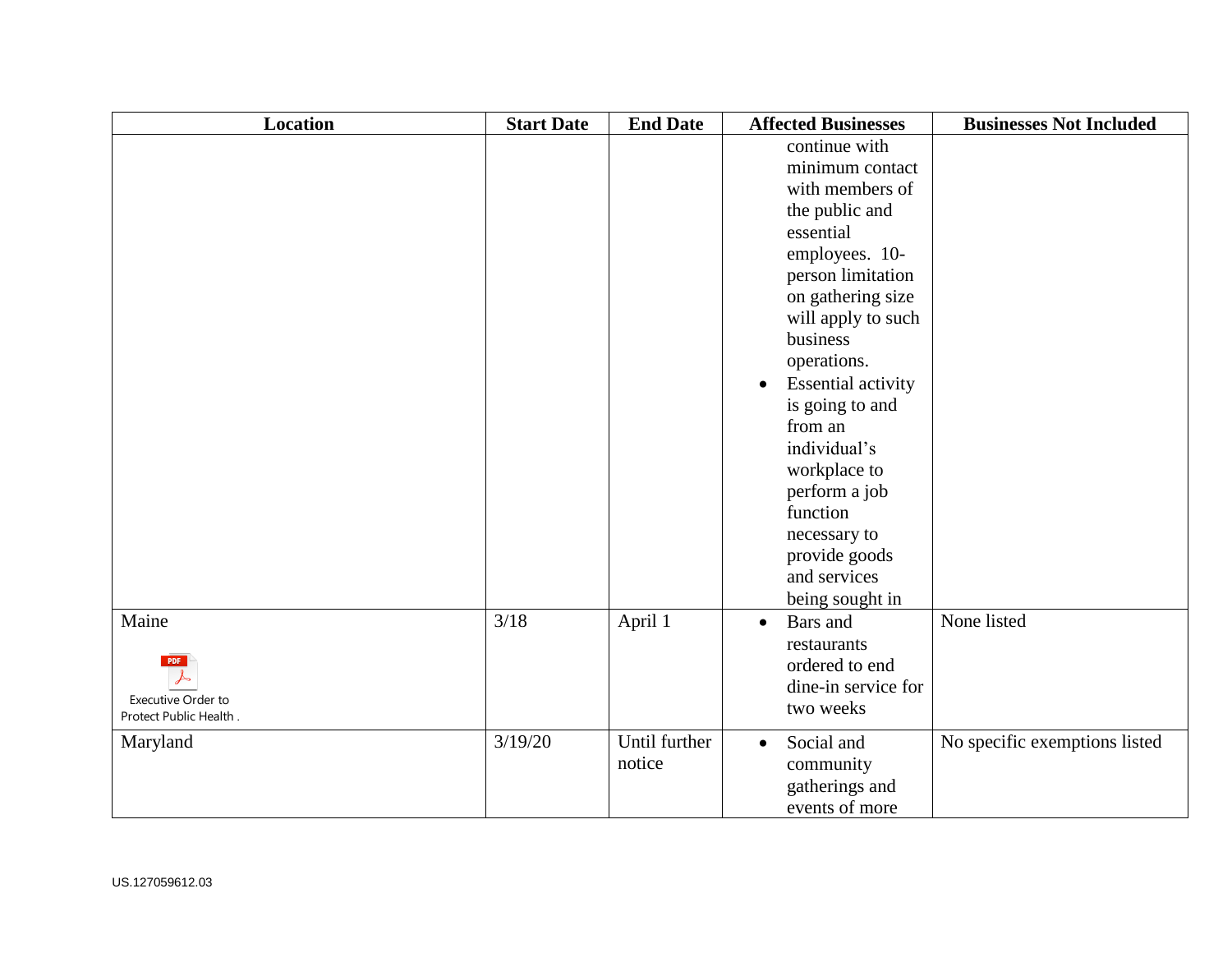| <b>Location</b>                      | <b>Start Date</b> | <b>End Date</b> | <b>Affected Businesses</b>                                                                                                                                                                                                                                                                                                                                                                                                                                                                                                                                             | <b>Businesses Not Included</b> |
|--------------------------------------|-------------------|-----------------|------------------------------------------------------------------------------------------------------------------------------------------------------------------------------------------------------------------------------------------------------------------------------------------------------------------------------------------------------------------------------------------------------------------------------------------------------------------------------------------------------------------------------------------------------------------------|--------------------------------|
| PDF<br>ふ<br>MD EO<br>20-03-19-01.pdf |                   |                 | than 10 people<br>are prohibited.<br>On-premise<br>dining in<br>restaurants and<br>bars is prohibited.<br>Delivery, drive-<br>through and take-<br>out are permitted.<br>Fitness centers<br>$\bullet$<br>are closed, except<br>for the provision<br>of childcare<br>services.<br>Theaters are<br>$\bullet$<br>closed.<br><b>Enclosed malls</b><br>$\bullet$<br>are closed and the<br>retail<br>establishments<br>therein.<br>Recreational<br>$\bullet$<br>establishments<br>(bingo halls,<br>bowling alleys,<br>pool halls, skating<br>rinks) are closed.<br>$\bullet$ |                                |
| Massachusetts                        | 3/27/20           | 4/5/20          | No gatherings of<br>$\bullet$<br>over 25 people.<br>Restaurants, bars<br>$\bullet$<br>or establishment                                                                                                                                                                                                                                                                                                                                                                                                                                                                 | None listed.<br>$\bullet$      |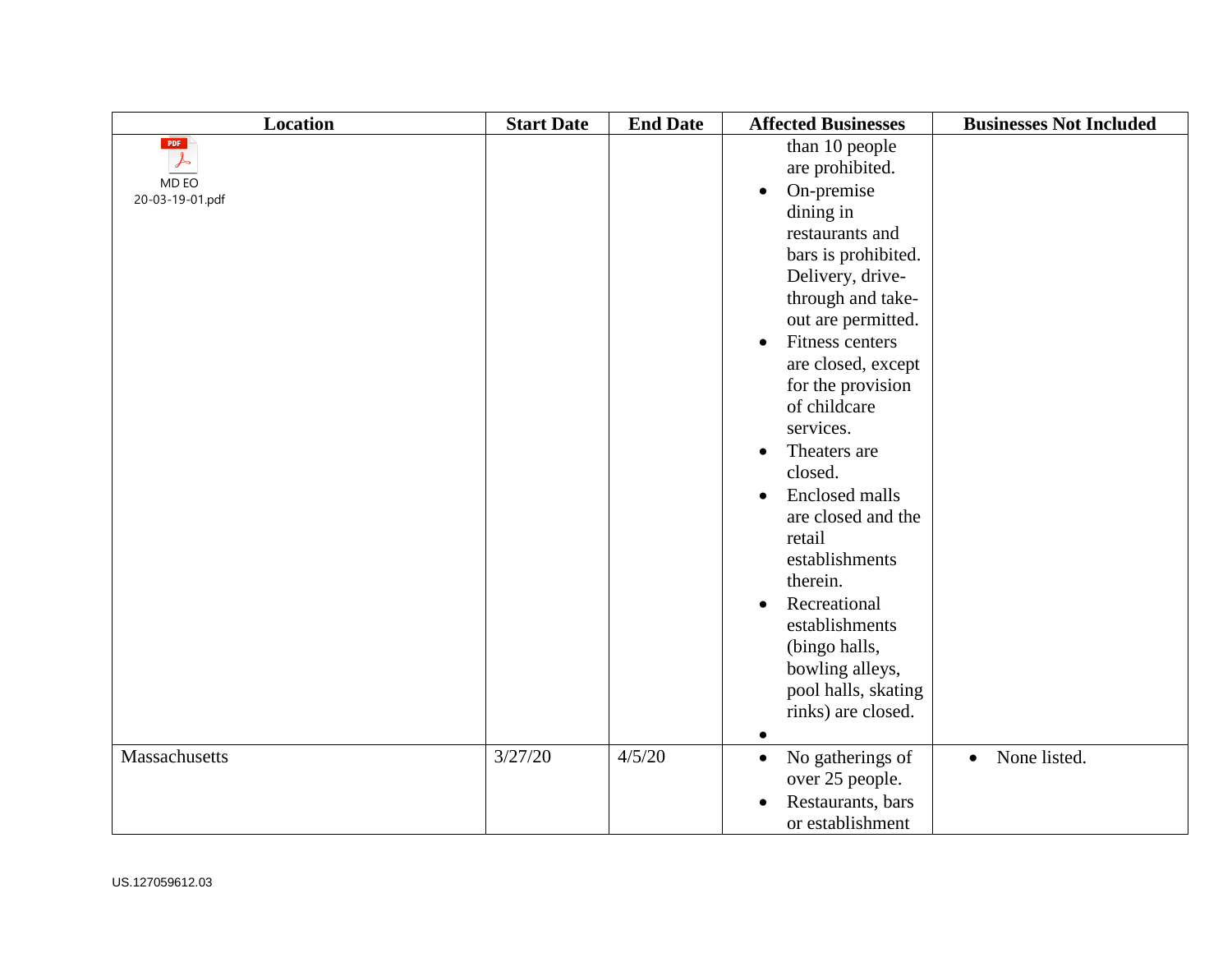| <b>Location</b>                                                                                                                                                                                                        | <b>Start Date</b>                                                                                                 | <b>End Date</b>                                                                       | <b>Affected Businesses</b>                                                                                                                                                                                                                                                                                                                                                                                                                                                                                         | <b>Businesses Not Included</b>                                                                                                                                                                                                                                                                                                                                                                                                                                                                                                                                                                                                                                                                                     |
|------------------------------------------------------------------------------------------------------------------------------------------------------------------------------------------------------------------------|-------------------------------------------------------------------------------------------------------------------|---------------------------------------------------------------------------------------|--------------------------------------------------------------------------------------------------------------------------------------------------------------------------------------------------------------------------------------------------------------------------------------------------------------------------------------------------------------------------------------------------------------------------------------------------------------------------------------------------------------------|--------------------------------------------------------------------------------------------------------------------------------------------------------------------------------------------------------------------------------------------------------------------------------------------------------------------------------------------------------------------------------------------------------------------------------------------------------------------------------------------------------------------------------------------------------------------------------------------------------------------------------------------------------------------------------------------------------------------|
| PDF<br>$\lambda$<br>Massachusetts<br>Executive Order.pdf                                                                                                                                                               |                                                                                                                   |                                                                                       | that offers food or<br>drink may only<br>offer food for<br>take-out and<br>delivery.                                                                                                                                                                                                                                                                                                                                                                                                                               |                                                                                                                                                                                                                                                                                                                                                                                                                                                                                                                                                                                                                                                                                                                    |
| Michigan<br><b>PDF</b><br>Michigan Executive<br>Order dated 3-16-20.<br>Rescinded by EO 2020-20 below<br><b>PDF</b><br>Michigan Executive<br>Order 2020-20.pdf<br><b>PDF</b><br>EO 2020-21 Stay<br>Home, Stay Safe.pdf | $3/16/20$ at 3<br>pm (revised<br>list $3/22/20$ at<br>$9$ am)<br>$3/24/20$ at<br>12:01 am<br>(stay home<br>order) | $3/30/20$ at<br>$11:59$ pm<br>(revised list)<br>4/14/20<br>$4/13/20$ at<br>$11:59$ pm | No person or<br>$\bullet$<br>entity must<br>operate a business<br>or conduct<br>operations that<br>require workers to<br>leave their homes<br>except to the<br>extent that<br>workers are<br>necessary to<br>sustain or protect<br>life ("critical<br>infrastructure<br>workers") or to<br>conduct minimum<br>basic operations.<br>Workers<br>$\bullet$<br>necessary to<br>conduct minimum<br>basic operations<br>are those whose<br>in-person<br>presence is<br>strictly necessary<br>to allow the<br>business or | Critical infrastructure workers<br>are those (see Order for further<br>details):<br>Described in US CISA<br>$\bullet$<br>guidance.<br>Child care workers to<br>$\bullet$<br>serve children or<br>dependents of critical<br>infrastructure workers.<br>Workers at designated<br>$\bullet$<br>suppliers and distribution<br>centers, as described in<br>the Order.<br>Workers in the insurance<br>industry doing work by<br>phone or remotely.<br>Workers and volunteers<br>$\bullet$<br>for businesses or<br>operations that provide<br>food, shelter, and other<br>necessities of life for<br>disadvantaged and<br>disabled individuals.<br>Workers who perform<br>$\bullet$<br>critical labor union<br>functions. |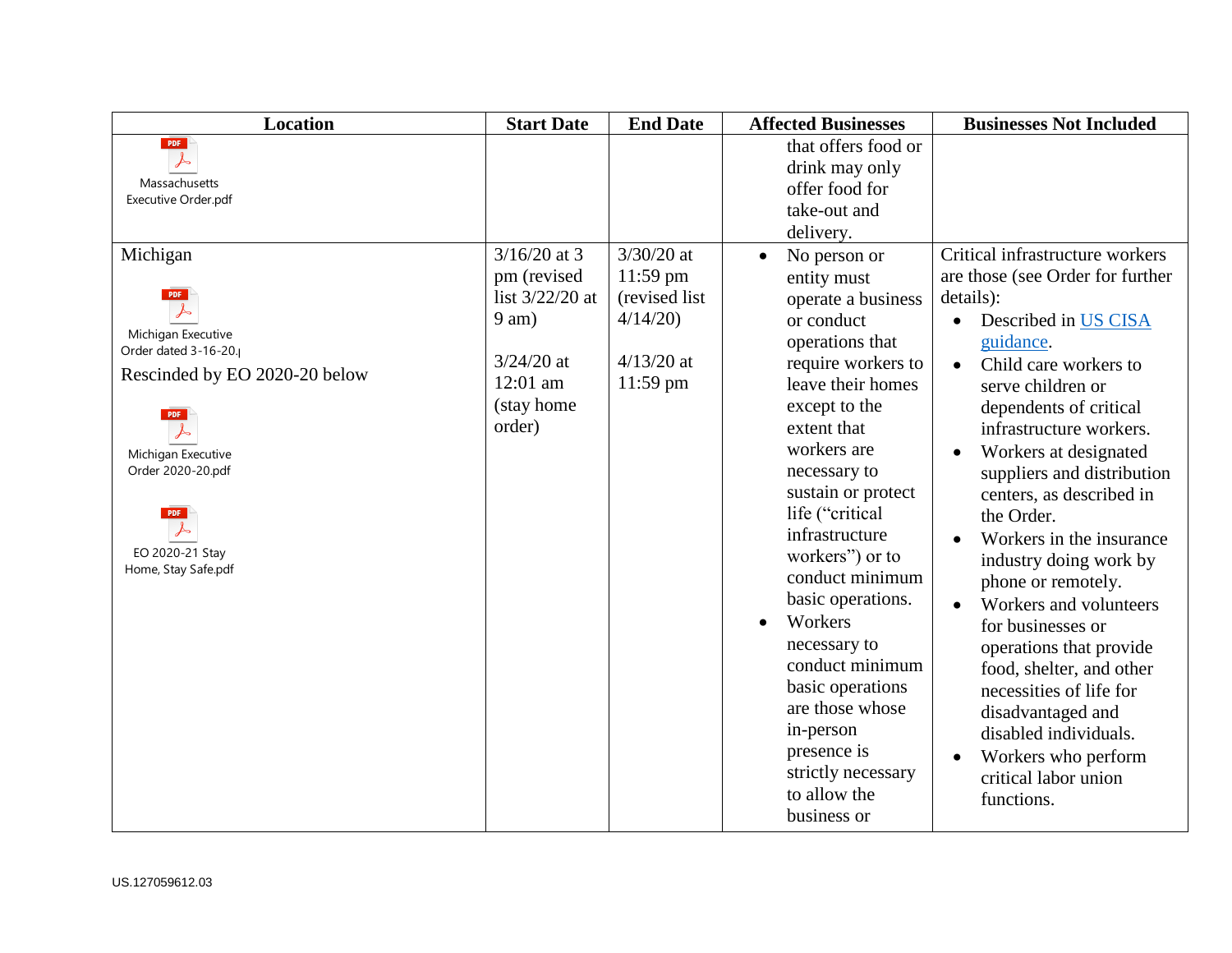| <b>Location</b> | <b>Start Date</b> | <b>End Date</b> | <b>Affected Businesses</b> | <b>Businesses Not Included</b>   |
|-----------------|-------------------|-----------------|----------------------------|----------------------------------|
|                 |                   |                 | operation to               | Businesses that employ critical  |
|                 |                   |                 | maintain the               | infrastructure workers must      |
|                 |                   |                 | value of inventory         | determine which of their         |
|                 |                   |                 | and equipment,             | workers fall within this         |
|                 |                   |                 | care for animals,          | designation and inform           |
|                 |                   |                 | ensure security,           | workers. Businesses must         |
|                 |                   |                 | process                    | make designations in writing     |
|                 |                   |                 | transactions               | (or orally by $3/31/20$ at 11:59 |
|                 |                   |                 | (including payroll)        | pm), except no designations      |
|                 |                   |                 | and employee               | needed for workers in health     |
|                 |                   |                 | benefits), or              | care and public health, workers  |
|                 |                   |                 | facilitate the             | who perform necessary            |
|                 |                   |                 | ability of other           | government activities, and       |
|                 |                   |                 | workers to work            | workers and volunteers for       |
|                 |                   |                 | remotely.                  | necessities to disadvantaged or  |
|                 |                   |                 | <b>Businesses must</b>     | disabled individuals.            |
|                 |                   |                 | make                       |                                  |
|                 |                   |                 | designations of            |                                  |
|                 |                   |                 | which workers              |                                  |
|                 |                   |                 | are necessary to           |                                  |
|                 |                   |                 | conduct minimum            |                                  |
|                 |                   |                 | basic operations           |                                  |
|                 |                   |                 | and inform such            |                                  |
|                 |                   |                 | workers of that            |                                  |
|                 |                   |                 | designation.               |                                  |
|                 |                   |                 | <b>Businesses must</b>     |                                  |
|                 |                   |                 | make these                 |                                  |
|                 |                   |                 | designations in            |                                  |
|                 |                   |                 | writing (or orally         |                                  |
|                 |                   |                 | until 3/31/20 at           |                                  |
|                 |                   |                 | $11:59$ pm).               |                                  |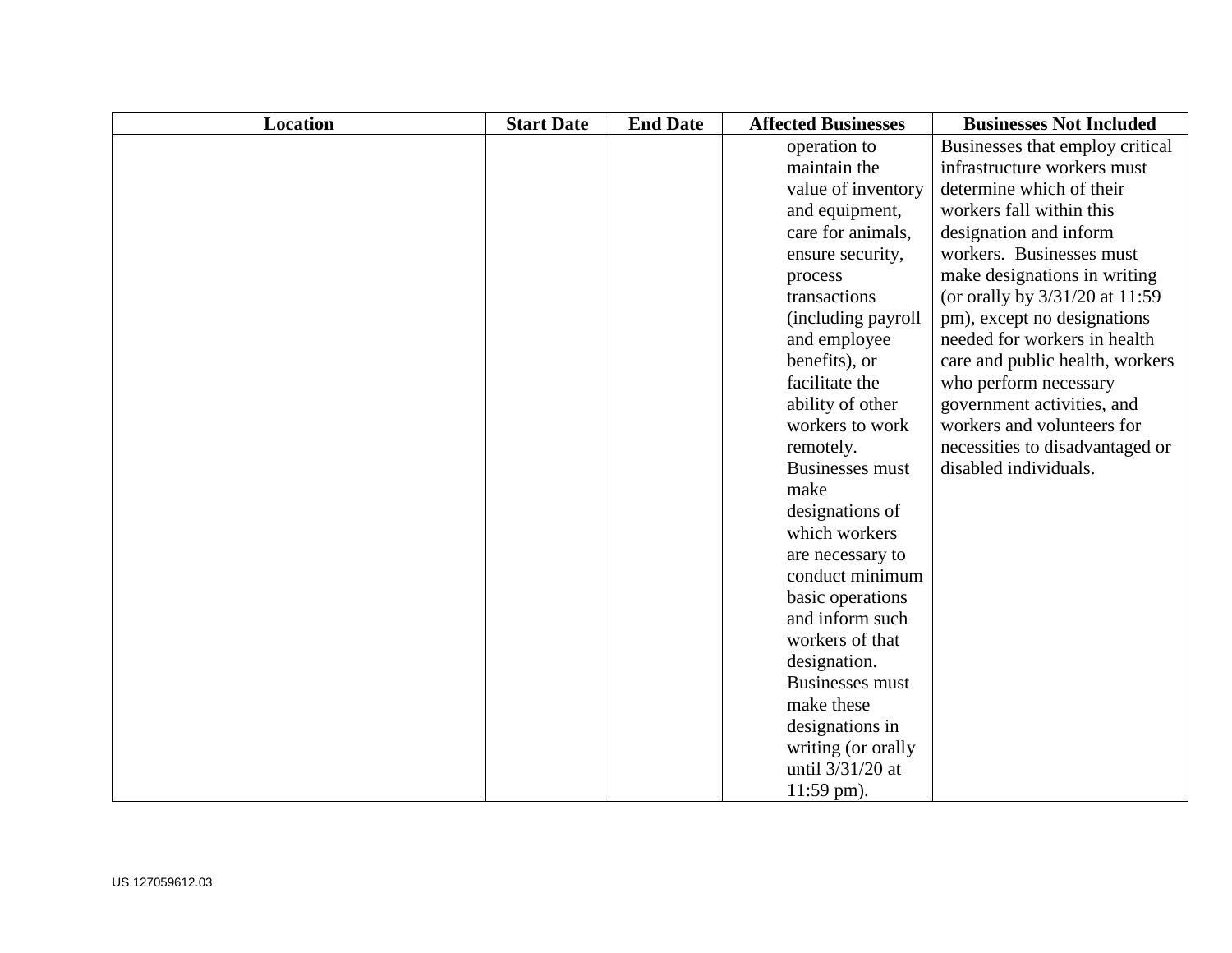| <b>Location</b>                                                                                                                                       | <b>Start Date</b>    | <b>End Date</b>      | <b>Affected Businesses</b>                                                                                                                                                                                                                                                                                                                                                                                                                  | <b>Businesses Not Included</b>                                                                                                                                                                                                                                                                                                                                                                                                                                                                                                                                                                 |
|-------------------------------------------------------------------------------------------------------------------------------------------------------|----------------------|----------------------|---------------------------------------------------------------------------------------------------------------------------------------------------------------------------------------------------------------------------------------------------------------------------------------------------------------------------------------------------------------------------------------------------------------------------------------------|------------------------------------------------------------------------------------------------------------------------------------------------------------------------------------------------------------------------------------------------------------------------------------------------------------------------------------------------------------------------------------------------------------------------------------------------------------------------------------------------------------------------------------------------------------------------------------------------|
|                                                                                                                                                       |                      |                      | <b>Businesses</b><br>$\bullet$<br>maintaining in-<br>person activities<br>must adopt social<br>distancing<br>practices as<br>described in the<br>Order.                                                                                                                                                                                                                                                                                     |                                                                                                                                                                                                                                                                                                                                                                                                                                                                                                                                                                                                |
| Minnesota<br><b>PDF</b><br>Minnesota EO 20-04<br>dated 3-16-20.pdf<br>Clarified by EO 20-08<br><b>PDF</b><br>Minneosta EO-20-08<br>dated 03-20-20.pdf | $3/17/20$ at 5<br>pm | $3/27/20$ at 5<br>pm | Restaurants, food<br>$\bullet$<br>courts, cafes,<br>coffeehouses, and<br>other place of<br>public<br>accommodation<br>offering food or<br>beverage for on-<br>premises<br>consumption,<br>excluding<br>institutional or in-<br>house food<br>cafeterias that<br>serve residents,<br>employees, and<br>client of<br>businesses, child<br>care facilities,<br>hospitals, and<br>long-term care<br>facilities.<br>Bars, taverns,<br>brew pubs, | Places of public<br>$\bullet$<br>accommodation that<br>offer food and beverage<br>note for on-premises<br>consumption, including<br>grocery stores, markets,<br>convenience stores,<br>pharmacies, drug stores,<br>and food pantries, other<br>than those portions of<br>the place of public<br>accommodation subject<br>to the requirements of<br>this Order.<br>Health care facilities,<br>child care facilities,<br>residential care<br>facilities, congregate<br>care facilities, and<br>juvenile justice<br>facilities.<br>Crisis shelters, soup<br>kitchens, or similar<br>institutions. |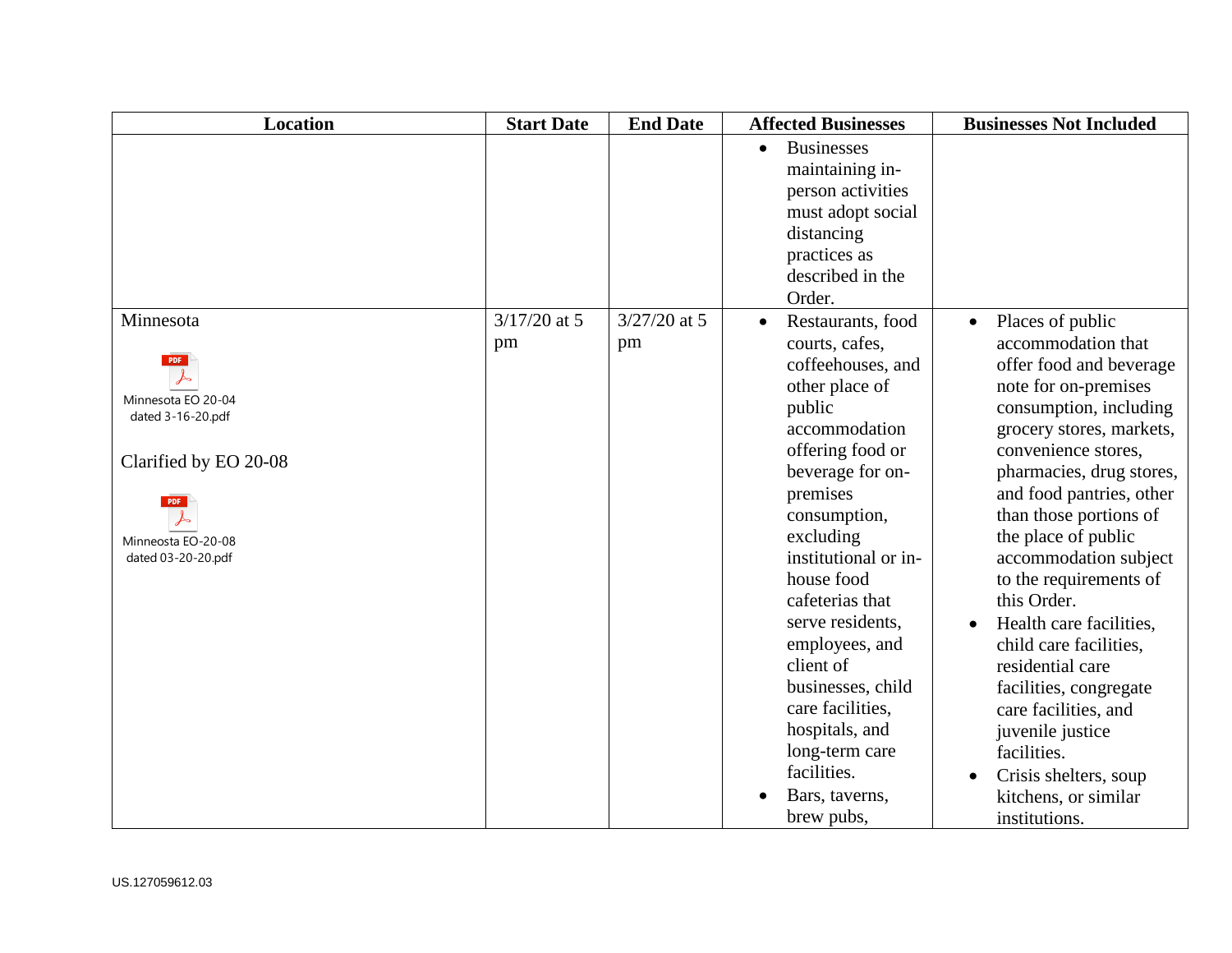| <b>Location</b> | <b>Start Date</b> | <b>End Date</b> | <b>Affected Businesses</b> | <b>Businesses Not Included</b>           |
|-----------------|-------------------|-----------------|----------------------------|------------------------------------------|
|                 |                   |                 | breweries,                 | <b>Restaurants and food</b><br>$\bullet$ |
|                 |                   |                 | microbreweries,            | courts inside the                        |
|                 |                   |                 | distilleries,              | secured zones of                         |
|                 |                   |                 | wineries, tasting          | airports.                                |
|                 |                   |                 | rooms, clubs, and          |                                          |
|                 |                   |                 | other places of            |                                          |
|                 |                   |                 | public                     |                                          |
|                 |                   |                 | accommodation              |                                          |
|                 |                   |                 | offering alcoholic         |                                          |
|                 |                   |                 | beverages for on-          |                                          |
|                 |                   |                 | premises                   |                                          |
|                 |                   |                 | consumption.               |                                          |
|                 |                   |                 | Hookah bars,<br>$\bullet$  |                                          |
|                 |                   |                 | cigar bars, and            |                                          |
|                 |                   |                 | vaping lounges             |                                          |
|                 |                   |                 | offering their             |                                          |
|                 |                   |                 | products for on-           |                                          |
|                 |                   |                 | premises                   |                                          |
|                 |                   |                 | consumption.               |                                          |
|                 |                   |                 | Theaters,<br>$\bullet$     |                                          |
|                 |                   |                 | cinemas, indoor            |                                          |
|                 |                   |                 | and outdoor                |                                          |
|                 |                   |                 | performance                |                                          |
|                 |                   |                 | venues, and                |                                          |
|                 |                   |                 | museums.                   |                                          |
|                 |                   |                 | Gymnasiums,                |                                          |
|                 |                   |                 | fitness centers,           |                                          |
|                 |                   |                 | recreation centers,        |                                          |
|                 |                   |                 | indoor sports              |                                          |
|                 |                   |                 | facilities, indoor         |                                          |
|                 |                   |                 | exercise facilities,       |                                          |
|                 |                   |                 | exercise studios,          |                                          |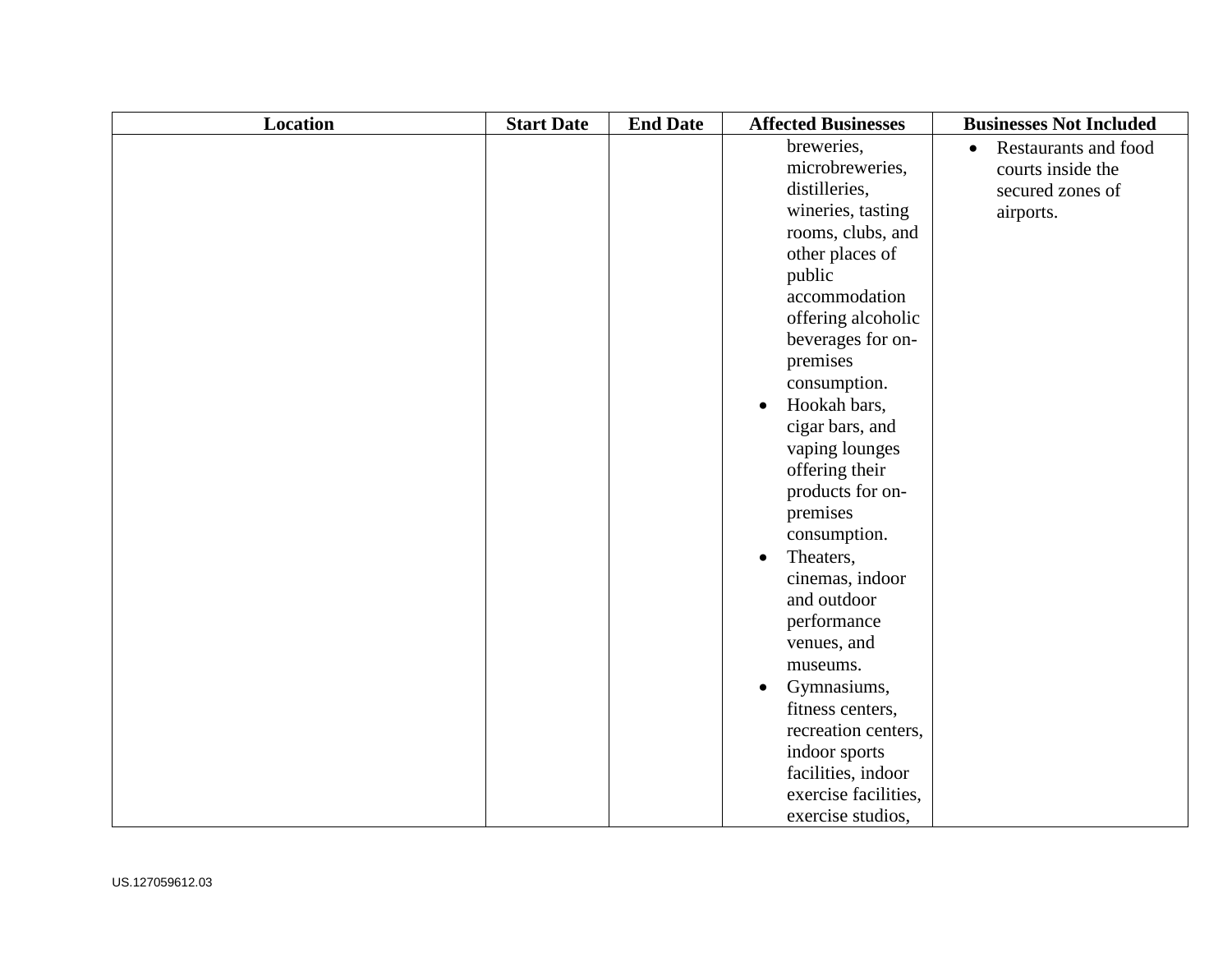| Location | <b>Start Date</b> | <b>End Date</b> | <b>Affected Businesses</b>  | <b>Businesses Not Included</b> |
|----------|-------------------|-----------------|-----------------------------|--------------------------------|
|          |                   |                 | and tanning                 |                                |
|          |                   |                 | establishments              |                                |
|          |                   |                 | body art                    |                                |
|          |                   |                 | establishments,             |                                |
|          |                   |                 | tattoo parlors,             |                                |
|          |                   |                 | piercing parlors,           |                                |
|          |                   |                 | businesses                  |                                |
|          |                   |                 | offering massage            |                                |
|          |                   |                 | therapy, spas,              |                                |
|          |                   |                 | salons, barber              |                                |
|          |                   |                 | shops.                      |                                |
|          |                   |                 | Amusement<br>$\bullet$      |                                |
|          |                   |                 | parks, arcades,             |                                |
|          |                   |                 | bingo halls,                |                                |
|          |                   |                 | bowling alleys,             |                                |
|          |                   |                 | indoor climbing             |                                |
|          |                   |                 | facilities, skating         |                                |
|          |                   |                 | rinks, trampoline           |                                |
|          |                   |                 | parks, and other            |                                |
|          |                   |                 | similar                     |                                |
|          |                   |                 | recreational or             |                                |
|          |                   |                 | entertainment               |                                |
|          |                   |                 | facilities.                 |                                |
|          |                   |                 | Country clubs,<br>$\bullet$ |                                |
|          |                   |                 | golf clubs,                 |                                |
|          |                   |                 | boating or yacht            |                                |
|          |                   |                 | clubs, sports or            |                                |
|          |                   |                 | athletic clubs, and         |                                |
|          |                   |                 | dining clubs.               |                                |
|          |                   |                 |                             |                                |
|          |                   |                 | These places are            |                                |
|          |                   |                 | encouraged to offer food    |                                |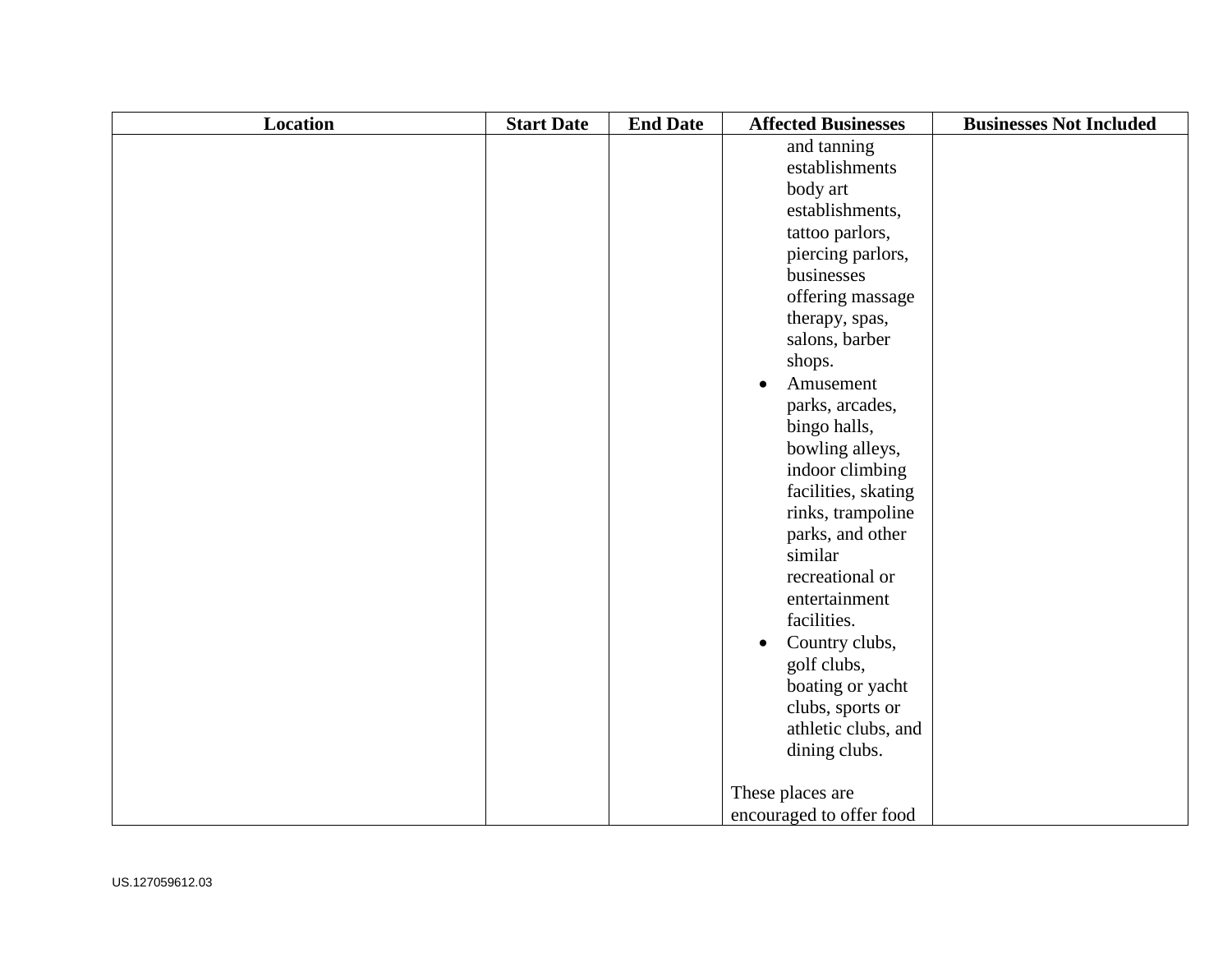| <b>Location</b> | <b>Start Date</b> | <b>End Date</b> | <b>Affected Businesses</b> | <b>Businesses Not Included</b> |
|-----------------|-------------------|-----------------|----------------------------|--------------------------------|
|                 |                   |                 | and beverage using         |                                |
|                 |                   |                 | delivery service, window   |                                |
|                 |                   |                 | service, walk-up service,  |                                |
|                 |                   |                 | drive-through service, or  |                                |
|                 |                   |                 | drive-up service, and to   |                                |
|                 |                   |                 | use precautions in doing   |                                |
|                 |                   |                 | so to mitigate the         |                                |
|                 |                   |                 | potential transmission of  |                                |
|                 |                   |                 | COVID-19, including        |                                |
|                 |                   |                 | social distancing. In      |                                |
|                 |                   |                 | offering food and          |                                |
|                 |                   |                 | beverage, these places     |                                |
|                 |                   |                 | may permit up to 5         |                                |
|                 |                   |                 | members of the public at   |                                |
|                 |                   |                 | one time in the place for  |                                |
|                 |                   |                 | purpose of picking up      |                                |
|                 |                   |                 | their food or beverage     |                                |
|                 |                   |                 | orders, so long as         |                                |
|                 |                   |                 | individuals are at least 6 |                                |
|                 |                   |                 | feet apart from one        |                                |
|                 |                   |                 | another while on           |                                |
|                 |                   |                 | premises.                  |                                |
|                 |                   |                 | This does not prohibit an  |                                |
|                 |                   |                 | employee, contractor,      |                                |
|                 |                   |                 | vendor, or supplier of a   |                                |
|                 |                   |                 | place of public            |                                |
|                 |                   |                 | accommodation from         |                                |
|                 |                   |                 | entering, exiting, using,  |                                |
|                 |                   |                 | or occupying that place    |                                |
|                 |                   |                 | of public accommodation    |                                |
|                 |                   |                 | in their professional      |                                |
|                 |                   |                 | capacity.                  |                                |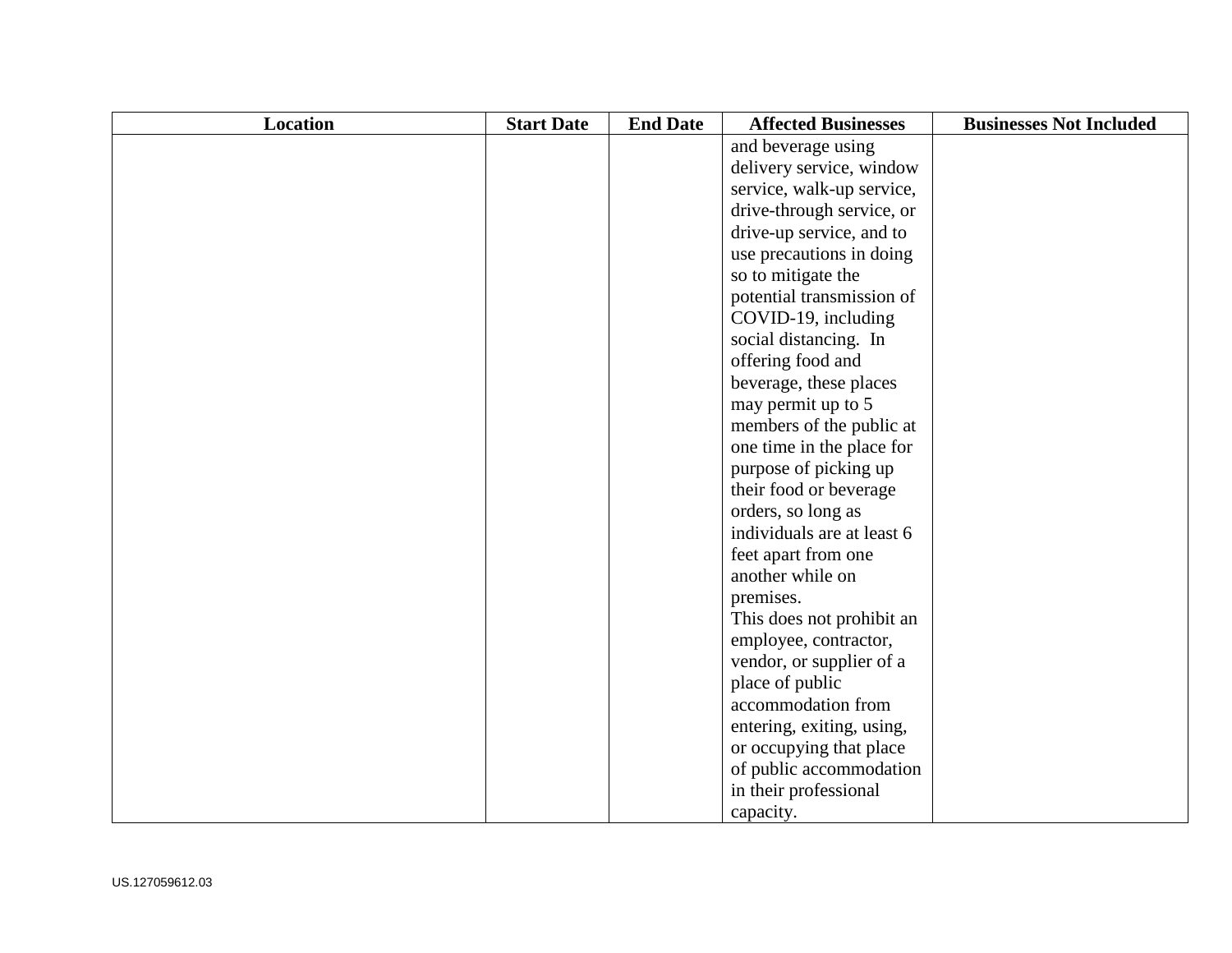| <b>Location</b>                                 | <b>Start Date</b> | <b>End Date</b> | <b>Affected Businesses</b>    | <b>Businesses Not Included</b>      |
|-------------------------------------------------|-------------------|-----------------|-------------------------------|-------------------------------------|
| Mississippi                                     | No statewide      |                 |                               |                                     |
|                                                 | closures          |                 |                               |                                     |
|                                                 | 3/18/20           |                 |                               |                                     |
| Missouri                                        | No statewide      |                 |                               | $\bullet$                           |
|                                                 | closures          |                 |                               |                                     |
|                                                 | 3/20/20           |                 |                               |                                     |
| Missouri - City of St. Louis                    | $3/23/20$ at 6    | $4/22/20$ at 6  | Individuals must<br>$\bullet$ | See Order for list of 23            |
|                                                 | pm                | pm              | remain at home,               | exceptions.                         |
| <b>PDF</b>                                      |                   |                 | but may go to                 |                                     |
|                                                 |                   |                 | work wherein                  |                                     |
| STL<br>City_Health-Commiss                      |                   |                 | allowed.                      |                                     |
|                                                 |                   |                 | Businesses are<br>$\bullet$   |                                     |
|                                                 |                   |                 | allowed to                    |                                     |
|                                                 |                   |                 | maintain the                  |                                     |
|                                                 |                   |                 | value of                      |                                     |
|                                                 |                   |                 | inventory and                 |                                     |
|                                                 |                   |                 | infrastructure,               |                                     |
|                                                 |                   |                 | provide security,             |                                     |
|                                                 |                   |                 | process payroll               |                                     |
|                                                 |                   |                 | or employee                   |                                     |
|                                                 |                   |                 | benefits, or                  |                                     |
|                                                 |                   |                 | facilitate                    |                                     |
|                                                 |                   |                 | employees                     |                                     |
|                                                 |                   |                 | working                       |                                     |
|                                                 |                   |                 | remotely, but are             |                                     |
|                                                 |                   |                 | required to cease             |                                     |
|                                                 |                   |                 | all other                     |                                     |
|                                                 |                   |                 | activities.                   |                                     |
| Missouri – St. Louis County (note that the City | $3/20/20$ at      | No end date     | Restaurants and<br>$\bullet$  | See Stay at Home Order<br>$\bullet$ |
| of St. Louis is not in St. Louis County)        | 12:01 a.m.        | listed          | bars (see order               | for list of 40 categories           |
|                                                 |                   |                 | for full list) may            | of Essential Businesses.            |
|                                                 |                   |                 | offer food and                |                                     |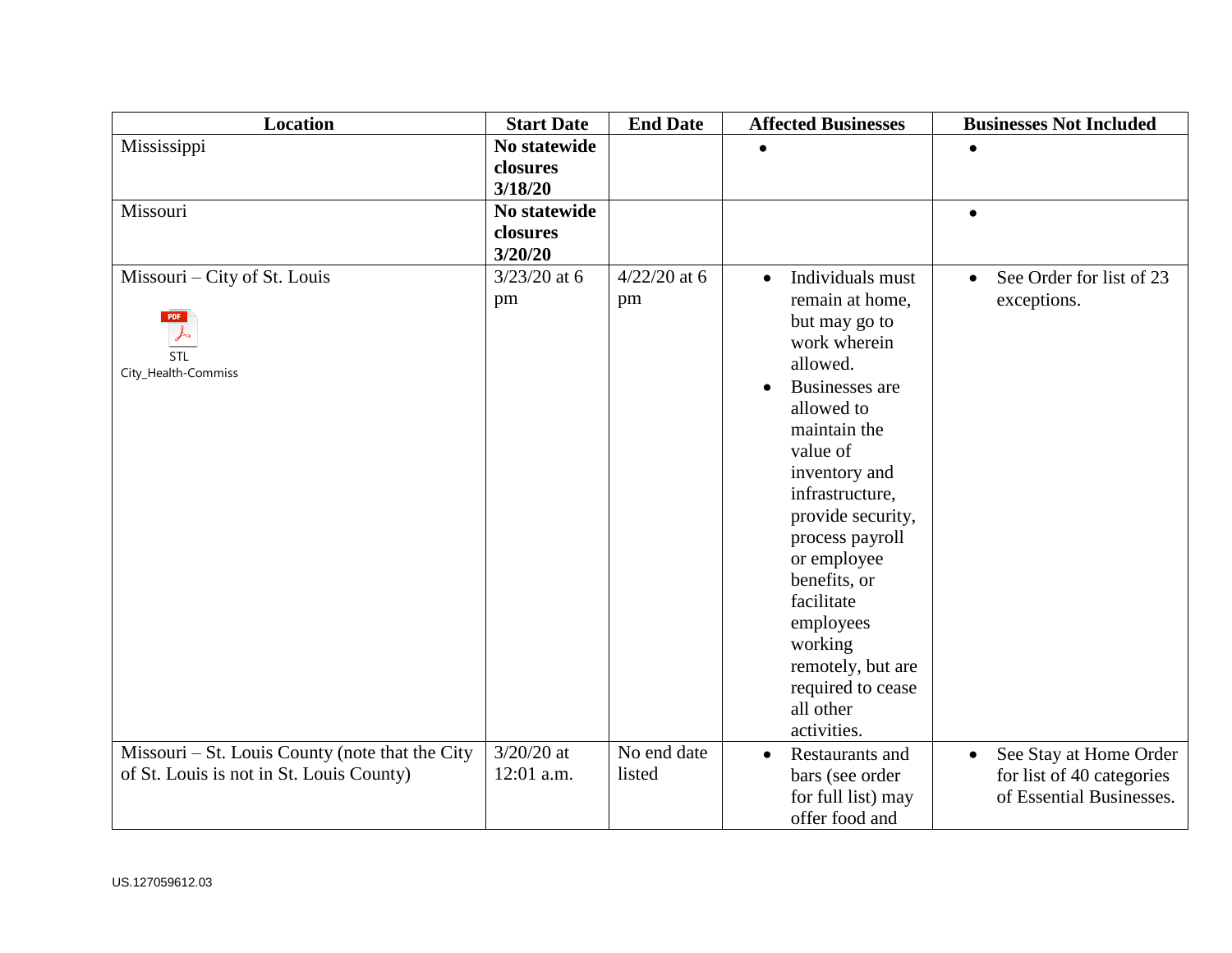| <b>Location</b>                           | <b>Start Date</b> | <b>End Date</b> | <b>Affected Businesses</b>   | <b>Businesses Not Included</b> |
|-------------------------------------------|-------------------|-----------------|------------------------------|--------------------------------|
| PDF                                       | $3/23/20$ at      | $4/22/20$ at    | beverage using               |                                |
| ーム                                        | $12:01$ am        | $11:59$ pm      | delivery service,            |                                |
| St. Louis County<br>Executive Order 13.pd | (stay at home     |                 | window service,              |                                |
|                                           | order - order     |                 | walk-up service,             |                                |
| PDF                                       | not enforced      |                 | drive-through                |                                |
|                                           | with respect      |                 | service, or drive-           |                                |
| Stay at Home                              | to individuals    |                 | up service.                  |                                |
| Order.pdf                                 | travelling to     |                 |                              |                                |
|                                           | or at their       |                 | Stay at home order:          |                                |
|                                           | place of          |                 | Individuals may<br>$\bullet$ |                                |
|                                           | business,         |                 | only be outside              |                                |
|                                           | work or           |                 | their residence to           |                                |
|                                           | employment        |                 | engage in                    |                                |
|                                           | on 3/23/20)       |                 | Essential                    |                                |
|                                           |                   |                 | Activities.                  |                                |
|                                           |                   |                 | All businesses<br>$\bullet$  |                                |
|                                           |                   |                 | other than                   |                                |
|                                           |                   |                 | Essential                    |                                |
|                                           |                   |                 | <b>Businesses must</b>       |                                |
|                                           |                   |                 | cease all                    |                                |
|                                           |                   |                 | activities except            |                                |
|                                           |                   |                 | Minimum Basic                |                                |
|                                           |                   |                 | Operations and               |                                |
|                                           |                   |                 | business                     |                                |
|                                           |                   |                 | activities                   |                                |
|                                           |                   |                 | consisting of                |                                |
|                                           |                   |                 | employees or                 |                                |
|                                           |                   |                 | contractors                  |                                |
|                                           |                   |                 | performing                   |                                |
|                                           |                   |                 | activities at their          |                                |
|                                           |                   |                 | own Residences               |                                |
|                                           |                   |                 | (i.e., working               |                                |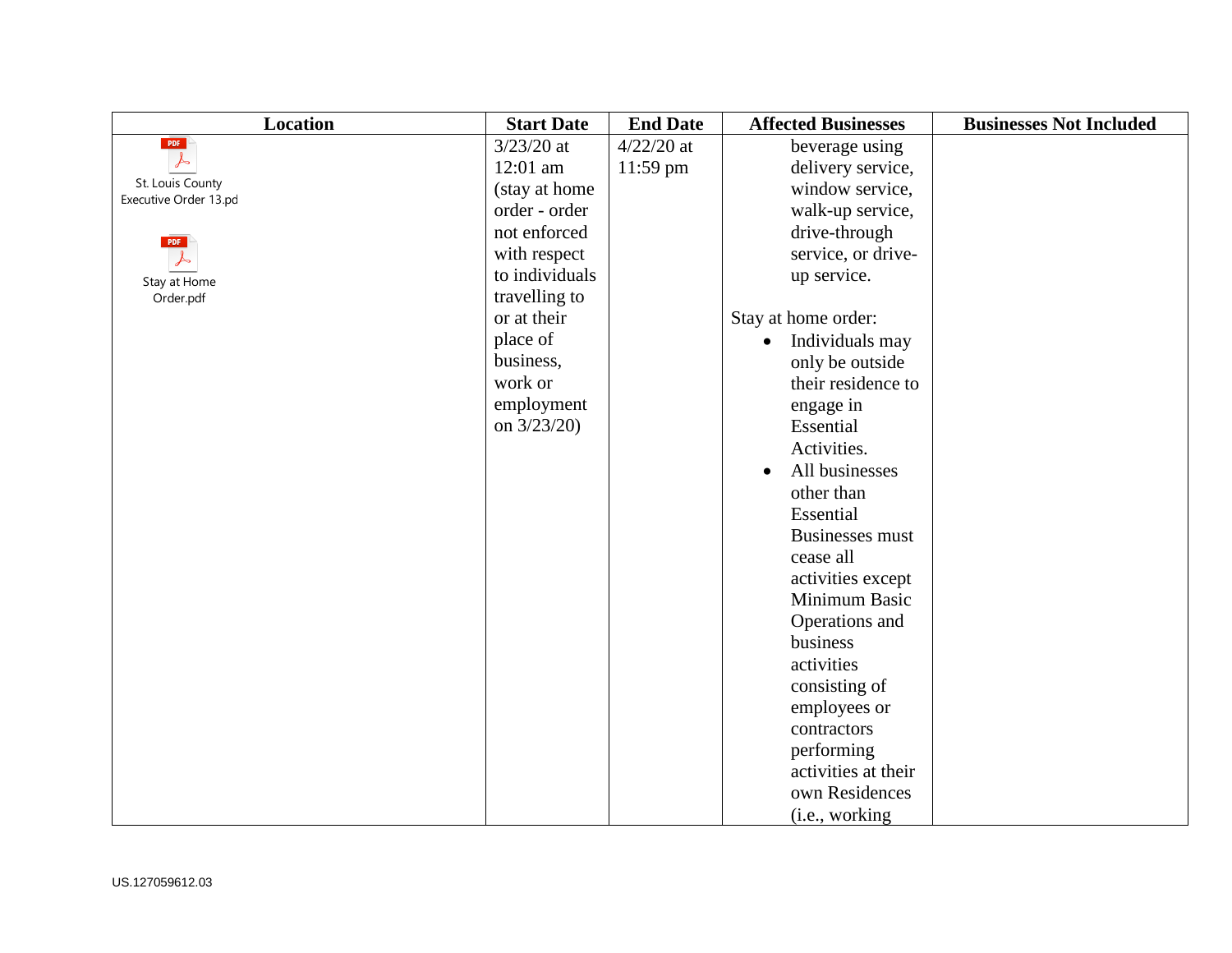| <b>Location</b>                                                                                                                                                                                                      | <b>Start Date</b>                                                      | <b>End Date</b>    | <b>Affected Businesses</b>                                                                                                                                                                                                                                                                                                                                               | <b>Businesses Not Included</b>                                                                                                                                                                                                                                                                                                                                                                                                       |
|----------------------------------------------------------------------------------------------------------------------------------------------------------------------------------------------------------------------|------------------------------------------------------------------------|--------------------|--------------------------------------------------------------------------------------------------------------------------------------------------------------------------------------------------------------------------------------------------------------------------------------------------------------------------------------------------------------------------|--------------------------------------------------------------------------------------------------------------------------------------------------------------------------------------------------------------------------------------------------------------------------------------------------------------------------------------------------------------------------------------------------------------------------------------|
|                                                                                                                                                                                                                      |                                                                        |                    | from home).<br>Businesses may<br>provide pickup or<br>delivery services.<br>No businesses or<br>persons may<br>operate or engage<br>in a Prohibited<br>Activity.                                                                                                                                                                                                         |                                                                                                                                                                                                                                                                                                                                                                                                                                      |
| Montana                                                                                                                                                                                                              | <b>No statewide</b><br>closures<br>3/18/20                             |                    |                                                                                                                                                                                                                                                                                                                                                                          |                                                                                                                                                                                                                                                                                                                                                                                                                                      |
| Nebraska                                                                                                                                                                                                             | <b>No statewide</b><br>closures<br>3/20/20                             |                    | $\bullet$                                                                                                                                                                                                                                                                                                                                                                | $\bullet$                                                                                                                                                                                                                                                                                                                                                                                                                            |
| Nevada<br><b>PDF</b><br>Nevada Governor<br>Announcement.pdf<br><b>PDF</b><br>NV-Health-Response<br>-COVID19.pdf<br>Nevada Declaration<br>of Emergency Directiv<br><b>PDF</b><br>2020-03_Emergency<br>Regulations.pdf | 3/17/20<br>(casinos)<br>and<br>bars only)<br>3/20/20<br>at<br>11:59 pm | 4/17/20<br>4/16/20 | Nonessential businesses<br>and services should close<br>until further notice,<br>including, but not limited<br>to (see regulations for<br>full list):<br>Recreational<br>$\bullet$<br>activities,<br>including but not<br>limited to<br>community and<br>recreation centers.<br>gyms, sporting<br>event venues<br>Retail facilities,<br>not specified as<br>an Essential | <b>Essential Licensed Businesses,</b><br>including, but not limited to<br>(see regulations for full list):<br><b>Essential healthcare</b><br>operations<br><b>Essential infrastructure</b><br>operations<br>Grocery stores<br>Businesses that ship or<br>deliver goods directly to<br>residences<br>Warehouse and storage<br>$\bullet$<br>facilities<br><b>Transportation services</b><br><b>Banks and financial</b><br>institutions |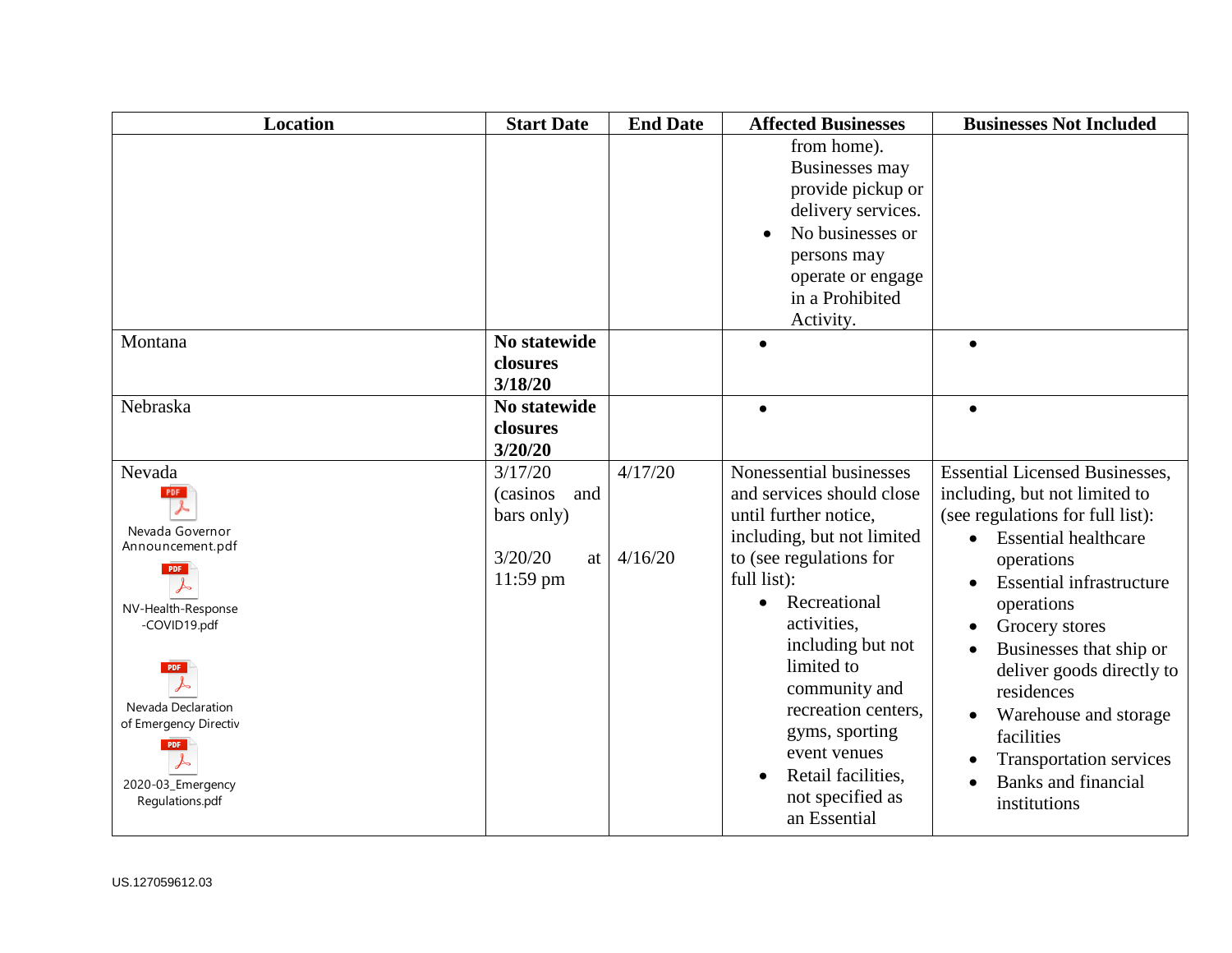| <b>Location</b>                                                     | <b>Start Date</b> | <b>End Date</b> | <b>Affected Businesses</b>                                                                                                                                                                                                                                                                                                                                                                                                       | <b>Businesses Not Included</b>                                                                                                                                                                              |
|---------------------------------------------------------------------|-------------------|-----------------|----------------------------------------------------------------------------------------------------------------------------------------------------------------------------------------------------------------------------------------------------------------------------------------------------------------------------------------------------------------------------------------------------------------------------------|-------------------------------------------------------------------------------------------------------------------------------------------------------------------------------------------------------------|
|                                                                     |                   |                 | Licensed<br>Business in the<br>regulations and<br>are unable to sell<br>goods through<br>shipping or direct<br>delivery to<br>consumers<br>Aesthetic services<br>Nightclubs,<br>Gaming machines<br>$\bullet$<br>and gaming<br>operations<br>Restaurants, pubs,<br>$\bullet$<br>wineries, bars and<br>breweries but<br>may provide carry<br>out, curb-side,<br>delivery and<br>drive-through<br>only (add'l info in<br>guidance). |                                                                                                                                                                                                             |
| New Hampshire<br><b>PDF</b><br>New Hampshire<br>Executive Order.pdf | 3/16/20           | 4/6/20          | Social gatherings<br>$\bullet$<br>50 or more<br>of<br>people for social,<br>spiritual<br>and<br>recreational<br>activities<br>Food<br>and<br>$\bullet$<br>sales<br>beverage<br>restricted to carry-                                                                                                                                                                                                                              | • General Court and day-<br>to-day operations of<br>businesses<br>Healthcare facilities,<br>$\bullet$<br>airports, or cafeterias<br>located within a private<br>business which are<br>primarily intended to |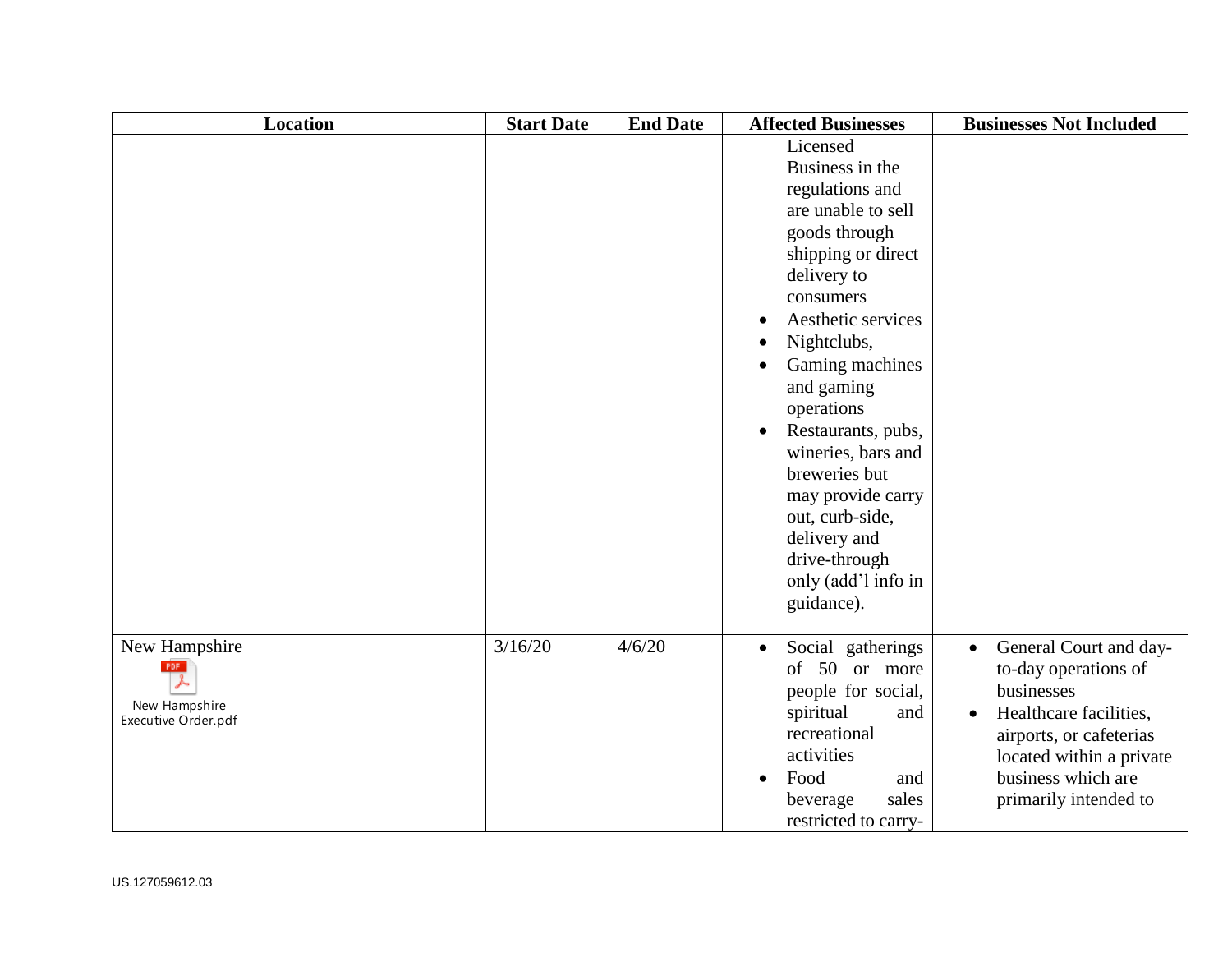| <b>Location</b>                                                                                                                                                                 | <b>Start Date</b>    | <b>End Date</b>                              | <b>Affected Businesses</b>                                                                                                                                                                                                                                                                                                                                                                                                                                                                                                     | <b>Businesses Not Included</b>                                                                                                                                                                                                                                                                                                                                                                                                                                                                                                                                                                                                                                                                                                           |
|---------------------------------------------------------------------------------------------------------------------------------------------------------------------------------|----------------------|----------------------------------------------|--------------------------------------------------------------------------------------------------------------------------------------------------------------------------------------------------------------------------------------------------------------------------------------------------------------------------------------------------------------------------------------------------------------------------------------------------------------------------------------------------------------------------------|------------------------------------------------------------------------------------------------------------------------------------------------------------------------------------------------------------------------------------------------------------------------------------------------------------------------------------------------------------------------------------------------------------------------------------------------------------------------------------------------------------------------------------------------------------------------------------------------------------------------------------------------------------------------------------------------------------------------------------------|
|                                                                                                                                                                                 |                      |                                              | out, delivery, or<br>curbside pickup<br>and drive through<br>only                                                                                                                                                                                                                                                                                                                                                                                                                                                              | serve employees of that<br>business                                                                                                                                                                                                                                                                                                                                                                                                                                                                                                                                                                                                                                                                                                      |
| New Jersey<br>PDF<br>NJ Executive<br>Order.pdf<br>(superseded by EO 107 below)<br><b>PDF</b><br>New Jersey EO-107<br>Stay at Home.pdf<br><b>PDF</b><br>New Jersey<br>EO-108.pdf | $3/21/20$ at 9<br>pm | In effect<br>until<br>revoked or<br>modified | <b>Residents must</b><br>$\bullet$<br>remain at home,<br>but may leave<br>their home to<br>report to, or<br>perform, their job<br>(subject to<br>restrictions<br>below).<br>All businesses or<br>non-profits<br>(whether closed<br>or open to the<br>public) must<br>accommodate<br>their workforce,<br>wherever<br>practicable, for<br>telework (but no<br>limitations on<br>operations of<br>newspapers, TV,<br>radio and other<br>media services).<br>If employees<br>can't perform<br>their functions via<br>telework, the | Grocery stores, farmer's<br>$\bullet$<br>markets and farms that<br>sell directly to<br>customers, and other<br>food stores, including<br>retailers that offer a<br>varied assortment of<br>foods comparable to<br>what exists at a grocery<br>store.<br>Pharmacies and<br>alternative treatment<br>centers that dispense<br>medicinal marijuana.<br>Medical supply stores.<br>$\bullet$<br>Retail functions of gas<br>$\bullet$<br>stations.<br>Convenience stores.<br>Ancillary stores within<br>healthcare facilities.<br>Hardware and home<br>improvement stores.<br>Retail functions of<br>$\bullet$<br>banks and other<br>financial institutions.<br>Retail functions of<br>$\bullet$<br>laundromats and dry-<br>cleaning services. |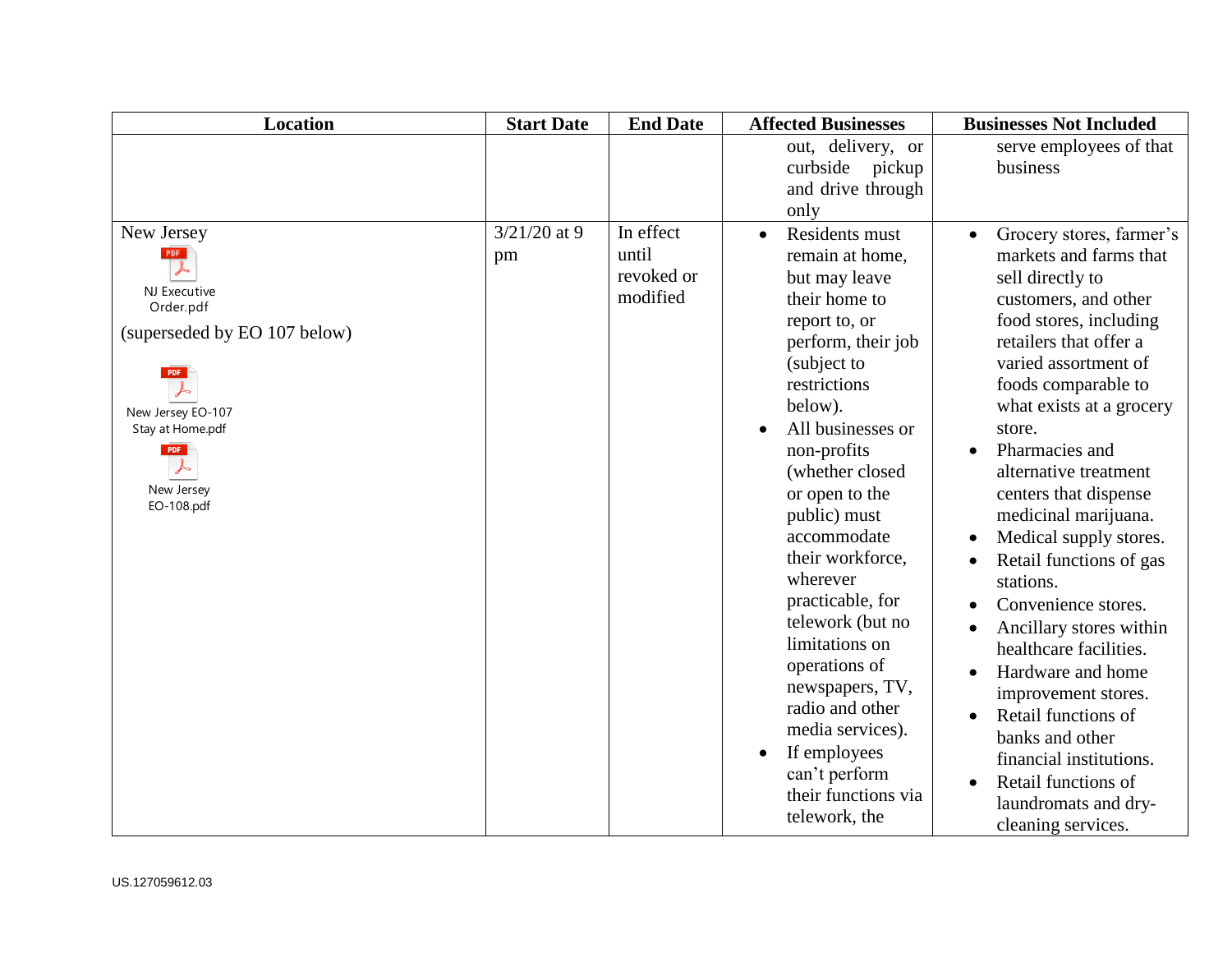| Location | <b>Start Date</b> | <b>End Date</b> | <b>Affected Businesses</b>                                                                                                                                                                                                                                                                                                                                                                                                                                                                                                                                                                                    | <b>Businesses Not Included</b>                                                                                                                                                                                                                                                                                                                      |
|----------|-------------------|-----------------|---------------------------------------------------------------------------------------------------------------------------------------------------------------------------------------------------------------------------------------------------------------------------------------------------------------------------------------------------------------------------------------------------------------------------------------------------------------------------------------------------------------------------------------------------------------------------------------------------------------|-----------------------------------------------------------------------------------------------------------------------------------------------------------------------------------------------------------------------------------------------------------------------------------------------------------------------------------------------------|
|          |                   |                 | business should<br>make best efforts<br>to reduce staff on<br>site to the<br>minimal number<br>necessary to<br>ensure essential<br>operations can<br>continue<br>(examples given<br>in the Order)<br>Brick-and-mortar<br>premises of all<br>non-essential<br>retail businesses<br>must close.<br><b>Essential retail</b><br>businesses must,<br>wherever<br>practicable,<br>provide pickup<br>services outside<br>or adjacent to<br>their stores for<br>goods ordered in<br>advance online or<br>by phone.<br>Restaurants,<br>cafeterias, dining<br>establishments,<br>food courts, bars<br>and other holders | Stores that principally<br>sell supplies for<br>children under five<br>years old.<br>Pet stores.<br>Liquor stores.<br>Car dealerships, but<br>only to provide auto<br>maintenance and repair<br>services, and auto<br>mechanics.<br>Retail functions of<br>printing and office<br>supply shops.<br>Retail functions of mail<br>and delivery stores. |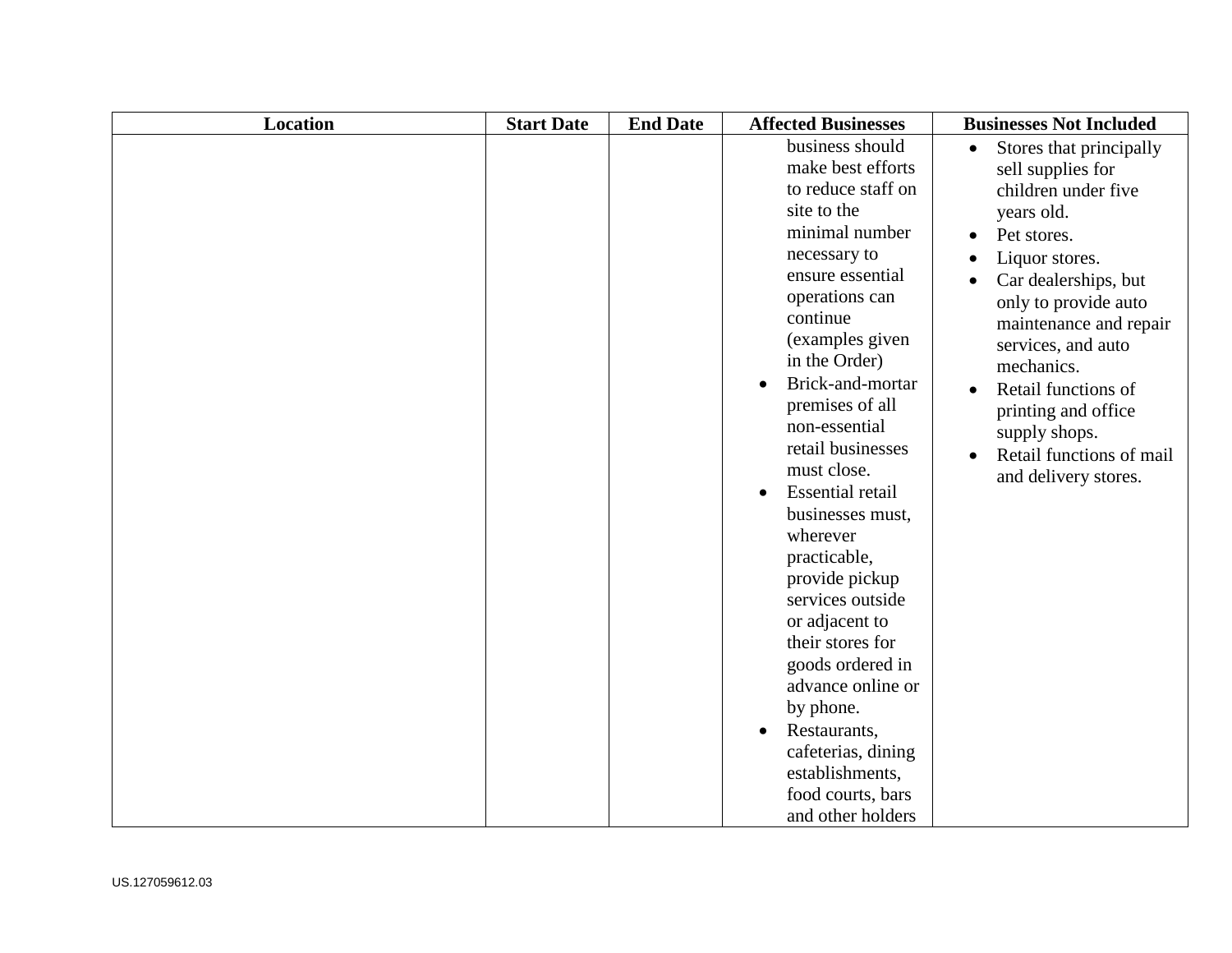| <b>Location</b>                               | <b>Start Date</b> | <b>End Date</b> | <b>Affected Businesses</b>     | <b>Businesses Not Included</b>       |
|-----------------------------------------------|-------------------|-----------------|--------------------------------|--------------------------------------|
|                                               |                   |                 | of a liquor license            |                                      |
|                                               |                   |                 | with retail                    |                                      |
|                                               |                   |                 | consumption                    |                                      |
|                                               |                   |                 | privileges may                 |                                      |
|                                               |                   |                 | operate their                  |                                      |
|                                               |                   |                 | normal business                |                                      |
|                                               |                   |                 | hours, but are                 |                                      |
|                                               |                   |                 | limited to offering            |                                      |
|                                               |                   |                 | only food                      |                                      |
|                                               |                   |                 | delivery and/or                |                                      |
|                                               |                   |                 | take out services.             |                                      |
|                                               |                   |                 | All recreational<br>$\bullet$  |                                      |
|                                               |                   |                 | and entertainment              |                                      |
|                                               |                   |                 | businesses must                |                                      |
|                                               |                   |                 | close to include               |                                      |
|                                               |                   |                 | casinos,                       |                                      |
|                                               |                   |                 | racetracks, gyms,              |                                      |
|                                               |                   |                 | movie theaters,                |                                      |
|                                               |                   |                 | indoor portion of              |                                      |
|                                               |                   |                 | retail shopping                |                                      |
|                                               |                   |                 | malls, spas and                |                                      |
|                                               |                   |                 | salons (see Order              |                                      |
|                                               |                   |                 | for complete list).            |                                      |
| Bergen County, NJ                             | 3/17/20<br>at     | Indefinitely    | All non-essential<br>$\bullet$ | Businesses that prepare<br>$\bullet$ |
| PDF                                           | 11 <sub>pm</sub>  |                 | businesses other               | sale of drugs, meals, and            |
|                                               | (Postponed        |                 | than those listed              | prepared food                        |
| County of Bergen<br>Executive Order No.       | until $3/21/20$ ) |                 | Dental<br>facilities           | Take-out<br>of<br>sales              |
|                                               |                   |                 | unless there is an             | alcoholic<br>beverages,              |
| (invalidated by NJ Executive Order 108 below) |                   |                 | emergency                      | newspapers, pet food                 |
|                                               |                   |                 | Malls,<br>shopping             | and<br>sanitary<br>pet               |
|                                               |                   |                 | offices,<br>centers,           | products, gasoline, and              |
|                                               |                   |                 | construction<br>and            | grocery stores                       |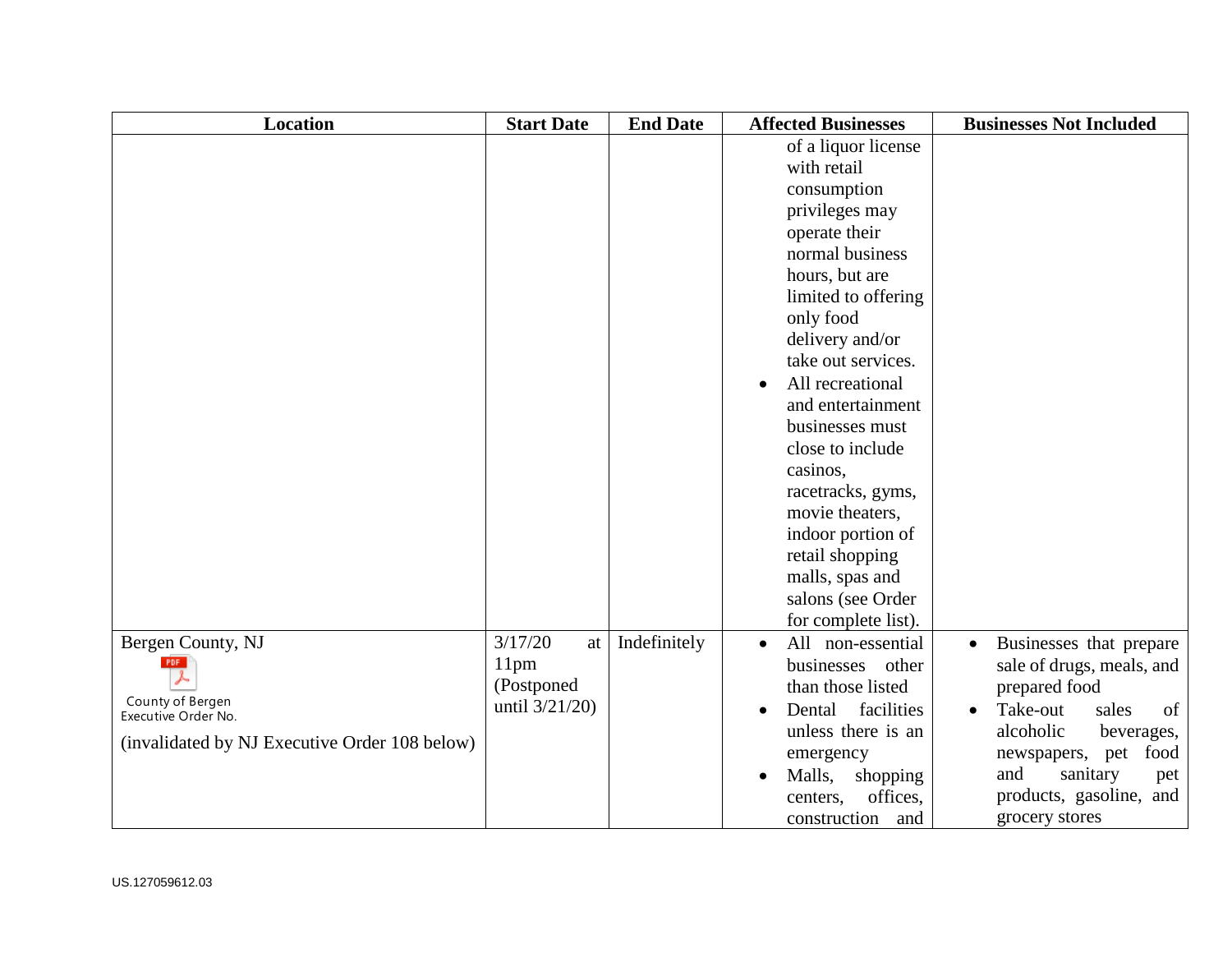| <b>Location</b>                                             | <b>Start Date</b> | <b>End Date</b> | <b>Affected Businesses</b>                                                                                                                                                                                                                                                                                                                                                                                                                                                         | <b>Businesses Not Included</b>                                                                                                                                                                                                                                                                                                      |
|-------------------------------------------------------------|-------------------|-----------------|------------------------------------------------------------------------------------------------------------------------------------------------------------------------------------------------------------------------------------------------------------------------------------------------------------------------------------------------------------------------------------------------------------------------------------------------------------------------------------|-------------------------------------------------------------------------------------------------------------------------------------------------------------------------------------------------------------------------------------------------------------------------------------------------------------------------------------|
| PDF<br>$\downarrow$<br>New Jersey<br>EO-108.pdf             |                   |                 | business activity<br>of any type or<br>nature<br>Health<br>clubs,<br>gyms, dance class<br>facilities,<br>yoga<br>class facilities and<br>all other similar<br>recreational<br>facilities<br>Utility<br>work<br>suspended<br>with<br>the exception of<br>emergencies<br>Restaurants<br>and<br>retail<br>establishments<br>that primarily sell<br>food<br>are<br>only<br>permitted<br>to<br>remain open from<br>$7am - 11 pm$ ; only<br>50 patrons may<br>enter a store at a<br>time | Auto<br>repair<br>shops<br>$\bullet$<br>attached to gas stations<br>Heath care facilities<br>Law firms to degree<br>necessary to participate<br>in trials or other court<br>proceedings or emergent<br>matters or transactions<br><b>Banks</b><br>banking<br><b>or</b><br>$\bullet$<br>institutions<br>Funeral parlors<br>$\bullet$ |
| New Mexico<br>(announced, but not yet issued as of 3/18/20) | 3/19/20           | Unknown         | All restaurants,<br>bars, breweries,<br>eateries, and other<br>food<br>establishments<br>limited to takeout                                                                                                                                                                                                                                                                                                                                                                        | None listed yet, but implied<br>essential businesses                                                                                                                                                                                                                                                                                |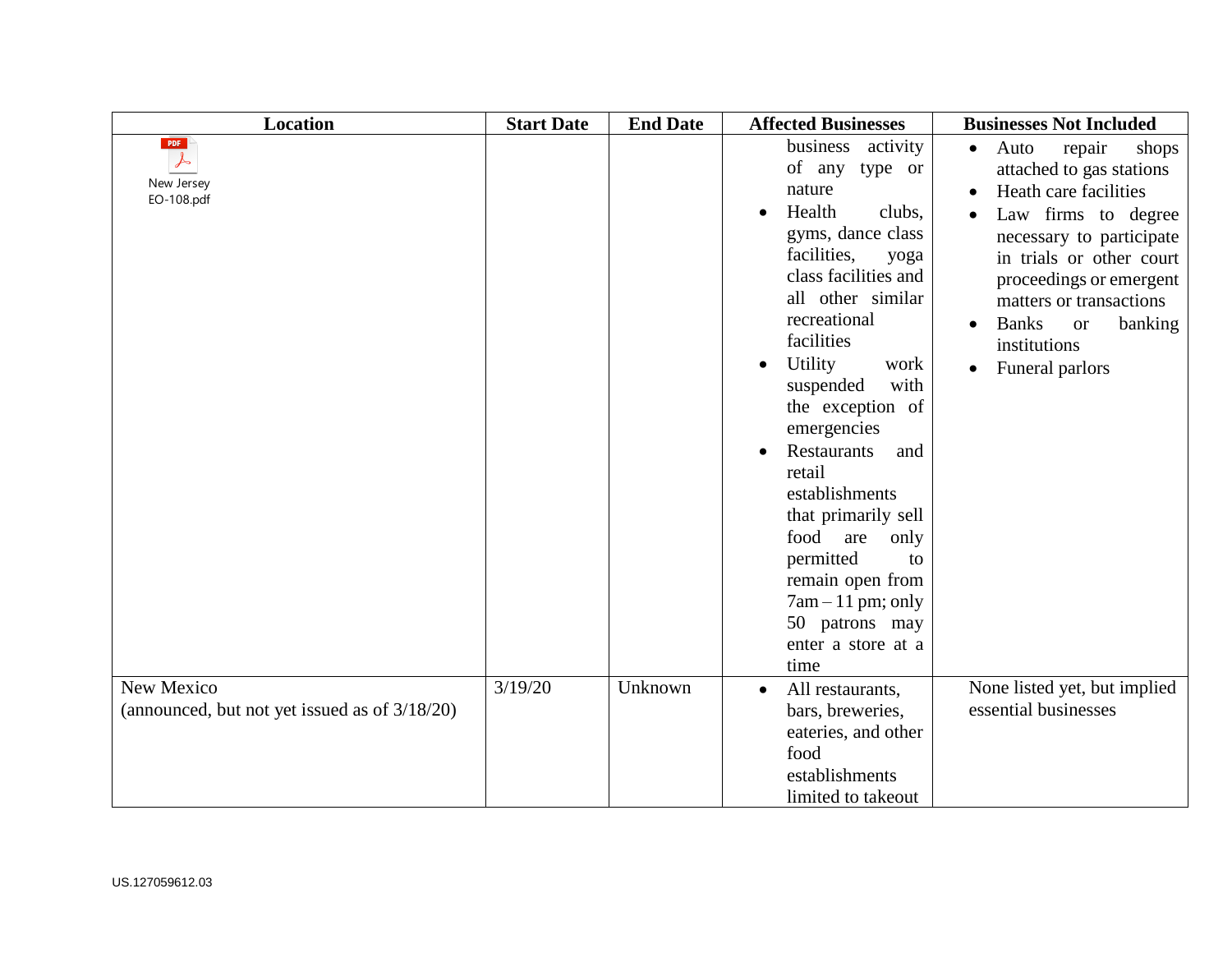| <b>Location</b> | <b>Start Date</b>    | <b>End Date</b> | <b>Affected Businesses</b>                                                                                                                                                                                                                                                                                                                                                                                                                                                                                                                                                             | <b>Businesses Not Included</b>       |
|-----------------|----------------------|-----------------|----------------------------------------------------------------------------------------------------------------------------------------------------------------------------------------------------------------------------------------------------------------------------------------------------------------------------------------------------------------------------------------------------------------------------------------------------------------------------------------------------------------------------------------------------------------------------------------|--------------------------------------|
|                 |                      |                 | service and home<br>delivery only<br>Shopping malls,<br>$\bullet$<br>recreational<br>facilities, health<br>clubs, spas, movie<br>theaters, and flea<br>markets must<br>close<br>Office<br>$\bullet$<br>environments that<br>do not engage in<br>essential services<br>are instructed to<br>immediately<br>limited operations<br>to a feasible<br>extent and<br>encouraged to<br>limit contact to<br>groups of 10<br>Casinos and<br>$\bullet$<br>horseracing<br>facilities<br>Hotels, motels,<br>$\bullet$<br>and places of<br>lodging must<br>decrease to 50%<br>capacity<br>$\bullet$ |                                      |
| New York        | 3/16/20<br>at<br>8pm | 4/15/20         | All<br>restaurants<br>$\bullet$<br>cease<br>must                                                                                                                                                                                                                                                                                                                                                                                                                                                                                                                                       | (EO 202.3) None listed (EO<br>202.3) |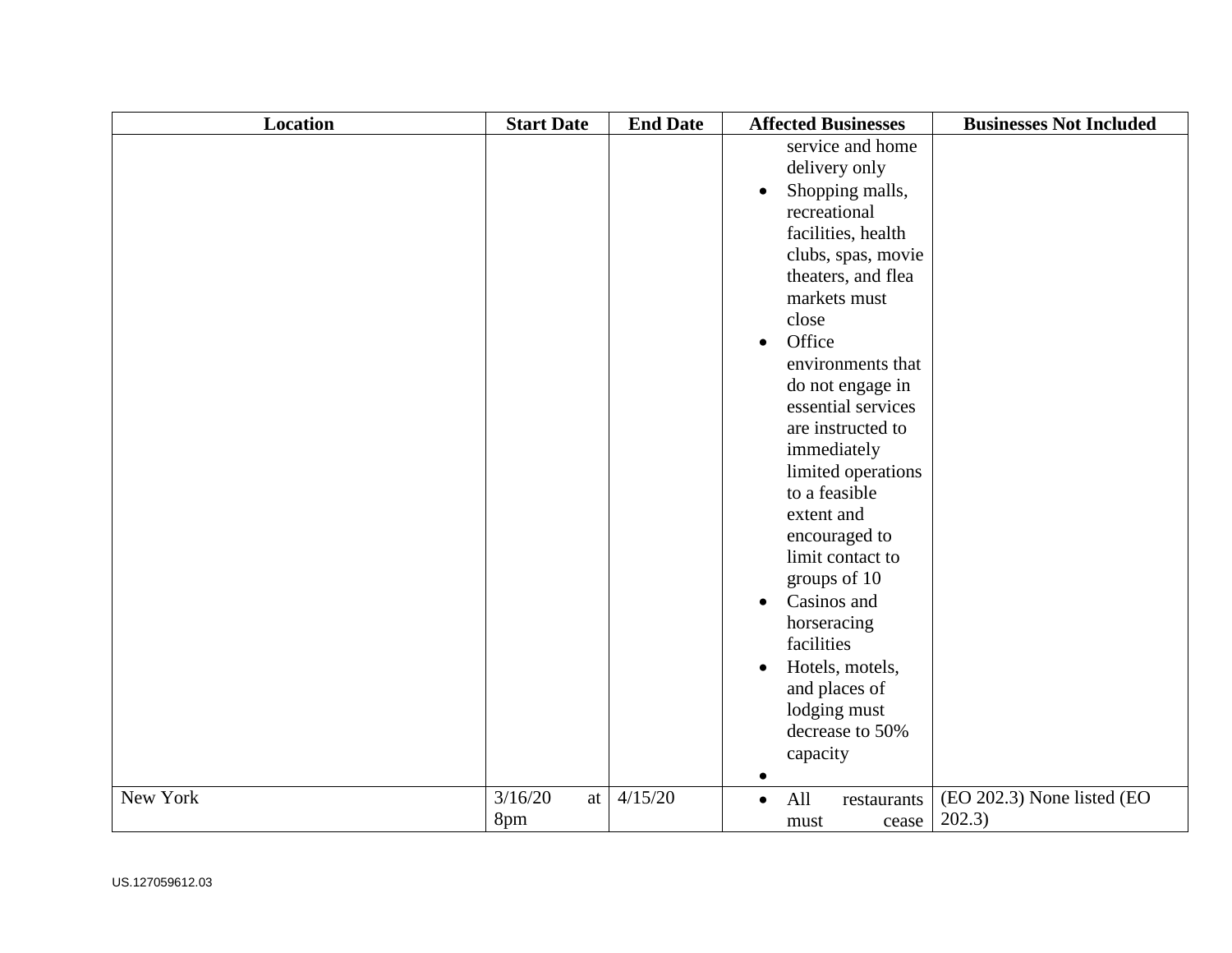| <b>Location</b>                                                                                                                              | <b>Start Date</b>       | <b>End Date</b>         | <b>Affected Businesses</b>                                                                                                                                                                                                                                                          | <b>Businesses Not Included</b>                                                                                                                                                                                                                                                                                                                                       |
|----------------------------------------------------------------------------------------------------------------------------------------------|-------------------------|-------------------------|-------------------------------------------------------------------------------------------------------------------------------------------------------------------------------------------------------------------------------------------------------------------------------------|----------------------------------------------------------------------------------------------------------------------------------------------------------------------------------------------------------------------------------------------------------------------------------------------------------------------------------------------------------------------|
| PDF<br>$\downarrow$<br>EO 202.3.pdf<br><b>PDF</b><br>EO202.6.pdf<br><b>PDF</b><br>$\downarrow$<br>EO 202.7.pdf<br><b>PDF</b><br>EO 202.8.pdf | 3/20/20<br>at $8$<br>pm | Until further<br>notice | serving<br>on-<br>premises<br>All<br>casino<br><b>or</b><br>video<br>lottery<br>gaming<br>must<br>cease until further<br>notice<br>All gym, fitness<br>centers or classes,<br>and<br>movie<br>theaters<br>All gatherings of<br>50<br>than<br>more<br>people must<br>be<br>cancelled | (EO 202.6) Essential<br>businesses not subject to in-<br>person restrictions (see<br>guidance link for further<br>breakdown of included<br>businesses):<br><b>Essential health care</b><br>$\bullet$<br>operations including<br>research and laboratory<br>service.<br><b>Essential infrastructure</b><br>including utilities,<br>telecommunication,<br>airports and |
| <b>NY Guidance</b>                                                                                                                           |                         |                         | (superseded)<br>by<br>EO 202.8<br>that<br>bans non-essential<br>gatherings<br>of<br>individuals of any<br>for<br>size<br>any<br>reason).<br>All businesses and non-<br>for-profit entities must<br>use, to the maximum<br>extent possible,                                          | transportation<br>infrastructure<br>Essential<br>manufacturing,<br>including food<br>processing and<br>pharmaceuticals<br><b>Essential retail</b><br>including grocery stores<br>and pharmacies<br><b>Essential services</b><br>including trash                                                                                                                      |
|                                                                                                                                              |                         |                         | telecommuting that they<br>can safely utilize.<br>Employer must reduce<br>in-person workforce at<br>any work locations by                                                                                                                                                           | collection, mail and<br>shipping services<br>News media<br><b>Banks</b> and related<br>financial institutions                                                                                                                                                                                                                                                        |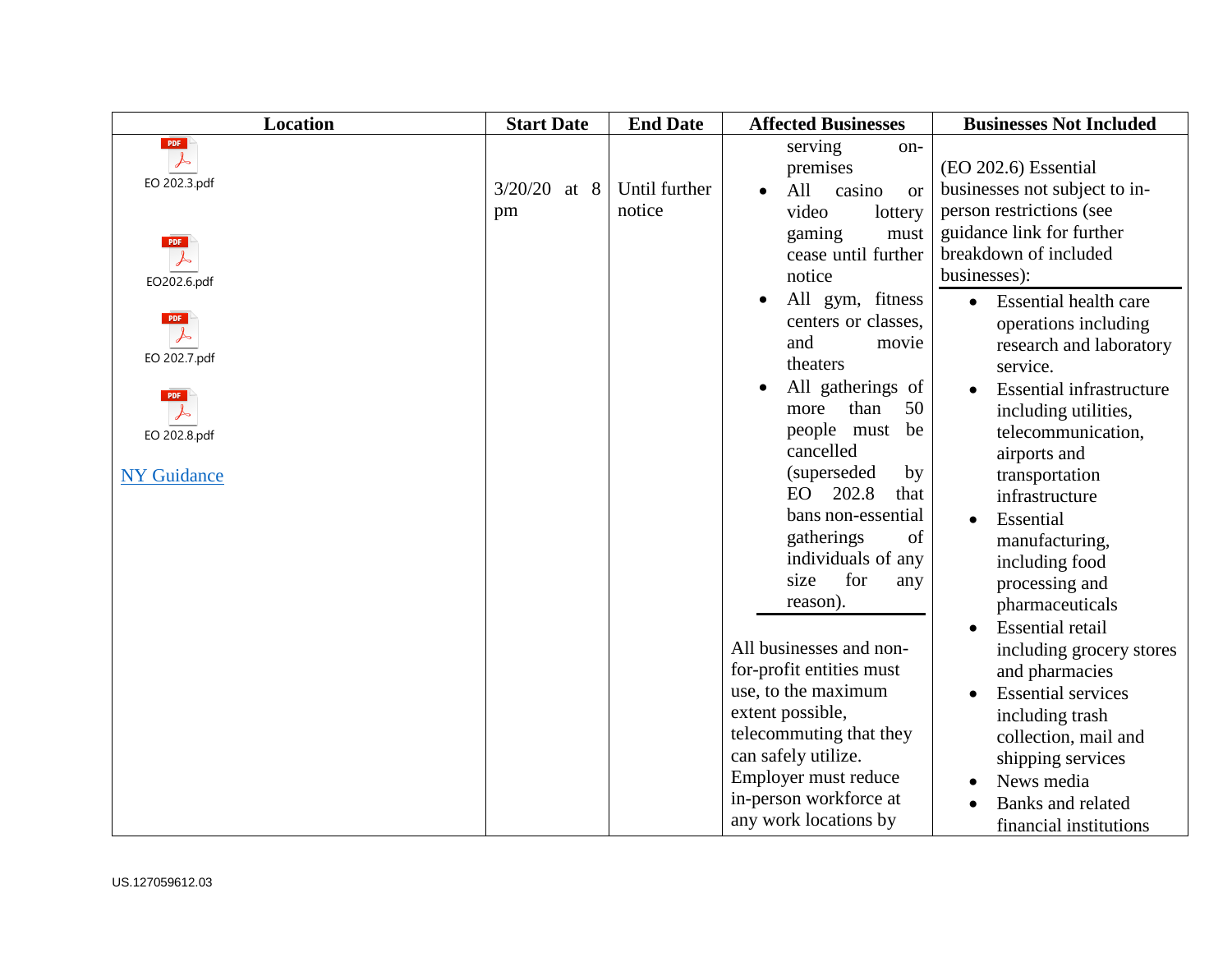| <b>Location</b> | <b>Start Date</b> | <b>End Date</b> | <b>Affected Businesses</b>                                                                                                                                                                                                                                                                                                                                                                    | <b>Businesses Not Included</b>                                                                                                                                                                                                                                                                                                                                                                                                                                                                                                                                                                                                                                                                                                                             |
|-----------------|-------------------|-----------------|-----------------------------------------------------------------------------------------------------------------------------------------------------------------------------------------------------------------------------------------------------------------------------------------------------------------------------------------------------------------------------------------------|------------------------------------------------------------------------------------------------------------------------------------------------------------------------------------------------------------------------------------------------------------------------------------------------------------------------------------------------------------------------------------------------------------------------------------------------------------------------------------------------------------------------------------------------------------------------------------------------------------------------------------------------------------------------------------------------------------------------------------------------------------|
|                 |                   |                 | 50% by 3/20/20, by 75%<br>by $3/21/20$ at 8 pm, by<br>100% by 3/22/20 at 8<br>pm.<br>In addition, all<br>barbershops, hair salons,<br>tattoo or piercing parlors<br>and related personal care<br>services including nail<br>technicians,<br>cosmetologists and<br>estheticians, and the<br>provision of electrolysis,<br>laser hair removal<br>services must be closed<br>by 3/21/20 at 8 pm. | Providers of basic<br>necessities to<br>economically<br>disadvantaged<br>populations<br>Construction<br>Vendors of essential<br>services necessary to<br>maintain the safety,<br>sanitation and essential<br>operations of residences<br>or other essential<br>businesses<br>Vendors that provide<br>essential services or<br>products, including<br>logistics and technology<br>support child care and<br>services needed to<br>ensure the continuing<br>operation of<br>government agencies<br>and provide for the<br>health, safety and<br>welfare of the public.<br>Any business not covered by<br>the guidance may request an<br>opinion as to whether they are<br>essential from the Empire State<br><b>Development Corporation at</b><br>this link. |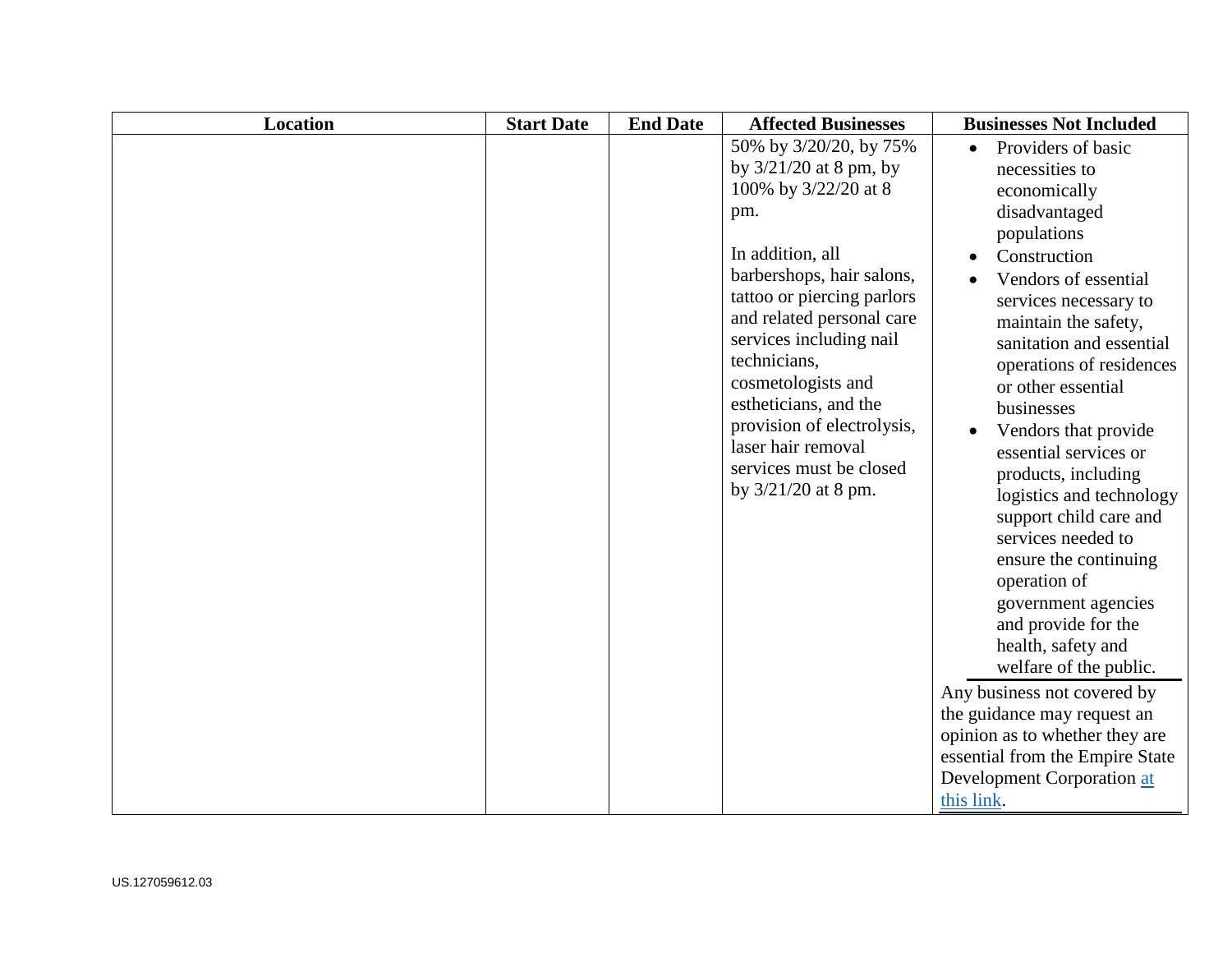| Location                                                                                                                                                                                                   | <b>Start Date</b>    | <b>End Date</b> | <b>Affected Businesses</b>                                                                                                                                                                                                               | <b>Businesses Not Included</b>                                                                                                                                                                                                                                              |
|------------------------------------------------------------------------------------------------------------------------------------------------------------------------------------------------------------|----------------------|-----------------|------------------------------------------------------------------------------------------------------------------------------------------------------------------------------------------------------------------------------------------|-----------------------------------------------------------------------------------------------------------------------------------------------------------------------------------------------------------------------------------------------------------------------------|
| North Carolina<br>PDF<br><b>NC</b> Executive<br>Order.pdf<br>PDF<br>Closures<br>Announcement.pdf<br>(additional closures announced 3/23/20 and will<br>go into effect on $3/25/20$ that will apply to hair | 3/17/20<br>at<br>5pm | 3/31/20         | of<br>Sale<br>food<br>$\bullet$<br>limited to carry-<br>out, drive-through<br>and delivery only<br>for<br>restaurants,<br>food<br>cafeterias,<br>halls, dining halls,<br>food kiosks<br>Gatherings<br>of<br>50<br>than<br>more<br>people | Grocery stores,<br>$\bullet$<br>pharmacies,<br>convenience stores, gas<br>stations, and charitable<br>food distribution sites<br>Mass gathering does not<br>include airports, bus<br>and train stations,<br>medical facilities,<br>libraries, shopping<br>malls and centers |
| salons, barber shops, gyms, movie theaters,<br>health clubs, etc.)                                                                                                                                         |                      |                 |                                                                                                                                                                                                                                          | Offices, factories, grocery<br>stores and childcare centers                                                                                                                                                                                                                 |
| North Dakota                                                                                                                                                                                               | $3/20/20$ at<br>5pm  | 4/6/20          | Restaurants,<br>$\bullet$<br>breweries,<br>bars,<br>cafes and on-site<br>dining<br>establishments are<br>closed to on-site<br>dining.<br>Recreational<br>facilities,<br>health<br>athletic<br>clubs,<br>facilities<br>and<br>theaters.   | None.                                                                                                                                                                                                                                                                       |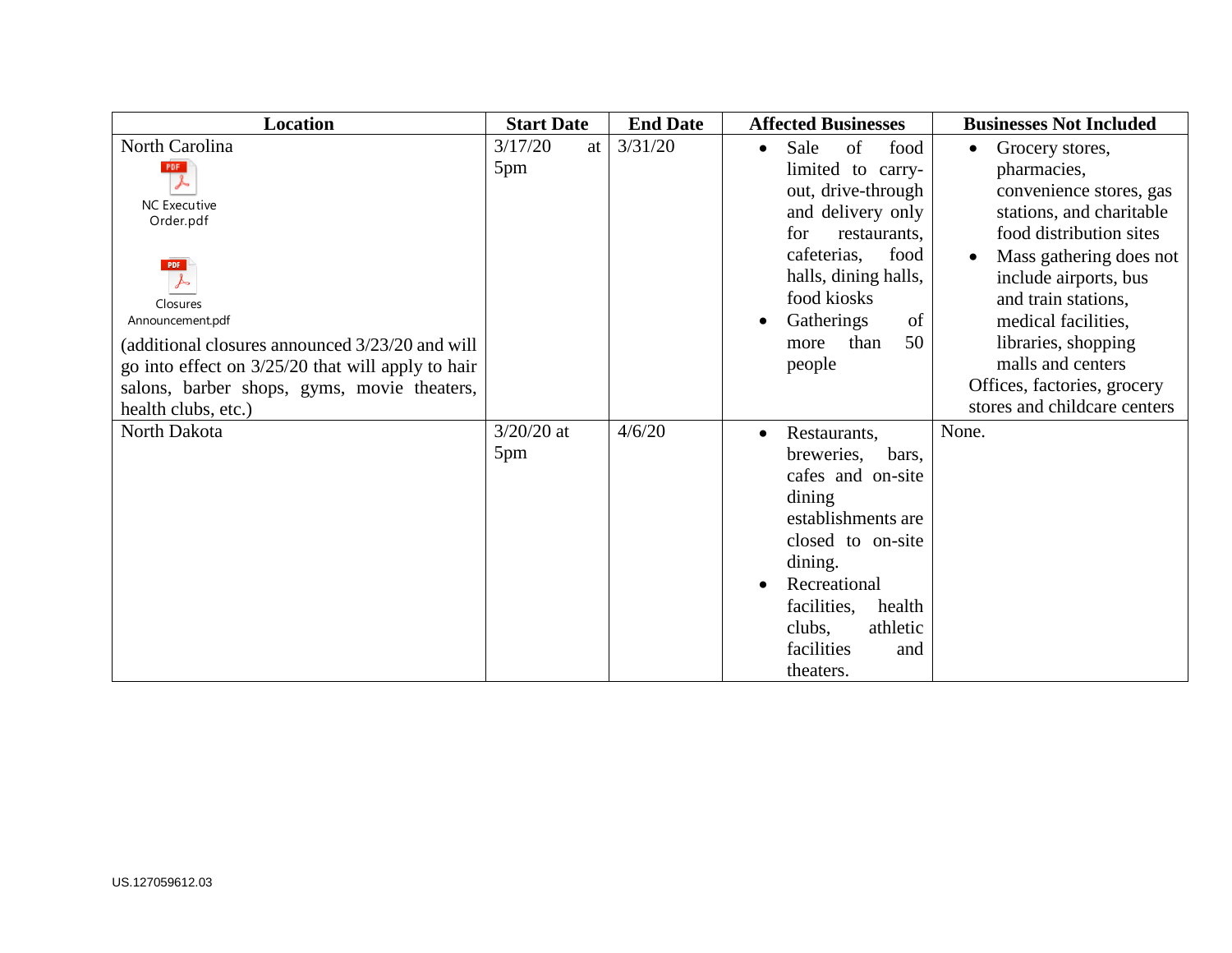| <b>Location</b>            | <b>Start Date</b> | <b>End Date</b> | <b>Affected Businesses</b>    | <b>Businesses Not Included</b>               |
|----------------------------|-------------------|-----------------|-------------------------------|----------------------------------------------|
| Ohio                       | 3/15/20<br>at     | Unknown,        | Individuals must<br>$\bullet$ | <b>Essential Businesses and</b>              |
|                            | 9pm               | will<br>be      | remain at home,               | Operations include, but not                  |
| PDF                        | (restaurant       | continuously    | but may leave                 | limited to (see stay-at-home)                |
|                            | closure)          | evaluated       | their home to                 | order for further definitions and            |
| Ohio Director<br>Order.pdf |                   |                 | participate in                | full list):                                  |
|                            | 3/23/20<br>at     | 4/6/20<br>at    | Essential                     | <b>Healthcare and Public</b><br>$\bullet$    |
| (restaurant closure)       | 11:59<br>pm       | $11:59$ pm      | <b>Businesses</b> and         | <b>Health Operations</b>                     |
|                            | $(\text{stay-at}$ |                 | Operations,                   | <b>Human Services</b><br>$\bullet$           |
| PDF                        | home)             |                 | Essential                     | Operations                                   |
| Stay-at-Home               |                   |                 | Activities or                 | <b>Essential Governmental</b><br>$\bullet$   |
| Order.pdf                  |                   |                 | Essential                     | Functions                                    |
| PDF                        |                   |                 | Governmental                  | <b>Essential Infrastructure</b><br>$\bullet$ |
|                            |                   |                 | Functions.                    | CIfSA list (the<br>$\bullet$                 |
| Stay+At+Home+FAQ           |                   |                 | All non-essential             | definition of Essential                      |
| +03.22.20.pdf              |                   |                 | businesses and                | <b>Businesses</b> and                        |
|                            |                   |                 | operations must               | Operations in this Order                     |
|                            |                   |                 | cease all activities          | includes all the workers                     |
|                            |                   |                 | except Minimum                | identified in that                           |
|                            |                   |                 | <b>Basic Operations.</b>      | Memorandum)                                  |
|                            |                   |                 | Minimum Basic                 | Stores that sell<br>$\bullet$                |
|                            |                   |                 | Operations                    | groceries and medicine.                      |
|                            |                   |                 | include the                   | Financial and insurance                      |
|                            |                   |                 | following,                    | institutions.                                |
|                            |                   |                 | provided that                 | Critical trades<br>$\bullet$                 |
|                            |                   |                 | employees                     | Supplies for Essential                       |
|                            |                   |                 | comply with                   | <b>Businesses</b> and                        |
|                            |                   |                 | <b>Social Distancing</b>      | Operations                                   |
|                            |                   |                 | Requirements:                 | Professional services<br>$\bullet$           |
|                            |                   |                 | The minimum<br>$\circ$        | Manufacture,                                 |
|                            |                   |                 | necessary                     | distribution and supply                      |
|                            |                   |                 | activities to                 | chain for critical                           |
|                            |                   |                 | maintain the                  | products and industries.                     |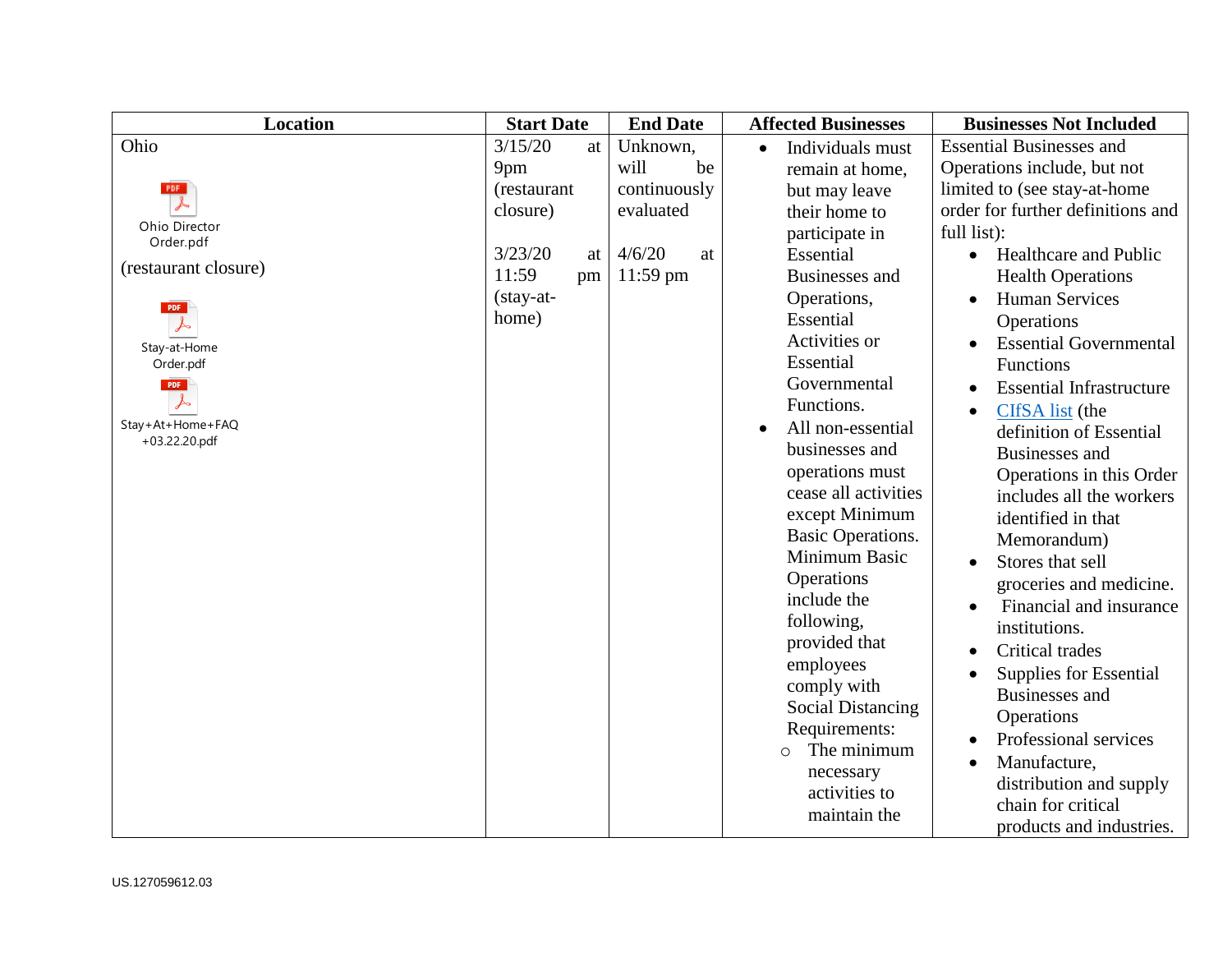| <b>Location</b> | <b>Start Date</b> | <b>End Date</b> | <b>Affected Businesses</b>  | <b>Businesses Not Included</b> |
|-----------------|-------------------|-----------------|-----------------------------|--------------------------------|
|                 |                   |                 | value of the                |                                |
|                 |                   |                 | business's                  |                                |
|                 |                   |                 | inventory,                  |                                |
|                 |                   |                 | preserve the                |                                |
|                 |                   |                 | condition of                |                                |
|                 |                   |                 | the business's              |                                |
|                 |                   |                 | physical plant              |                                |
|                 |                   |                 | and equipment,              |                                |
|                 |                   |                 | ensure                      |                                |
|                 |                   |                 | security,                   |                                |
|                 |                   |                 | process payroll             |                                |
|                 |                   |                 | and employee                |                                |
|                 |                   |                 | benefits, or for            |                                |
|                 |                   |                 | related                     |                                |
|                 |                   |                 | functions.                  |                                |
|                 |                   |                 | Minimum<br>$\circ$          |                                |
|                 |                   |                 | necessary                   |                                |
|                 |                   |                 | activities to               |                                |
|                 |                   |                 | facilitate                  |                                |
|                 |                   |                 | employees of                |                                |
|                 |                   |                 | the business                |                                |
|                 |                   |                 | being able to               |                                |
|                 |                   |                 | continue to                 |                                |
|                 |                   |                 | work remotely               |                                |
|                 |                   |                 | from their                  |                                |
|                 |                   |                 | residences.                 |                                |
|                 |                   |                 | Employers must<br>$\bullet$ |                                |
|                 |                   |                 | allow as many               |                                |
|                 |                   |                 | employees as                |                                |
|                 |                   |                 | possible to work            |                                |
|                 |                   |                 | from home (see              |                                |
|                 |                   |                 | other                       |                                |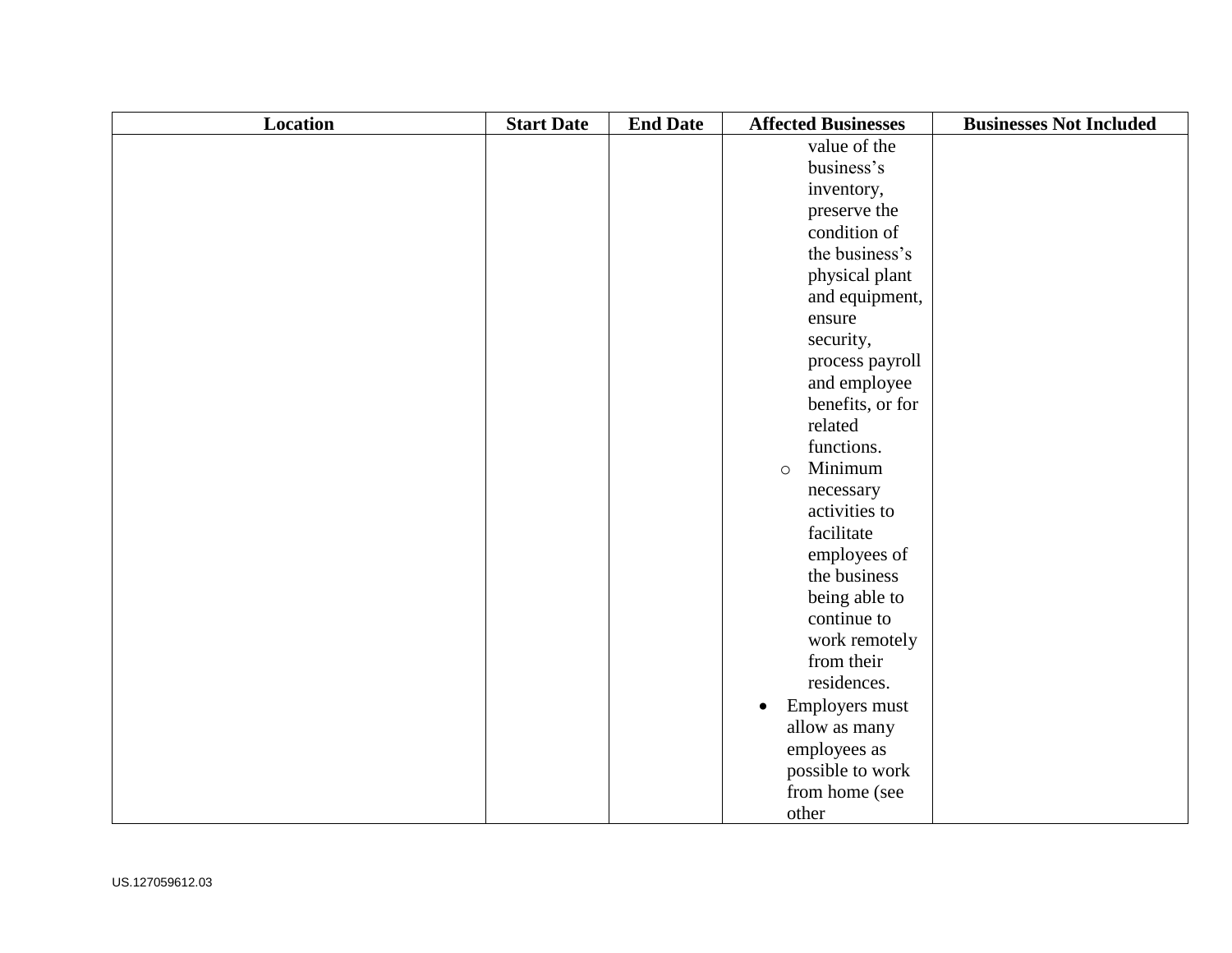| <b>Location</b>          | <b>Start Date</b>                   | <b>End Date</b> | <b>Affected Businesses</b>                                                                                                                                                                                                                                                                                 | <b>Businesses Not Included</b>                                 |
|--------------------------|-------------------------------------|-----------------|------------------------------------------------------------------------------------------------------------------------------------------------------------------------------------------------------------------------------------------------------------------------------------------------------------|----------------------------------------------------------------|
|                          |                                     |                 | requirements in<br>the Order)<br>All public and<br>private gatherings<br>of any number of<br>people occurring<br>outside a single<br>household or<br>living unit are<br>prohibited, except<br>for limited<br>purposed<br>permitted by this<br>Order.                                                       |                                                                |
| Oklahoma                 | No statewide<br>closures<br>3/18/20 |                 |                                                                                                                                                                                                                                                                                                            |                                                                |
| Oklahoma - Oklahoma City | $3/15/20$ at<br>5pm                 | 4/12/20         | <b>Bars</b><br>$\bullet$<br>Hookah<br>bars,<br>cigar bars,<br>and<br>vaping lounges<br>Athletic<br>gyms,<br>exercise facilities.<br>Movie theaters,<br>$\bullet$<br>Shopping<br>mall<br>$\bullet$<br>food courts,<br><b>Restaurants</b><br>and<br>coffee<br>shops,<br>except for take-<br>out and delivery | None.                                                          |
| Oregon                   | 3/17/20<br>at<br>5pm                | 4/15/20         | [ $3/17$ EO was not<br>$\bullet$<br>superseded by                                                                                                                                                                                                                                                          | Health care facilities,<br>$\bullet$<br>child care facilities, |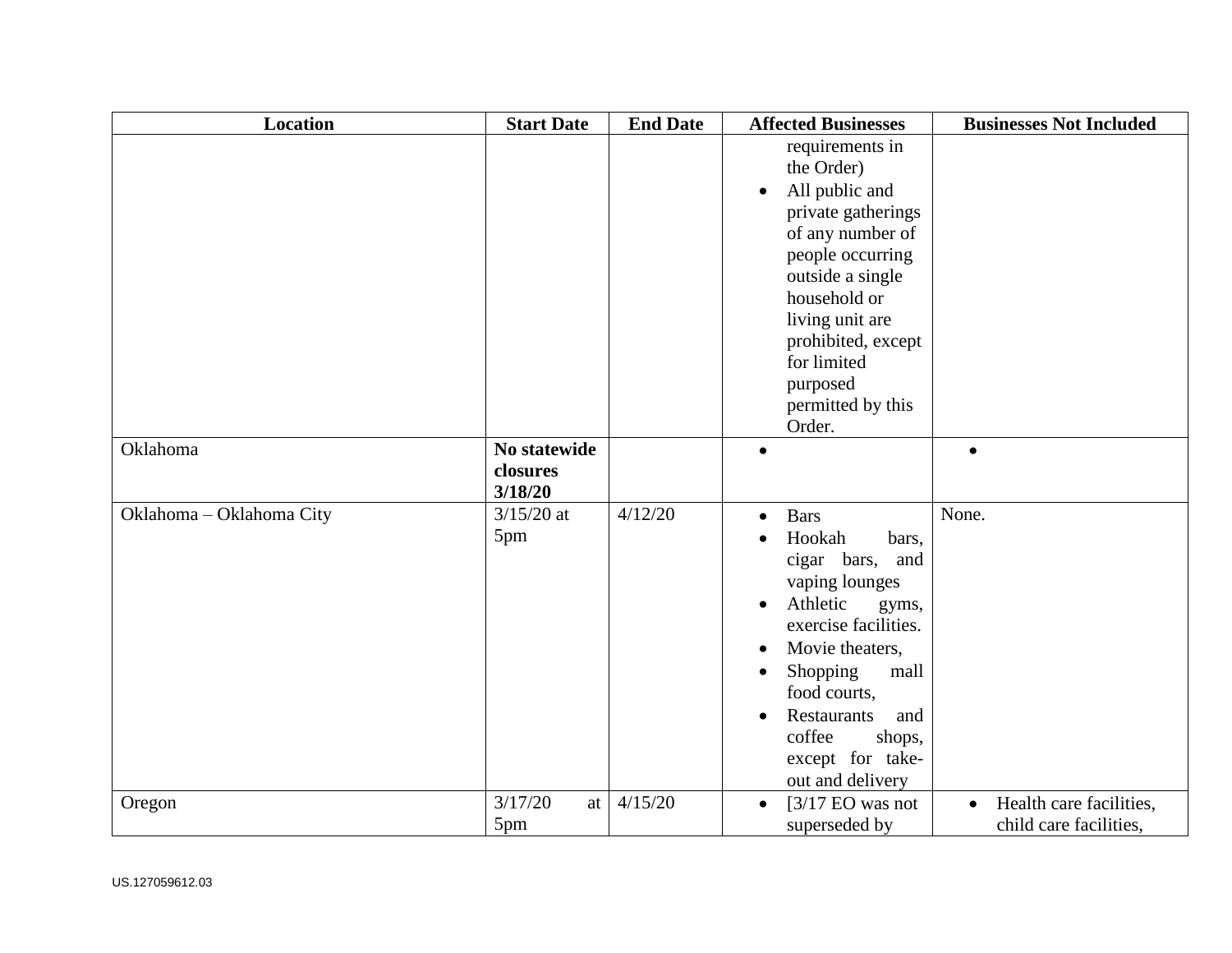| <b>Location</b>                   | <b>Start Date</b> | <b>End Date</b> | <b>Affected Businesses</b> | <b>Businesses Not Included</b> |
|-----------------------------------|-------------------|-----------------|----------------------------|--------------------------------|
| PDF                               |                   | Until           | 3/23 EO and still          | workplaces, essential          |
|                                   | 3/23/20           | terminated      | applies to the             | government buildings,          |
| Oregon Shelter in<br>Place EO.pdf |                   |                 | following]                 | essential emergency            |
|                                   |                   |                 | Restaurants, bars,         | response facilities,           |
| <b>PDF</b>                        |                   |                 | taverns, brew              | essential school-based         |
|                                   |                   |                 | pubs, wine bars,           | food programs, and             |
| Oregon Executive                  |                   |                 | cafes, food courts,        | essential shelter and          |
| Order.pdf                         |                   |                 | coffee shops,              | meal programs serving          |
|                                   |                   |                 | clubs, or other            | vulnerable populations         |
|                                   |                   |                 | similar                    | Prohibition on                 |
|                                   |                   |                 | establishments             | gatherings of 25 or            |
|                                   |                   |                 | must not allow             | more does not include          |
|                                   |                   |                 | on-premises                | essential businesses and       |
|                                   |                   |                 | consumption of             | services, including            |
|                                   |                   |                 | food or drink              | workplaces, grocery            |
|                                   |                   |                 | Establishments             | stores, retail stores,         |
|                                   |                   |                 | listed must offer          | convenience stores,            |
|                                   |                   |                 | enough room for            | banks and credit unions,       |
|                                   |                   |                 | adequate<br>social         | gas stations, hotels or        |
|                                   |                   |                 | distancing of three        | motels, health care            |
|                                   |                   |                 | feet<br><b>or</b><br>more  | facilities, pharmacies,        |
|                                   |                   |                 | between                    | child care facilities, and     |
|                                   |                   |                 | customers                  | state or local                 |
|                                   |                   |                 | Gatherings of 25           | government.                    |
|                                   |                   |                 | people or more,            | $[3/23$ EO]<br>$\bullet$       |
|                                   |                   |                 | including<br>any           | Indoor and outdoor             |
|                                   |                   |                 | community, civic,          | malls and other                |
|                                   |                   |                 | public,<br>leisure,        | businesses subject to          |
|                                   |                   |                 | faith-based<br>and         | this EO are not                |
|                                   |                   |                 | sporting<br>events,        | prohibited from                |
|                                   |                   |                 | concerts,                  | operating to provide           |
|                                   |                   |                 | conventions,               | food, grocery, health          |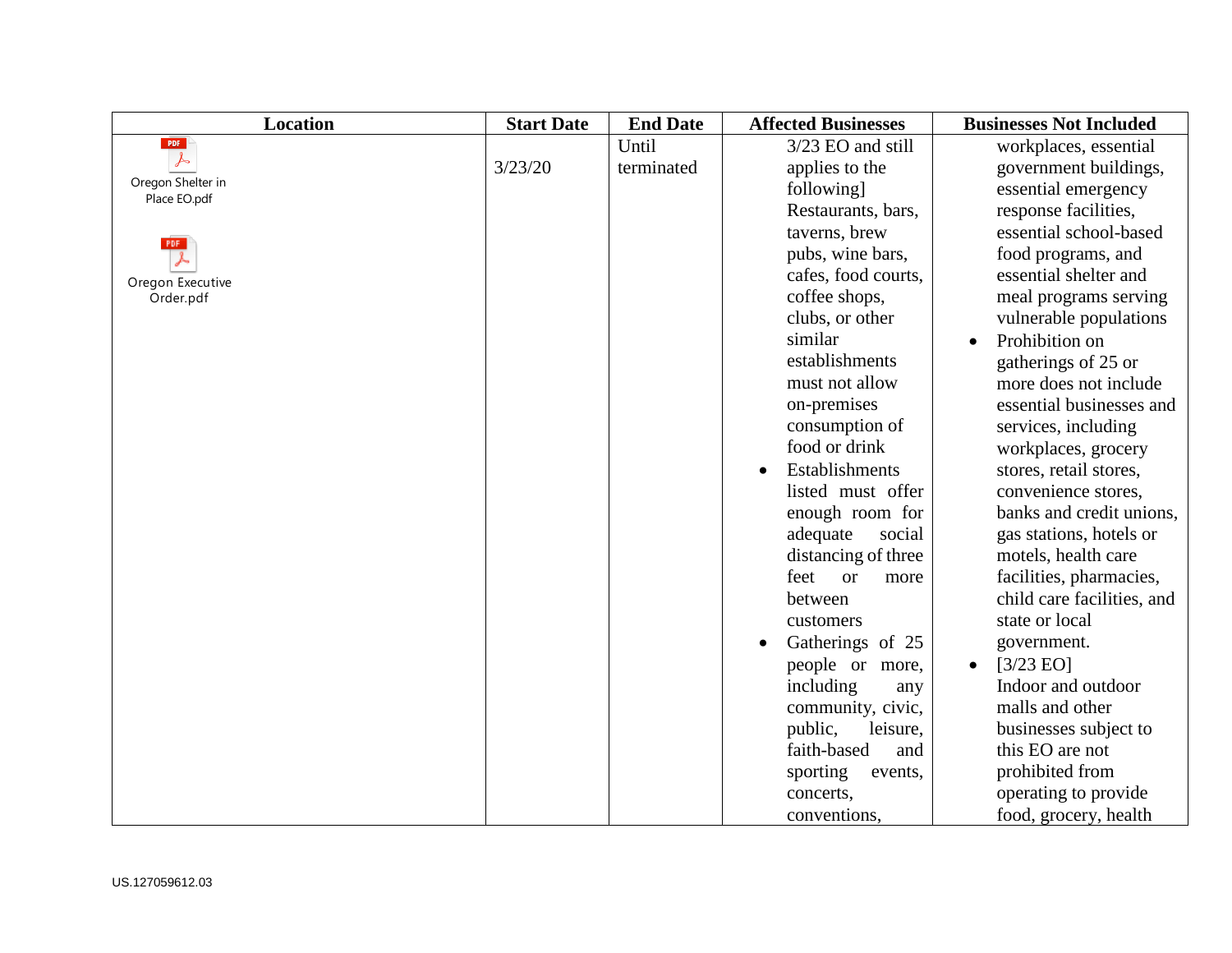| Location | <b>Start Date</b> | <b>End Date</b> | <b>Affected Businesses</b>       | <b>Businesses Not Included</b> |
|----------|-------------------|-----------------|----------------------------------|--------------------------------|
|          |                   |                 | fundraisers, fairs,              | care, medical,                 |
|          |                   |                 | festivals, and any               | pharmacy, or pet store         |
|          |                   |                 | similar events                   | services                       |
|          |                   |                 | $[3/23 \text{ EO}]$<br>$\bullet$ |                                |
|          |                   |                 | Amusement                        |                                |
|          |                   |                 | parks, aquariums,                |                                |
|          |                   |                 | arcades, art                     |                                |
|          |                   |                 | galleries, barber                |                                |
|          |                   |                 | shops and hair                   |                                |
|          |                   |                 | salons, bowling                  |                                |
|          |                   |                 | alleys, cosmetic                 |                                |
|          |                   |                 | stores, dance                    |                                |
|          |                   |                 | studios,                         |                                |
|          |                   |                 | esthetician                      |                                |
|          |                   |                 | practices,                       |                                |
|          |                   |                 | fraternal                        |                                |
|          |                   |                 | organization                     |                                |
|          |                   |                 | facilities,                      |                                |
|          |                   |                 | furniture stores,                |                                |
|          |                   |                 | gyms and fitness                 |                                |
|          |                   |                 | studios, hookah                  |                                |
|          |                   |                 | bars, indoor and                 |                                |
|          |                   |                 | outdoor malls,                   |                                |
|          |                   |                 | indoor party                     |                                |
|          |                   |                 | places, jewelry                  |                                |
|          |                   |                 | shops and                        |                                |
|          |                   |                 | boutiques,                       |                                |
|          |                   |                 | medical spas,                    |                                |
|          |                   |                 | facial spas, day                 |                                |
|          |                   |                 | spas, and non-                   |                                |
|          |                   |                 | medical massage                  |                                |
|          |                   |                 | therapy services,                |                                |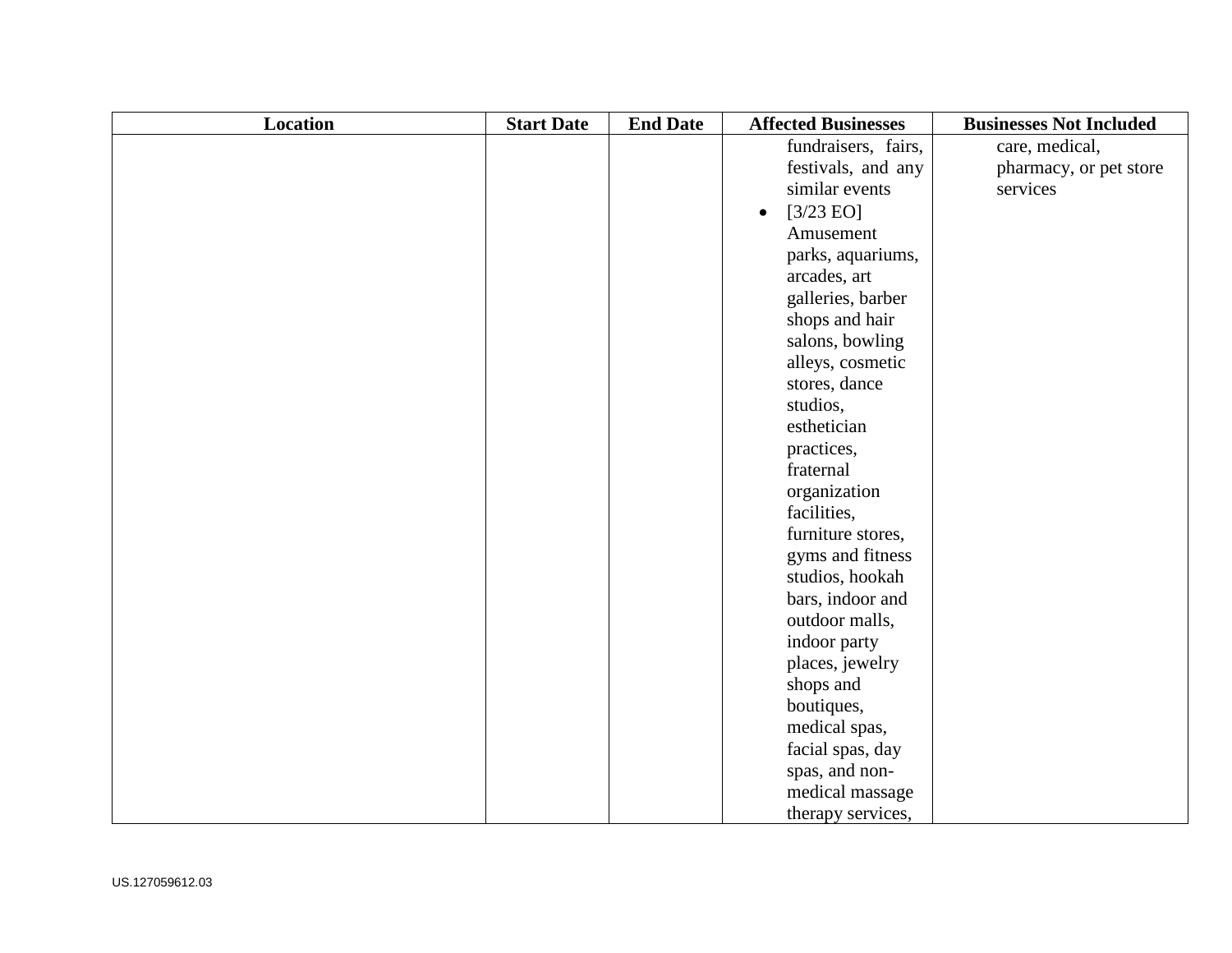| Location                                       | <b>Start Date</b> | <b>End Date</b> | <b>Affected Businesses</b> | <b>Businesses Not Included</b>     |
|------------------------------------------------|-------------------|-----------------|----------------------------|------------------------------------|
|                                                |                   |                 | museums, nail              |                                    |
|                                                |                   |                 | and tanning                |                                    |
|                                                |                   |                 | salons, non-tribal         |                                    |
|                                                |                   |                 | card rooms,                |                                    |
|                                                |                   |                 | skating rinks,             |                                    |
|                                                |                   |                 | senior activity            |                                    |
|                                                |                   |                 | centers, ski               |                                    |
|                                                |                   |                 | resorts, social and        |                                    |
|                                                |                   |                 | private clubs,             |                                    |
|                                                |                   |                 | tattoo/piercing            |                                    |
|                                                |                   |                 | parlors, tennis            |                                    |
|                                                |                   |                 | clubs, theaters,           |                                    |
|                                                |                   |                 | yoga studios,              |                                    |
|                                                |                   |                 | youth clubs                |                                    |
|                                                |                   |                 | All businesses             |                                    |
|                                                |                   |                 | and non-profit             |                                    |
|                                                |                   |                 | entities shall             |                                    |
|                                                |                   |                 | facilitate telework        |                                    |
|                                                |                   |                 | and work-at-               |                                    |
|                                                |                   |                 | home to the                |                                    |
|                                                |                   |                 | maximum extent             |                                    |
|                                                |                   |                 | possible                   |                                    |
| Oregon – City of Portland                      | Unknown           |                 | Information to follow      | Essential businesses,<br>$\bullet$ |
|                                                |                   |                 |                            | which include                      |
| (Plans to shelter in place have been announced |                   |                 |                            | healthcare, grocery                |
| and appear likely)                             |                   |                 |                            | stores, farmers markets,           |
|                                                |                   |                 |                            | food banks, farming,               |
| PDF                                            |                   |                 |                            | gas stations, auto repair          |
|                                                |                   |                 |                            | shops, hardware stores,            |
| Portland Oregon<br>Announcement.pdf            |                   |                 |                            | banks and credit unions,           |
|                                                |                   |                 |                            | dry cleaners, delivery             |
|                                                |                   |                 |                            | services, take-out, lots           |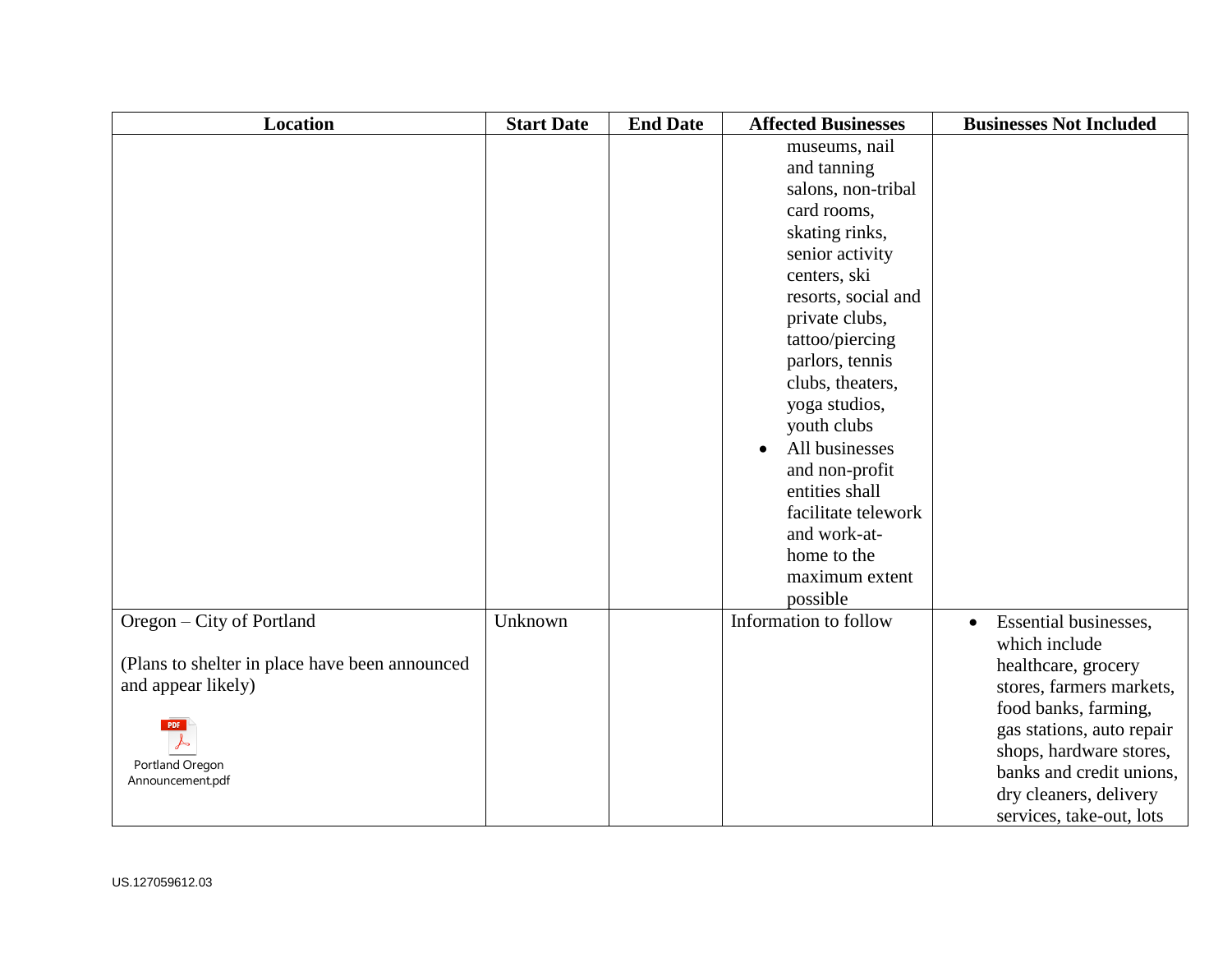| <b>Location</b>                                                                                                                                                                                                                                                                                                                                                                                                                                                                                                                                                | <b>Start Date</b>                                                                                                                                             | <b>End Date</b>            | <b>Affected Businesses</b>                                                                                                                                                                                                                                                                                   | <b>Businesses Not Included</b>                                                                                                                                                                                                                 |
|----------------------------------------------------------------------------------------------------------------------------------------------------------------------------------------------------------------------------------------------------------------------------------------------------------------------------------------------------------------------------------------------------------------------------------------------------------------------------------------------------------------------------------------------------------------|---------------------------------------------------------------------------------------------------------------------------------------------------------------|----------------------------|--------------------------------------------------------------------------------------------------------------------------------------------------------------------------------------------------------------------------------------------------------------------------------------------------------------|------------------------------------------------------------------------------------------------------------------------------------------------------------------------------------------------------------------------------------------------|
|                                                                                                                                                                                                                                                                                                                                                                                                                                                                                                                                                                |                                                                                                                                                               |                            |                                                                                                                                                                                                                                                                                                              | of manufacturing, "and                                                                                                                                                                                                                         |
|                                                                                                                                                                                                                                                                                                                                                                                                                                                                                                                                                                |                                                                                                                                                               |                            |                                                                                                                                                                                                                                                                                                              | more."                                                                                                                                                                                                                                         |
| Pennsylvania                                                                                                                                                                                                                                                                                                                                                                                                                                                                                                                                                   | $3/19/20$ at 8<br>pm                                                                                                                                          | In effect<br>until further | Restaurants and bars to<br>close their dine-in                                                                                                                                                                                                                                                               | Businesses subsectors (see<br>guidance for more detailed                                                                                                                                                                                       |
| PDF<br>Pennsylvania<br><b>Guidance for COVID-1</b><br>(this guidance is superseded)<br><b>PDF</b><br>452416027-2020031<br>9-TWW-COVID-19-BL<br><b>PDF</b><br>452553026-UPDATE                                                                                                                                                                                                                                                                                                                                                                                  | (restaurants<br>and bars)<br>$3/21/20$ at<br>$12:01$ am (all<br>non-life<br>sustaining<br>businesses) -<br>Gov. Wolf<br>has amended<br>his order such<br>that | notice                     | facilities, but may offer<br>carry-out, delivery, and<br>drive-through food and<br>beverage service while<br>using social distancing<br>and other mitigation<br>measures.<br>Prohibition on operation<br>of non-life sustaining<br>businesses (does not<br>apply to telework, so                             | info), including but not limited<br>to:<br>Food and beverage<br>manufacturing<br>Paper manufacturing<br>Some other<br>manufacturing<br>Most wholesale trade<br>Some retail trade<br>Most transportation and<br>warehousing<br><b>Utilities</b> |
| D-Industry-Operation<br>(this is the updated list that replaces the original)<br>list issued)<br>PDF<br>452553495-Life-Sust<br>aining-Business-FAQs<br>FAQs relevant points:<br>• Businesses suspending physical operations<br>pursuant to the order "must limit on-site<br>personnel to maintain critical functions, and<br>in all cases follow social distancing and<br>COVID-19 mitigation guidance<br>• Generally speaking, seems to confirm that the<br>focus is on the function of a particular plant<br>rather than the business as a whole (e.g., on a | enforcement<br>actions<br>against non-<br>compliant<br>businesses<br>will begin on<br>3/23 at 8AM.                                                            |                            | long as social distancing<br>guidelines are followed).<br>Non-essential<br>$\bullet$<br>businesses<br>include public-<br>facing industries<br>such as<br>entertainment,<br>hospitality, and<br>recreation<br>facilities,<br>including but not<br>limited to<br>community and<br>recreation<br>centers; gyms, | Most information<br>Some finance and<br>insurance<br>Rental and leasing<br>services<br>Most healthcare and<br>social assistance<br>Repair and maintenance                                                                                      |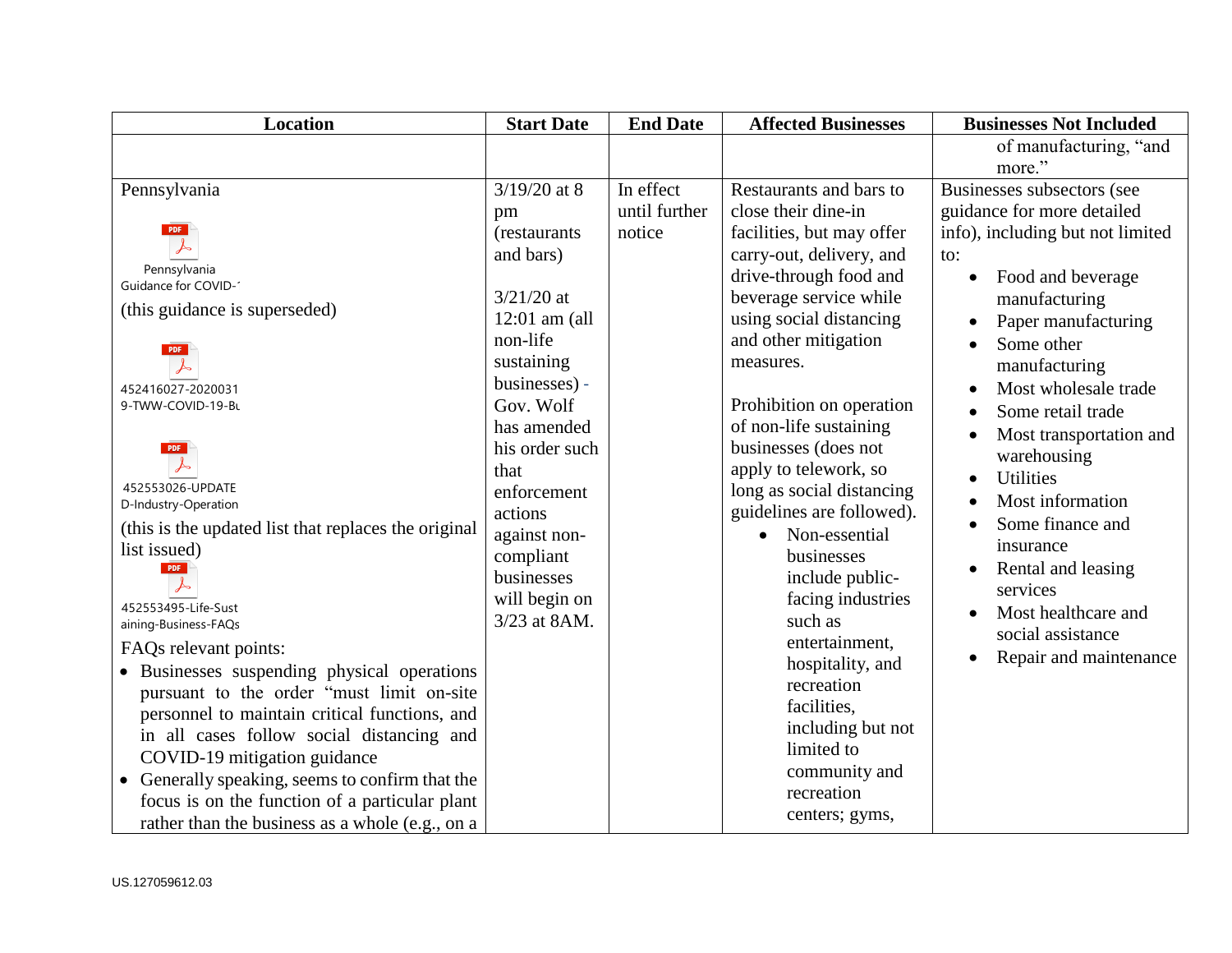| <b>Location</b>                                  | <b>Start Date</b> | <b>End Date</b> | <b>Affected Businesses</b> | <b>Businesses Not Included</b> |
|--------------------------------------------------|-------------------|-----------------|----------------------------|--------------------------------|
| of<br>whether<br>all<br>construction<br>question |                   |                 | including yoga,            |                                |
| companies should suspend all operations, or      |                   |                 | barre and spin             |                                |
| whether they can continue working on road        |                   |                 | facilities; hair           |                                |
| repair, completion, emergency efforts, etc., it  |                   |                 | salons and barber          |                                |
| states that "activities not clearly authorized"  |                   |                 | shops, nail salons         |                                |
| should be suspended, but they can "maintain      |                   |                 | and spas; casinos;         |                                |
| specific limited operations necessary to         |                   |                 | concert venues;            |                                |
| ensure compliance with federal state, or local   |                   |                 | theaters; sporting         |                                |
| regulatory requirements")                        |                   |                 | event venues and           |                                |
|                                                  |                   |                 | golf courses;              |                                |
|                                                  |                   |                 | retail facilities.         |                                |
|                                                  |                   |                 | including                  |                                |
|                                                  |                   |                 | shopping malls             |                                |
|                                                  |                   |                 | except for                 |                                |
|                                                  |                   |                 | pharmacy or other          |                                |
|                                                  |                   |                 | health care                |                                |
|                                                  |                   |                 | facilities within          |                                |
|                                                  |                   |                 | retail operations.         |                                |
| Philadelphia, PA                                 | 3/23/20<br>at     | At<br>least     | No person or               | <b>Essential businesses:</b>   |
|                                                  | 8am               | 3/27/20         | entity shall               | All life-sustaining            |
| <b>PDF</b>                                       |                   |                 | operate a non-             | businesses, including          |
|                                                  | [original]        |                 | essential place of         | those permitted in             |
| Philadelphia EO.pdf                              | issued            |                 | business (does not         | natural resources and          |
|                                                  | 3/16/20           |                 | apply to virtual or        | mining, construction,          |
| <b>PDF</b>                                       | superseded]       |                 | remote                     | manufacturing, trade,          |
|                                                  |                   |                 | operations)                | transportation, and            |
| Philadelphia New                                 |                   |                 | <b>Businesses that</b>     | utilities, & financial         |
| Restrictions on Busine                           |                   |                 | are not listed are         | activities                     |
|                                                  |                   |                 | non-essential              | Supermarkets<br>and            |
| (superseded $3/23/20$ )                          |                   |                 | businesses                 | grocery stores                 |
|                                                  |                   |                 | No office-based            | Food services                  |
|                                                  |                   |                 | or co-working              |                                |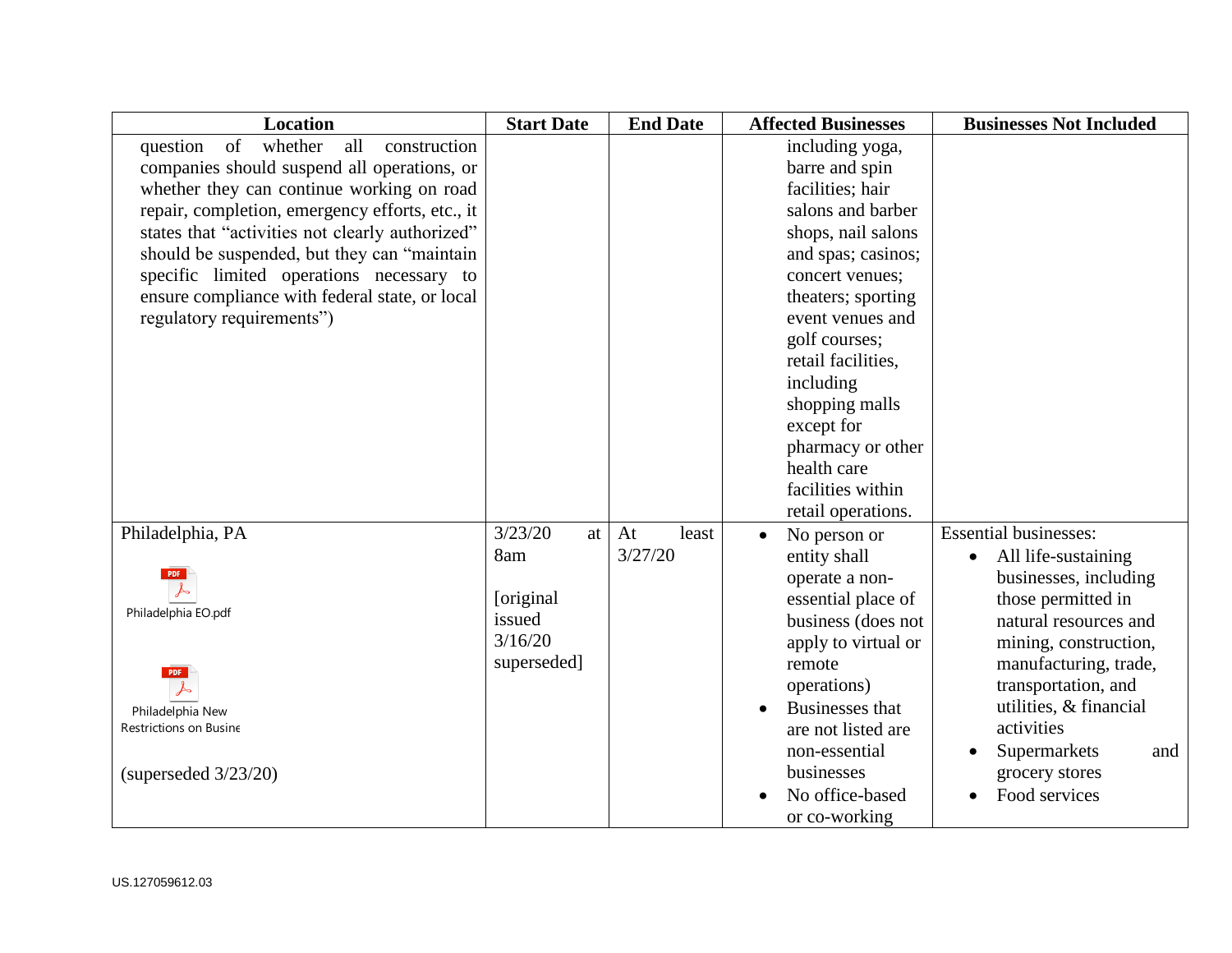| <b>Location</b> | <b>Start Date</b> | <b>End Date</b> | <b>Affected Businesses</b>                                                                                                                                                                                                                                                                                                                                                                                                                                                                                                                                                          | <b>Businesses Not Included</b>                                                                                                                                                                                                                                                                                                                                                                                                                                                                                                                                                                                                                                                                                                                                   |
|-----------------|-------------------|-----------------|-------------------------------------------------------------------------------------------------------------------------------------------------------------------------------------------------------------------------------------------------------------------------------------------------------------------------------------------------------------------------------------------------------------------------------------------------------------------------------------------------------------------------------------------------------------------------------------|------------------------------------------------------------------------------------------------------------------------------------------------------------------------------------------------------------------------------------------------------------------------------------------------------------------------------------------------------------------------------------------------------------------------------------------------------------------------------------------------------------------------------------------------------------------------------------------------------------------------------------------------------------------------------------------------------------------------------------------------------------------|
|                 |                   |                 | space business or<br>organization,<br>other than<br>essential<br>businesses, may<br>operate generally<br>with personnel<br>located in such<br>office<br><b>Businesses</b><br>required to<br>suspend physical<br>operations may<br>only have<br>essential on-site<br>personnel to<br>maintain critical<br>functions, such as<br>security,<br>processing of<br>essential<br>operations, such<br>as payroll and<br>benefits, and to<br>ensure<br>compliance with<br>federal, state, and<br>local regulations<br>Movie theaters,<br>clothing-only<br>stores, fitness<br>clubs, personal | Automotive<br>parts,<br>and<br>tire<br>accessories<br>stores<br>Gas stations $\&$<br>their<br>$\bullet$<br>convenience stores<br>Building material and<br>supplies<br>dealers<br>(excluding<br>lawn<br>and<br>garden stores)<br>Electronic shopping and<br>mail-order houses<br>Other<br>general<br>merchandise<br>stores,<br>department<br>except<br>including<br>stores,<br>hardware<br>stores,<br>pharmacies, drug stores,<br>retailers<br>and<br>of<br>prescription<br><b>or</b><br>nonprescription<br>drugs,<br>medicines and essential<br>healthcare products<br>Personal<br>household<br>goods<br>repair<br>and<br>maintenance<br>Bicycle or motorcycle<br>repair shops<br>Home healthcare<br>$\bullet$<br>services<br>Postal service & other<br>delivery |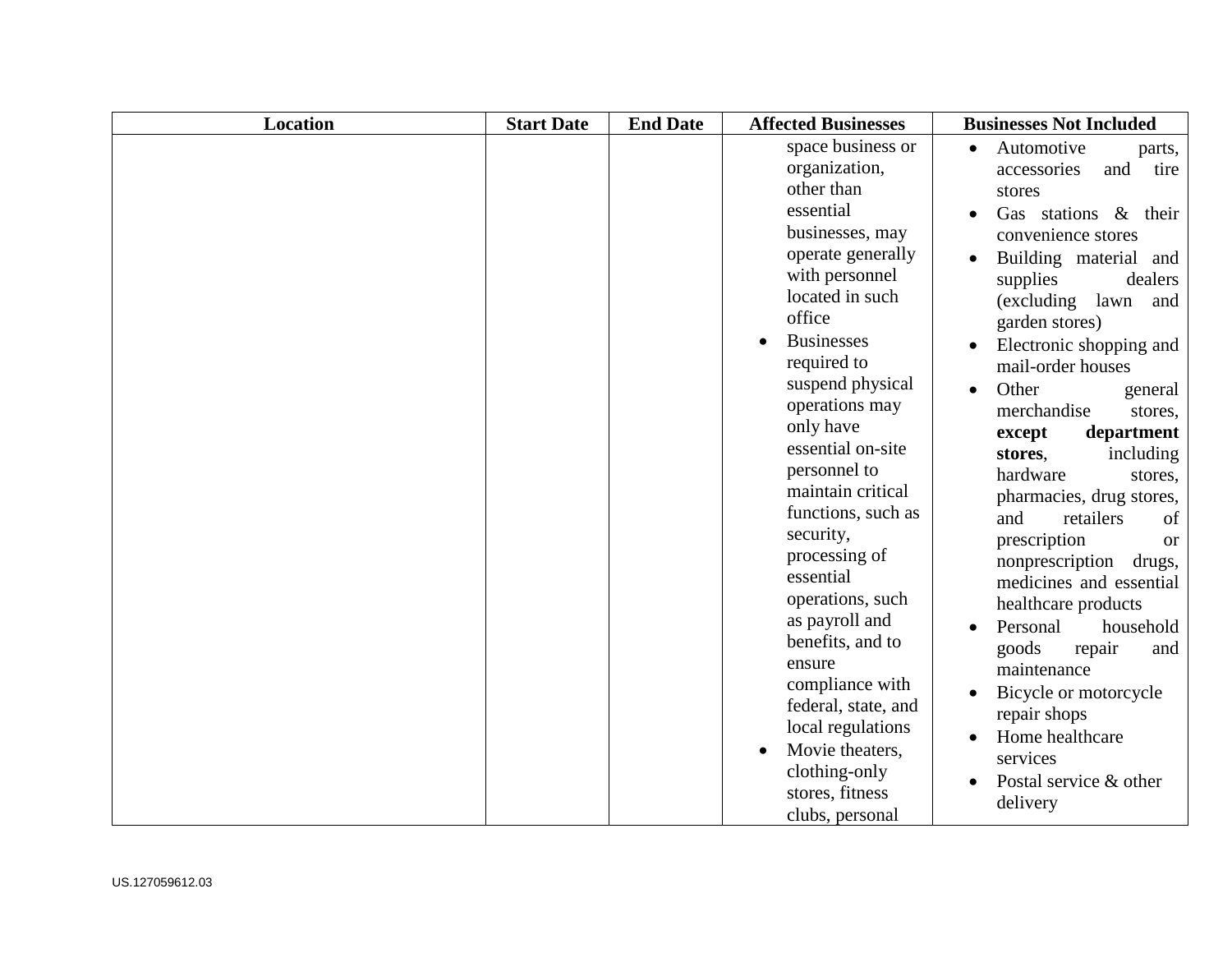| <b>Location</b> | <b>Start Date</b> | <b>End Date</b> | <b>Affected Businesses</b>                                                                                                                                                                                                                                                                                                                                                                                                                                                                                                                                                                       | <b>Businesses Not Included</b>                                                                                                                                                                                                                                                                                                                                                                                                                                                                                                                                                                                                                                                                                                                                       |
|-----------------|-------------------|-----------------|--------------------------------------------------------------------------------------------------------------------------------------------------------------------------------------------------------------------------------------------------------------------------------------------------------------------------------------------------------------------------------------------------------------------------------------------------------------------------------------------------------------------------------------------------------------------------------------------------|----------------------------------------------------------------------------------------------------------------------------------------------------------------------------------------------------------------------------------------------------------------------------------------------------------------------------------------------------------------------------------------------------------------------------------------------------------------------------------------------------------------------------------------------------------------------------------------------------------------------------------------------------------------------------------------------------------------------------------------------------------------------|
|                 |                   |                 | care salons, arts<br>and music<br>venues, tour<br>operators, social<br>clubs, night clubs,<br>bars, electronic<br>and appliance<br>stores,<br>amusement<br>facilities, food<br>trucks, ice cream<br>trucks, car<br>dealerships,<br>florists, office<br>supply stores,<br>stationary stores,<br>book stores,<br>furniture stores,<br>gift stores, event<br>halls, shopping<br>malls, and<br>daycare facilities<br>(absent a waiver<br>from the<br>commonwealth)<br>Legal services<br>may operate only<br>to the degree<br>necessary to<br>allow attorneys to<br>participate in<br>court functions | Dry cleaning and<br>$\bullet$<br>laundry services,<br>including laundromats<br>Banks and credit unions<br>Veterinary services and<br>pet stores<br>Rooming and boarding<br>houses<br>Clothing stores that<br>only or primarily sell<br>essential uniforms<br>Automotive equipment<br>$\bullet$<br>rental and leasing<br>Services to building and<br>dwellings<br>Essential infrastructure,<br>$\bullet$<br>including<br>construction<br>for<br>medical.<br>pharmaceutical,<br>and<br>healthcare facilities<br>Public transit<br>$\bullet$<br>Waste management and<br>remediation services<br>Broadcasting/publishing<br>industries,<br>telecommunications<br>Manufacturing<br>Wholesale<br>trade,<br>food,<br>including<br>related<br>groceries,<br>and<br>products, |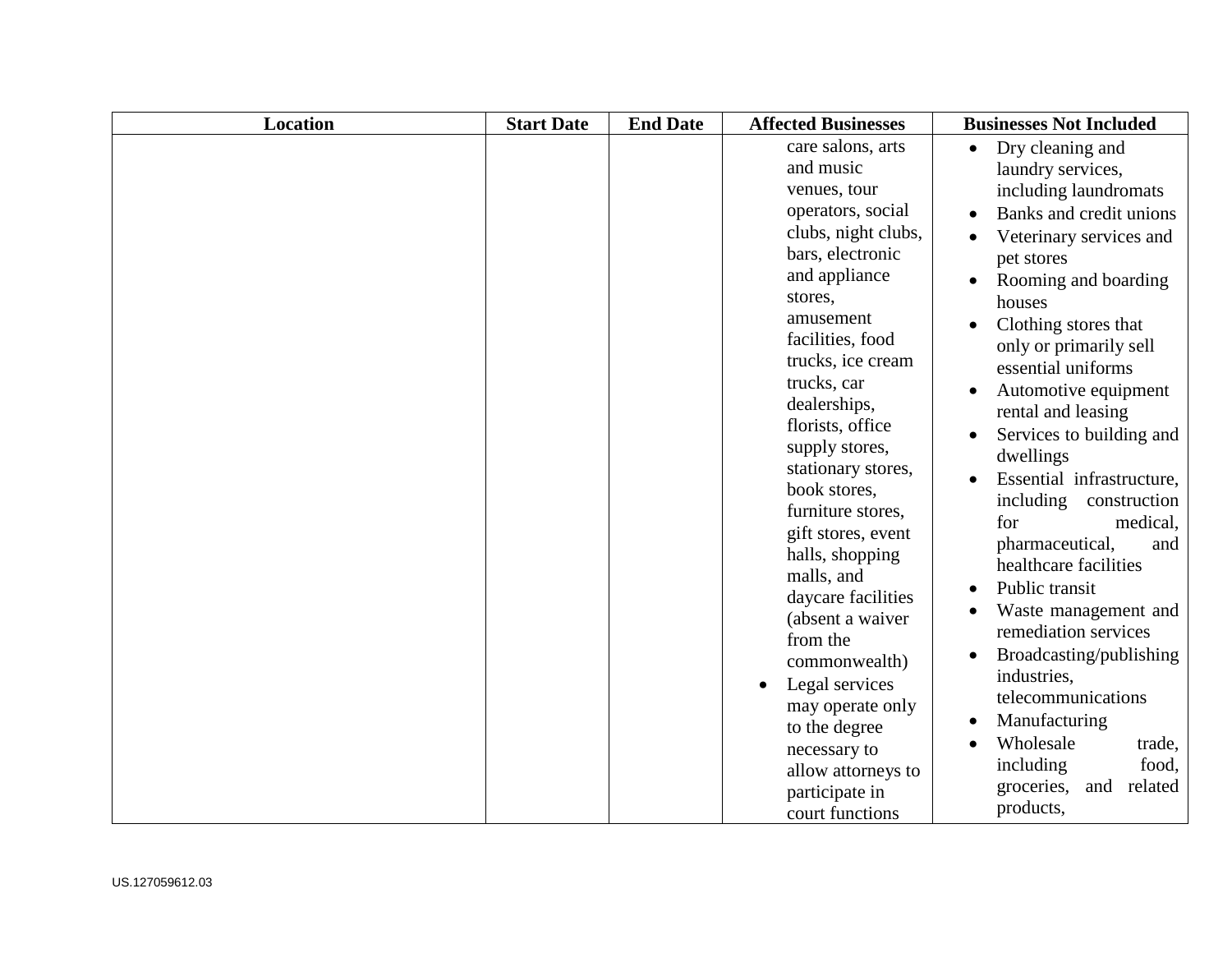| <b>Location</b>                                            | <b>Start Date</b> | <b>End Date</b> | <b>Affected Businesses</b>                                                                                                                                                                                                                                                                                                                                                                                                                       | <b>Businesses Not Included</b>                                                                                                                                                                                                    |
|------------------------------------------------------------|-------------------|-----------------|--------------------------------------------------------------------------------------------------------------------------------------------------------------------------------------------------------------------------------------------------------------------------------------------------------------------------------------------------------------------------------------------------------------------------------------------------|-----------------------------------------------------------------------------------------------------------------------------------------------------------------------------------------------------------------------------------|
|                                                            |                   |                 | deemed essential<br>by a president<br>judge provided<br>social distancing<br>measures are<br>employed.                                                                                                                                                                                                                                                                                                                                           | pharmaceutical medical,<br>healthcare, and wellness<br>products<br>Professional businesses<br>and services, such as<br>scientific<br>research,<br>essential healthcare and<br>social services, essential<br>educational functions |
| Rhode Island<br>PDF<br>Rhode Island<br>Executive Order.pdf | 3/17/20           | 3/30/20         | Gatherings of 25<br>$\bullet$<br>people or more<br>prohibited,<br>including<br>community, civic,<br>public, leisure, or<br>faith-based<br>sporting<br>events,<br>with<br>events<br>spectators,<br>concerts,<br>conventions,<br>fundraisers,<br>fairs,<br>parades,<br>festivals, and any<br>similar<br>other<br>activity<br>Restaurants, bars,<br>or establishments<br>that offers food or<br>drink shall not<br>permit<br>on-site<br>consumption | None listed                                                                                                                                                                                                                       |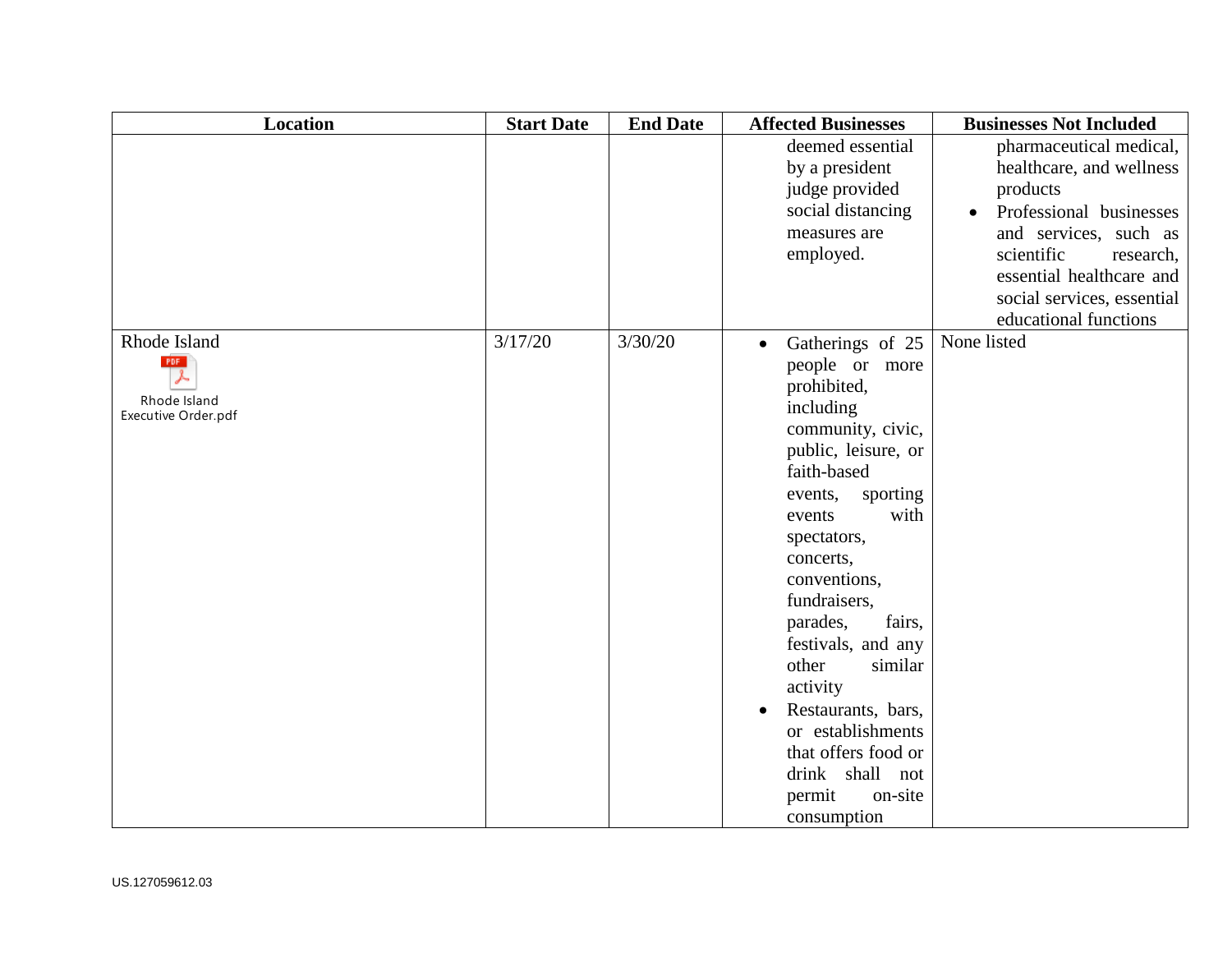| <b>Location</b>                                                                      | <b>Start Date</b>                   | <b>End Date</b> | <b>Affected Businesses</b>                                                                                                                                                                                                                                                                                                                                    | <b>Businesses Not Included</b>                                                                                                                                                                                                                                                                                                                                                                                                                            |
|--------------------------------------------------------------------------------------|-------------------------------------|-----------------|---------------------------------------------------------------------------------------------------------------------------------------------------------------------------------------------------------------------------------------------------------------------------------------------------------------------------------------------------------------|-----------------------------------------------------------------------------------------------------------------------------------------------------------------------------------------------------------------------------------------------------------------------------------------------------------------------------------------------------------------------------------------------------------------------------------------------------------|
| South Carolina<br><b>PDF</b><br>South Carolina<br>Executive Order.pdf                | 3/18/20                             | 3/31/20         | All<br>restaurants<br>$\bullet$<br>prohibited<br>from<br>offering<br>on-<br>premises<br>consumption from<br>3/18/20<br>through<br>3/31/20<br>Ban<br>$\alpha$<br>any<br>gathering of more<br>than 50 people                                                                                                                                                    | Grocery stores,<br>pharmacies,<br>convenience stores, gas<br>stations or charitable<br>food distribution sites<br>(though also prohibited<br>from on-site dining)<br><b>Essential or emergency</b><br>meetings of state or<br>local government<br>bodies                                                                                                                                                                                                  |
| South Dakota                                                                         | No statewide<br>closures<br>3/18/20 |                 |                                                                                                                                                                                                                                                                                                                                                               |                                                                                                                                                                                                                                                                                                                                                                                                                                                           |
| Tennessee                                                                            | No statewide<br>closures<br>3/20/20 |                 |                                                                                                                                                                                                                                                                                                                                                               |                                                                                                                                                                                                                                                                                                                                                                                                                                                           |
| Tennessee - Nashville and Davidson County<br>Directors-Order-3-Sa<br>fer-At-Home.pdf | $3/23/20$ at<br>12:01 am            | 4/5/20          | <b>Businesses</b><br>$\bullet$<br>performing non-<br>essential services<br>must close their<br>business facilities,<br>subject to exceptions<br>stated in the Order.<br>Facilities must remain<br>accessible as needed<br>to service computer<br>and other equipment,<br>process mail, and<br>maintain security.<br>The Order does not<br>prohibit businesses | Activities necessary to<br>$\bullet$<br>maintain continuity of<br>operation of critical<br>infrastructure sectors, as<br>outlined in CISA guidance.<br>Sectors and businesses and<br>$\bullet$<br>their employees as<br>essential services to<br>protect health and well-<br>being of all individuals<br>(see Section 4 of Order for<br>complete list).<br>Certain businesses (e.g.,<br>$\bullet$<br>daycare, nursing homes,<br>hotels, dorms) may remain |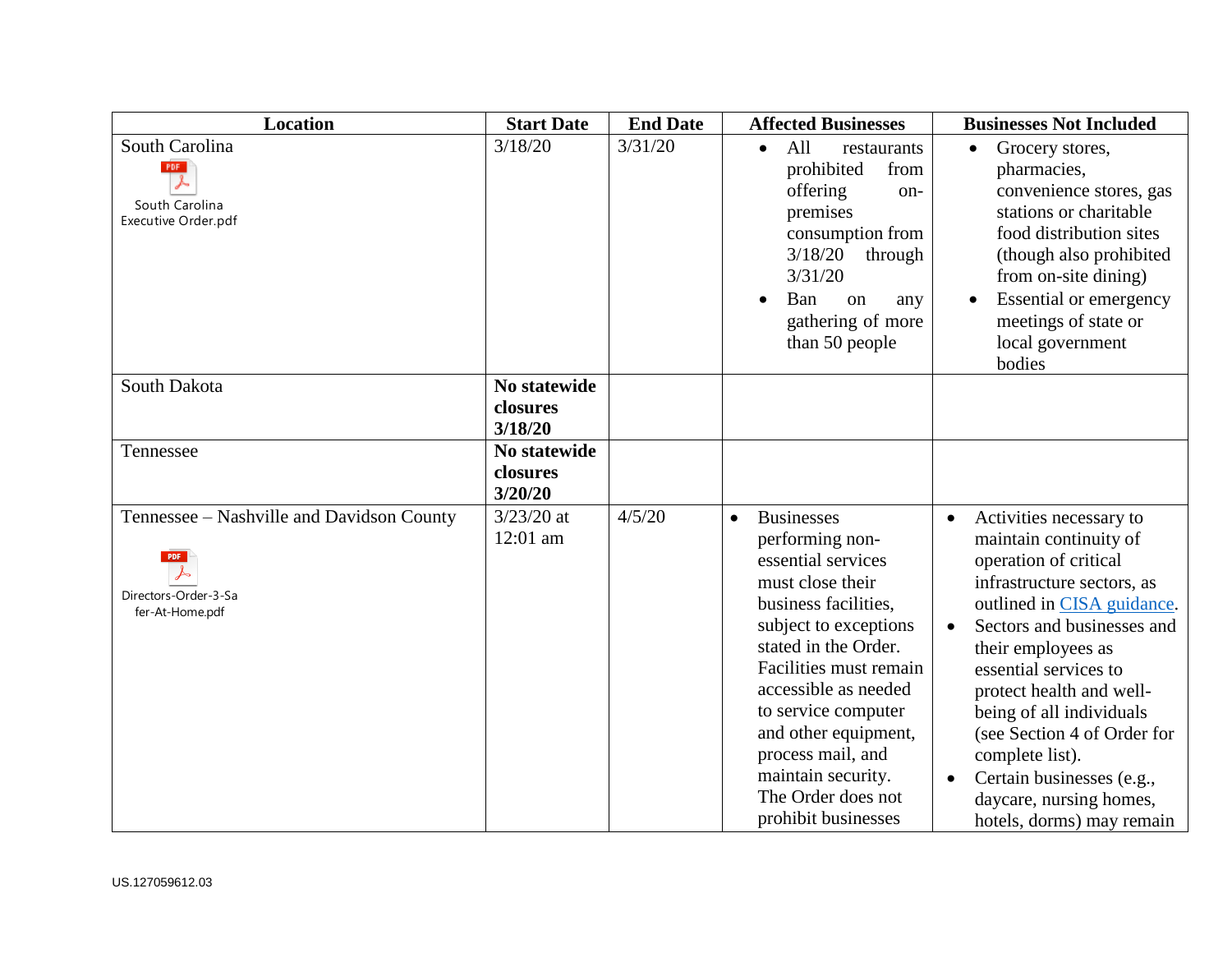| <b>Location</b>                                             | <b>Start Date</b>          | <b>End Date</b>              | <b>Affected Businesses</b>                                                                                                                                                                                                | <b>Businesses Not Included</b>                                                                                                                                                                                                                             |
|-------------------------------------------------------------|----------------------------|------------------------------|---------------------------------------------------------------------------------------------------------------------------------------------------------------------------------------------------------------------------|------------------------------------------------------------------------------------------------------------------------------------------------------------------------------------------------------------------------------------------------------------|
|                                                             |                            |                              | possessing applicable<br>licenses or permits<br>from conducting<br>deliveries.                                                                                                                                            | open subject to compliance<br>(see Section 5 of Order).                                                                                                                                                                                                    |
| Texas<br><b>PDF</b><br>TX Executive Order<br>03-19-2020.pdf | $3/20/20$ at<br>11:59pm    | 4/3/20<br>at  <br>$11:59$ pm | $\bullet$<br>Restaurants,<br>bars,<br>food courts,<br>gyms,<br>massage parlors, but<br>drive-thru, pickup and<br>delivery allowed.<br>Social gatherings of<br>more than 10 people                                         | None listed                                                                                                                                                                                                                                                |
| Austin, TX<br><b>PDF</b><br>Austin TX Order.pdf             | 3/17/20                    | 5/1/20                       | Restaurants, bars,<br>$\bullet$<br>and wine and beer<br>retailers<br>ordered<br>to close all in-<br>service dining<br>Social gatherings<br>of<br>10 or more<br>people, including<br>private<br>events<br>such as weddings | None listed                                                                                                                                                                                                                                                |
| Dallas County, TX<br>Dallas County, Texas<br>EO.pdf         | $3/23/20$ at<br>$11:59$ pm | 4/3/20<br>at<br>11:59 pm     | All businesses<br>must cease all<br>activities, unless<br>exempt as<br>essential or<br>working from<br>home<br>All individuals<br>must shelter in<br>place unless<br>engaging in                                          | Restaurants to the extent<br>they provide take out,<br>delivery<br>drive-<br><b>or</b><br>through services<br>Essential<br>healthcare<br>including<br>operations,<br>hospitals,<br>clinics,<br>pharmaceutical<br>companies, home-based<br>health car, etc. |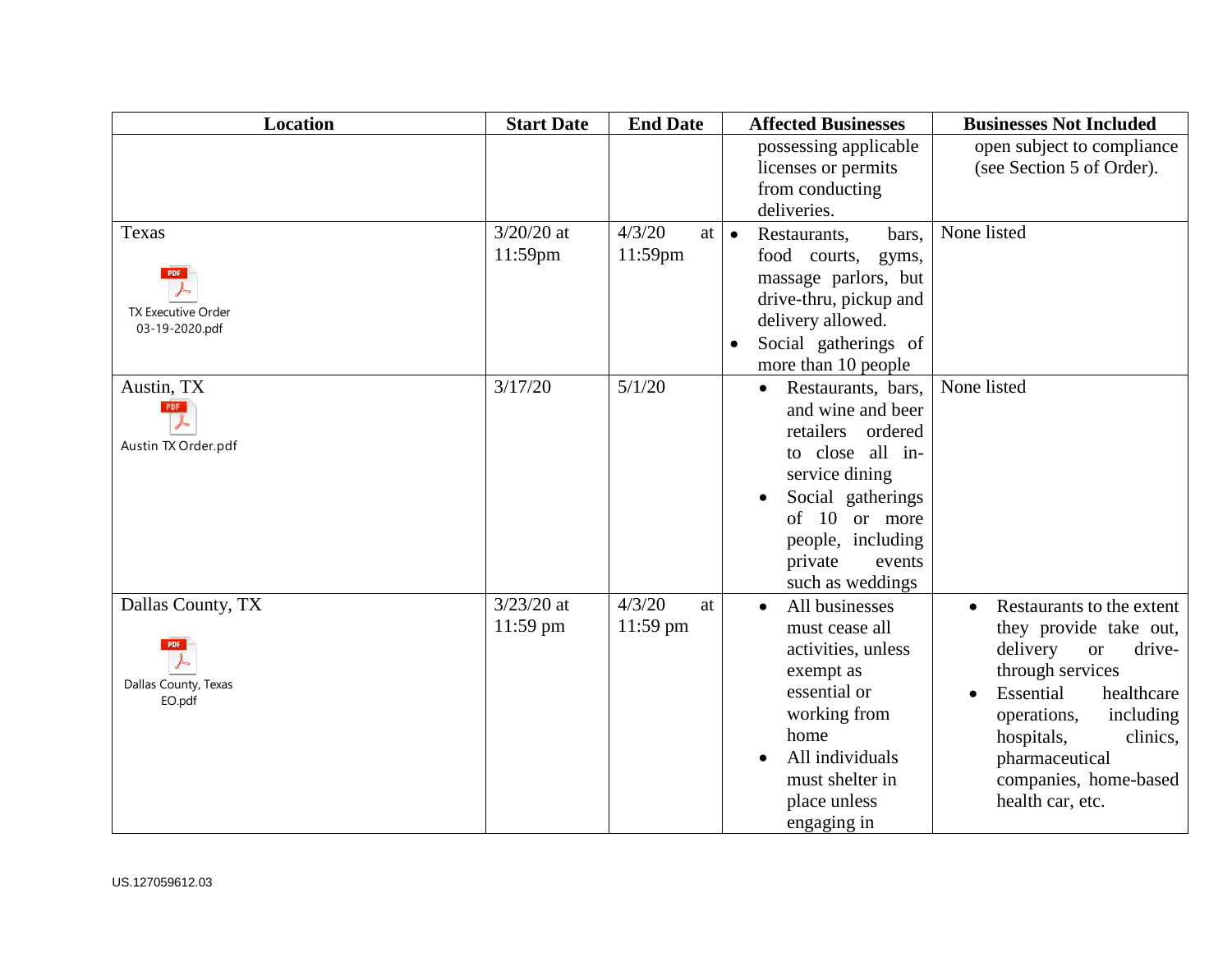| <b>Location</b>                          | <b>Start Date</b>           | <b>End Date</b> | <b>Affected Businesses</b>                                                                                                                                                                                                                                                                                                                               | <b>Businesses Not Included</b>                                                                                                                                                                                                                                                                                                                                                                                                                                                                                                                                                                                             |
|------------------------------------------|-----------------------------|-----------------|----------------------------------------------------------------------------------------------------------------------------------------------------------------------------------------------------------------------------------------------------------------------------------------------------------------------------------------------------------|----------------------------------------------------------------------------------------------------------------------------------------------------------------------------------------------------------------------------------------------------------------------------------------------------------------------------------------------------------------------------------------------------------------------------------------------------------------------------------------------------------------------------------------------------------------------------------------------------------------------------|
|                                          |                             |                 | essential activities<br>or to operate<br>essential<br>businesses<br>Religious services<br>may only be<br>provided by video<br>and<br>teleconference if<br>staffed by fewer<br>than 10 people<br>All elective<br>medical<br>procedures must<br>be postponed<br>Limits the amount<br>of toilet paper an<br>individual may<br>buy in a single<br>purchase a | Essential<br>critical<br>$\bullet$<br>infrastructure, including<br>those identified in the<br><b>CISA</b> list<br>Essential<br>retail,<br>including<br>grocery<br>warehouse<br>stores,<br>stores, big-box stores,<br>food cultivation, etc.<br>Providers of basic<br>necessities for<br>economically<br>disadvantaged<br>populations<br><b>Essential services</b><br>necessary to maintain<br>essential operations of<br>residences or other<br>essential businesses,<br>such as trash, recycling<br>collection, mail and<br>shipping services,<br>plumbers, electricians,<br>etc.<br>News media and<br>childcare services |
| Utah<br>Utah Dept of<br>Health Order.pdf | 3/18/20<br>at<br>$11:59$ pm | 4/1/20          | Food<br>service,<br>$\bullet$<br>self-<br>restaurants,<br>buffets,<br>serve<br>salad<br>bars,<br>self-<br>unpackaged<br>food<br>serve                                                                                                                                                                                                                    | Third party delivery services,<br>grocery stores                                                                                                                                                                                                                                                                                                                                                                                                                                                                                                                                                                           |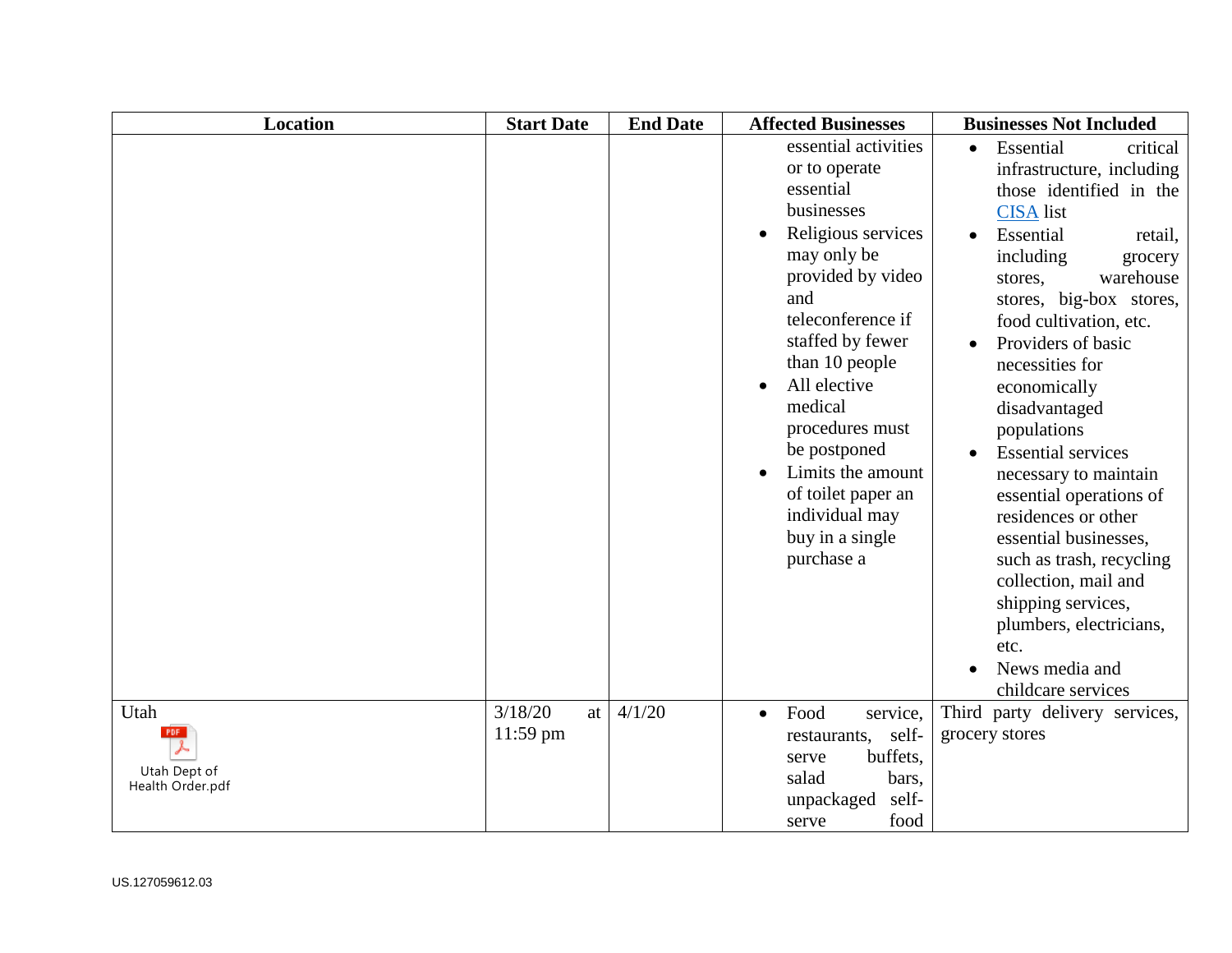| <b>Location</b>                                                                                                                                                            | <b>Start Date</b>      | <b>End Date</b>       | <b>Affected Businesses</b>                                                                                                                                                                                                                                                                                                                              | <b>Businesses Not Included</b>                                                                                                        |
|----------------------------------------------------------------------------------------------------------------------------------------------------------------------------|------------------------|-----------------------|---------------------------------------------------------------------------------------------------------------------------------------------------------------------------------------------------------------------------------------------------------------------------------------------------------------------------------------------------------|---------------------------------------------------------------------------------------------------------------------------------------|
|                                                                                                                                                                            |                        |                       | services,<br>bars,<br>taverns,<br>nightclubs,<br>private<br>liquor<br>clubs, and saloons<br>must cease on-site<br>consumption<br>Gatherings of 10<br>$\bullet$<br>or more people<br>prohibited<br>Recommended all<br>businesses<br>implement social<br>distancing of at<br>least six feet                                                               |                                                                                                                                       |
| Vermont<br><b>PDF</b><br>Vermont Executive<br>Order.pdf<br><b>PDF</b><br>Vermont Executive<br>Order Addendum 2.<br><b>PDF</b><br>Vermont Executive<br>Order - Childcare.pd | $3/16/20$ &<br>3/18/20 | $4/15/20$ &<br>4/6/20 | Non-essential<br>$\bullet$<br>gatherings<br>mass<br>of 50 or more<br>persons<br>is<br>prohibited<br>for<br>social,<br>recreational<br><b>or</b><br>entertainment<br>activities, such as<br>auditoriums,<br>stadiums, arenas,<br>large conference<br>meeting<br>rooms,<br>halls,<br>theaters,<br>fitness<br>gyms,<br>centers, libraries,<br>or any other | Normal operations at<br>$\bullet$<br>airports, bus or railway<br>stations, typical office<br>environments or retail<br>grocery stores |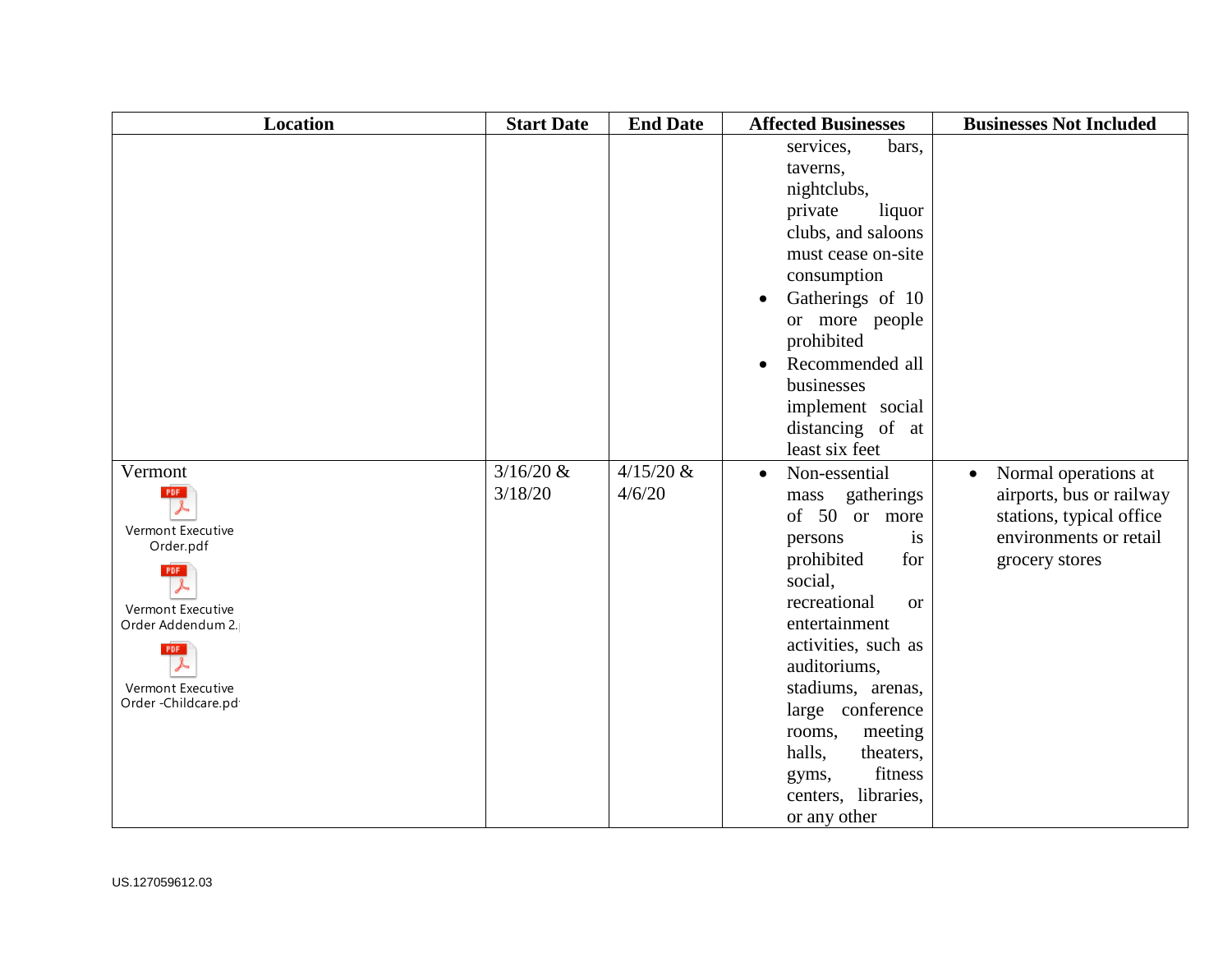| <b>Location</b>                                                                               | <b>Start Date</b>                                                       | <b>End Date</b> | <b>Affected Businesses</b>                                                                                                                                                                                                                                                                                                                                    | <b>Businesses Not Included</b>                                                                                                                                                                                      |
|-----------------------------------------------------------------------------------------------|-------------------------------------------------------------------------|-----------------|---------------------------------------------------------------------------------------------------------------------------------------------------------------------------------------------------------------------------------------------------------------------------------------------------------------------------------------------------------------|---------------------------------------------------------------------------------------------------------------------------------------------------------------------------------------------------------------------|
|                                                                                               |                                                                         |                 | All<br>child<br>$\bullet$<br>care<br>closed<br>programs<br>later<br>than<br>no<br>3/18/20<br>through<br>4/6/20<br>Restaurants, bars,<br>or establishments<br>that offer food or<br>drink shall<br>not<br>permit<br>on-<br>premises<br>consumption,<br>take-out<br><b>or</b><br>delivery only until<br>4/6/20                                                  |                                                                                                                                                                                                                     |
| Virginia<br><b>PDF</b><br>Virgina<br>Guidance.pdf<br><b>PDF</b><br>Virginia Amended<br>EO.pdf | 3/18/20<br>(guidance)<br>3/20/20<br><i>(executive)</i><br>order issued) | Unknown         | Restaurants,<br>$\bullet$<br>fitness<br>centers,<br>and<br>theaters<br>restricted<br>to $10$<br>patrons or fewer.<br>Virginians<br>$\bullet$<br>encouraged<br>to<br>avoid<br>non-<br>essential<br>of<br>gatherings<br>10<br>than<br>more<br>people<br>Restaurants<br>are<br>$\bullet$<br>encouraged<br>to<br>continue carry-out<br>and<br>takeaway<br>options | Normal operations at<br>$\bullet$<br>essential services, such<br>manufactures,<br>as<br>distribution<br>centers,<br>airports, bus and train<br>stations,<br>medical<br>facilities, grocery stores,<br>or pharmacies |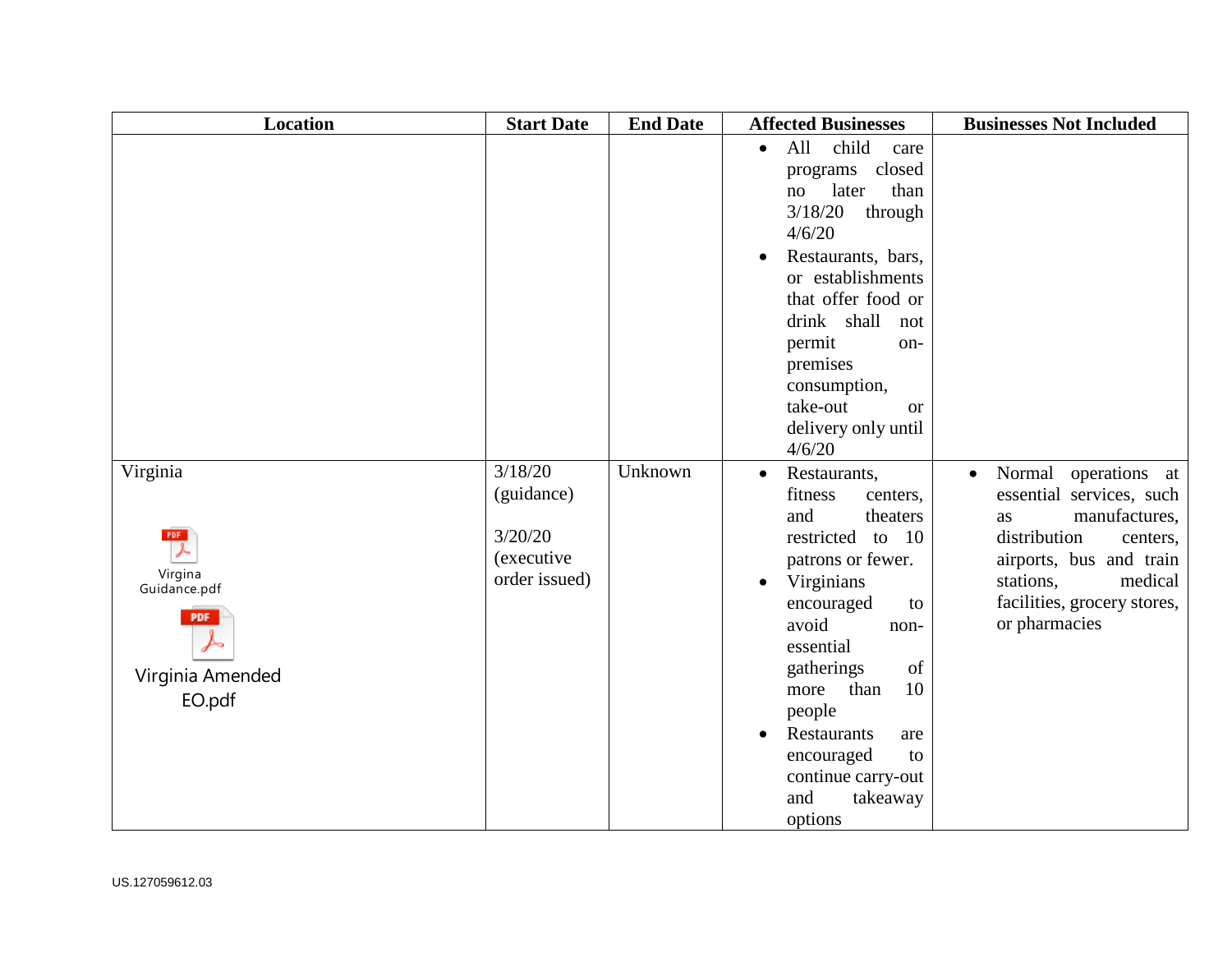| <b>Location</b>                         | <b>Start Date</b>          | <b>End Date</b> | <b>Affected Businesses</b>    | <b>Businesses Not Included</b>  |
|-----------------------------------------|----------------------------|-----------------|-------------------------------|---------------------------------|
| Washington                              | 3/16/20                    | 3/31/20         | Onsite<br>$\bullet$           | Grocery<br>$\bullet$<br>stores, |
| PDF                                     |                            |                 | consumption                   | pharmacies,                     |
|                                         |                            |                 | prohibited<br>in              | convenience stores, gas         |
| Washington<br><b>Emergency Proclama</b> |                            |                 | food<br>restaurants,          | stations, pet stores, and       |
|                                         |                            |                 | bars,<br>courts,              | libraries                       |
|                                         |                            |                 | coffee<br>taverns,            |                                 |
|                                         |                            |                 | shops,<br>catered             |                                 |
|                                         |                            |                 | clubs,<br>events,             |                                 |
|                                         |                            |                 | bowling alleys                |                                 |
|                                         |                            |                 | Gyms,<br>fitness<br>$\bullet$ |                                 |
|                                         |                            |                 | centers, non-tribal           |                                 |
|                                         |                            |                 | card<br>rooms,                |                                 |
|                                         |                            |                 | barbershops<br>and            |                                 |
|                                         |                            |                 | hair/nail<br>salons,          |                                 |
|                                         |                            |                 | parlors,<br>tattoo            |                                 |
|                                         |                            |                 | pool halls, and               |                                 |
|                                         |                            |                 | other<br>similar              |                                 |
|                                         |                            |                 | venues                        |                                 |
|                                         |                            |                 | Prohibit<br>$\bullet$         |                                 |
|                                         |                            |                 | operations of all             |                                 |
|                                         |                            |                 | retail stores unless          |                                 |
|                                         |                            |                 | they designate an             |                                 |
|                                         |                            |                 | employee<br><b>or</b>         |                                 |
|                                         |                            |                 | officer who must              |                                 |
|                                         |                            |                 | establish<br>and              |                                 |
|                                         |                            |                 | implement social              |                                 |
|                                         |                            |                 | distancing<br>and             |                                 |
|                                         |                            |                 | sanitation                    |                                 |
|                                         |                            |                 | measures.                     |                                 |
| Washington – Seattle                    | business<br>N <sub>o</sub> |                 | $\bullet$                     | $\bullet$                       |
|                                         | closures as of             |                 |                               |                                 |
|                                         | 3/20/20                    |                 |                               |                                 |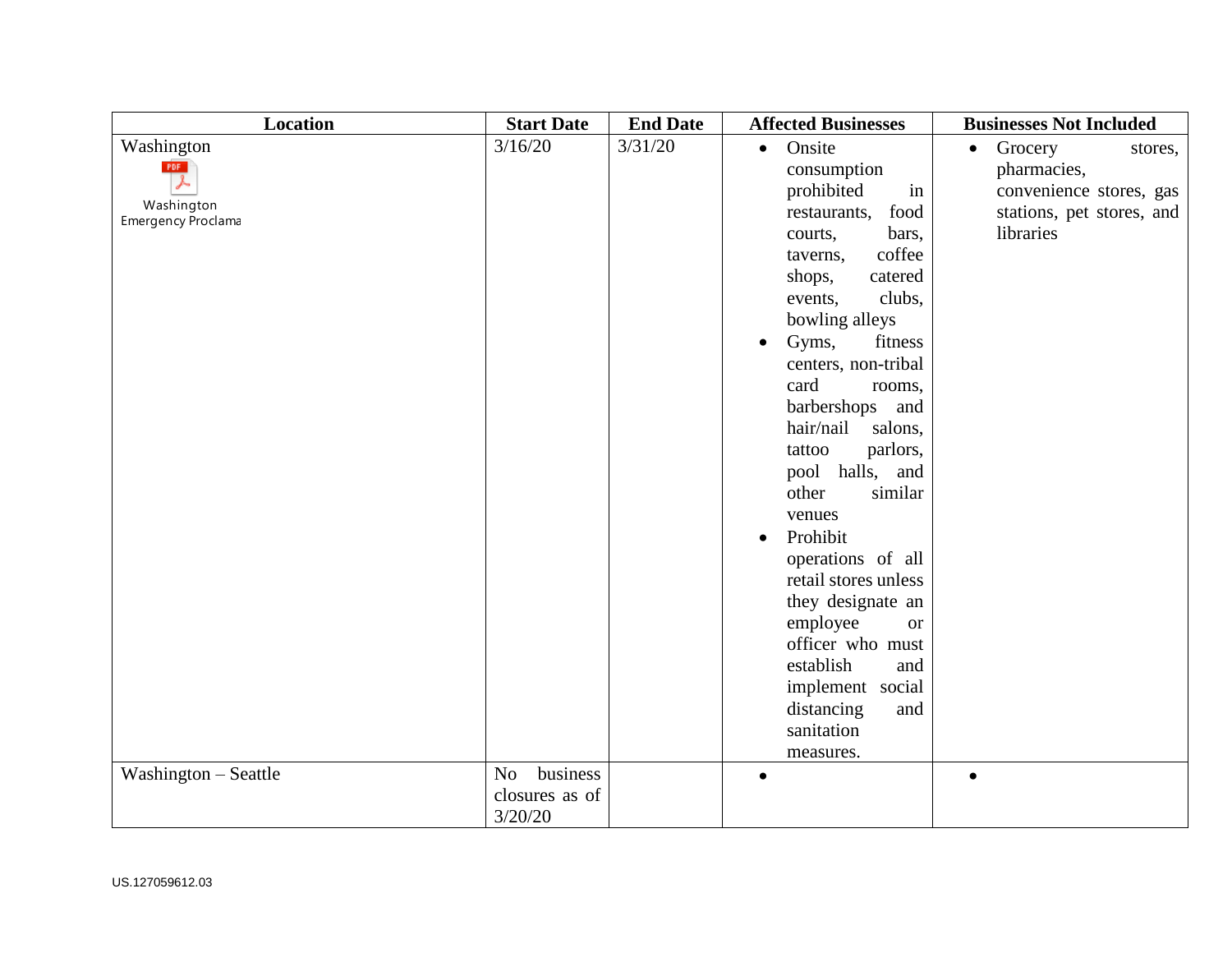| <b>Location</b>                       | <b>Start Date</b> | <b>End Date</b> | <b>Affected Businesses</b><br><b>Businesses Not Included</b>                 |
|---------------------------------------|-------------------|-----------------|------------------------------------------------------------------------------|
| West Virginia                         | $3/18/2020$ at    | Indefinitely    | Home based businesses that<br>[3/8/20 EO]<br>$\bullet$<br>$\bullet$          |
|                                       | midnight          |                 | All casinos are closed<br>operate remotely from their                        |
|                                       |                   | Until           | residences<br>to the general public                                          |
|                                       | $3/24/20$ at 8    | terminated      | Small businesses that do<br>All restaurants<br>and<br>$\bullet$<br>$\bullet$ |
| Executive-Order-Ma<br>rch-18-2020.pdf | pm                |                 | bars throughout the<br>not invite the general public                         |
| <b>PDF</b>                            |                   |                 | 55 counties shall not<br>and have five or fewer                              |
|                                       |                   |                 | allow<br>employees in the office,<br>on-premises                             |
| West Virginia EO                      |                   |                 | consumption of food<br>provided they engage in                               |
| 03-23-20.pdf                          |                   |                 | or drink or occupancy<br>proper social                                       |
|                                       |                   |                 | by the general public<br>distancing/hygiene                                  |
|                                       |                   |                 | purposes<br>Essential businesses,<br>for<br>other<br>$\bullet$               |
|                                       |                   |                 | than picking up food<br>including those on the                               |
|                                       |                   |                 | and/or drink from<br>CISA list, healthcare,                                  |
|                                       |                   |                 | such establishment to<br>public health operations,                           |
|                                       |                   |                 | be taken away<br>and health insurance                                        |
|                                       |                   |                 | $[3/23/20$ EO]<br>companies, grocery stores<br>$\bullet$                     |
|                                       |                   |                 | General stay home<br>and pharmacies, food,                                   |
|                                       |                   |                 | order unless engaged<br>beverage and agriculture                             |
|                                       |                   |                 | in essential activities<br>(provided they offer no                           |
|                                       |                   |                 | consumption on premises)<br>or essential                                     |
|                                       |                   |                 | businesses<br><b>Essential</b> government                                    |
|                                       |                   |                 | functions, human service<br>All non-essential<br>$\bullet$                   |
|                                       |                   |                 | businesses must<br>organizations and childcare                               |
|                                       |                   |                 | facilities<br>temporarily cease                                              |
|                                       |                   |                 | operations except for<br>Essential infrastructure,                           |
|                                       |                   |                 | such minimum basic<br>including food production,                             |
|                                       |                   |                 | operations as<br>distribution, fulfillment                                   |
|                                       |                   |                 | necessary to maintain<br>centers, storage facilities,<br>the value of the    |
|                                       |                   |                 | preparation, and sale,                                                       |
|                                       |                   |                 | business's inventory,<br>construction, business                              |
|                                       |                   |                 | preserve the<br>management and                                               |
|                                       |                   |                 | condition of the                                                             |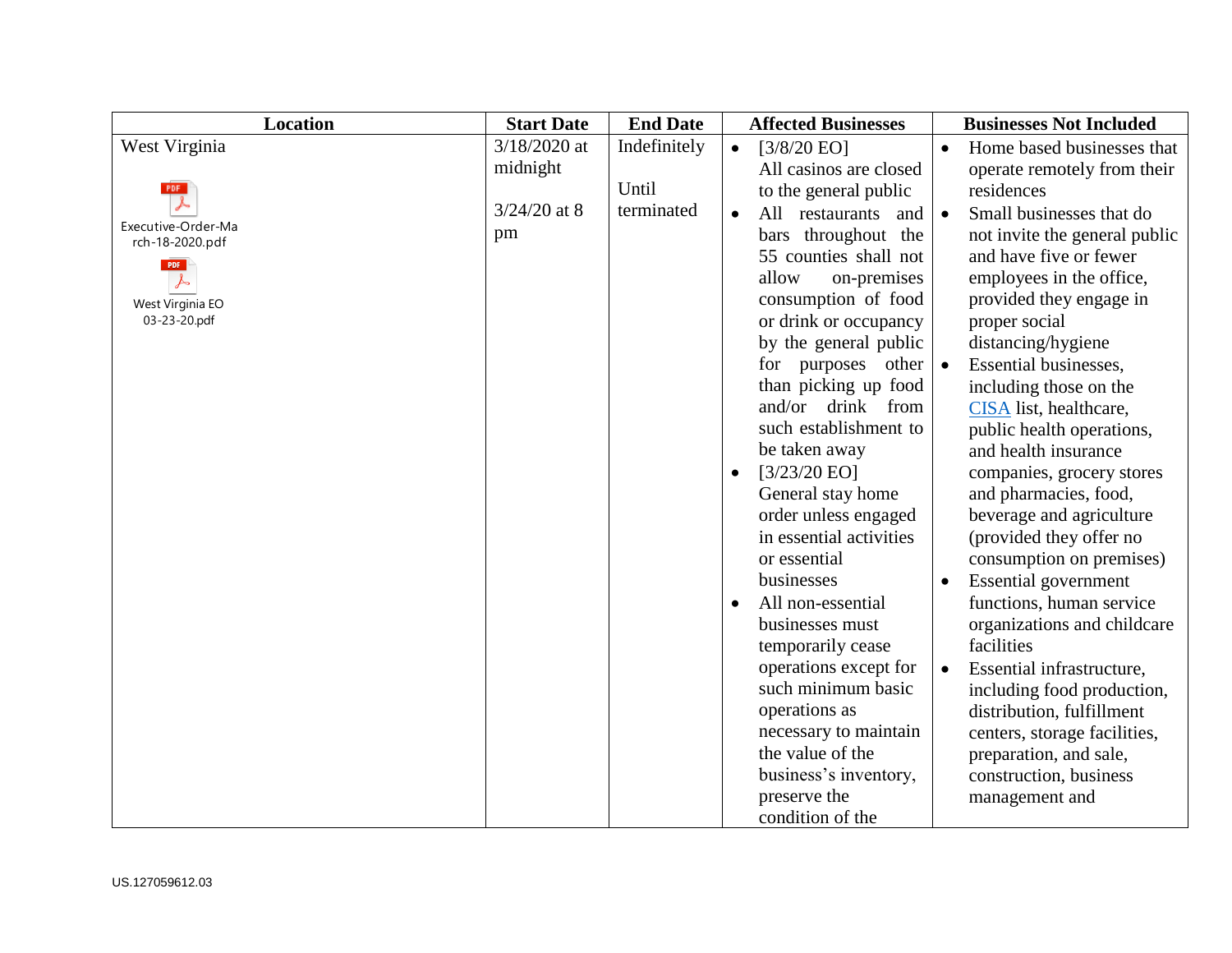| <b>Location</b> | <b>Start Date</b> | <b>End Date</b> | <b>Affected Businesses</b>                                                                                                                                                                                                                                                                                                                                                                                                                            | <b>Businesses Not Included</b>                                                                                                                                                                                                                                                                                                                                                                                                                                                                                                                                                                                                                                                                                                                                                                                                                                                        |
|-----------------|-------------------|-----------------|-------------------------------------------------------------------------------------------------------------------------------------------------------------------------------------------------------------------------------------------------------------------------------------------------------------------------------------------------------------------------------------------------------------------------------------------------------|---------------------------------------------------------------------------------------------------------------------------------------------------------------------------------------------------------------------------------------------------------------------------------------------------------------------------------------------------------------------------------------------------------------------------------------------------------------------------------------------------------------------------------------------------------------------------------------------------------------------------------------------------------------------------------------------------------------------------------------------------------------------------------------------------------------------------------------------------------------------------------------|
|                 |                   |                 | business's physical<br>plant and equipment,<br>ensure security,<br>process payroll and<br>employee benefits, or<br>related functions, and<br>the minimum<br>necessary activities to<br>facilitate employees<br>being able to<br>continue to work<br>remotely.<br>All places of public<br>$\bullet$<br>amusement must be<br>closed, such as<br>amusement rides,<br>carnivals, zoos,<br>museums, arcades,<br>malls, playgrounds<br>bowling alleys, etc. | maintenance, airport<br>operations, utilities, etc.<br>Coal mining and coal-fired<br>$\bullet$<br>electric generation<br>facilities, manufacture,<br>distribution, and sup ply<br>chain for critical products<br>and industries<br>Transportation and travel<br>$\bullet$<br>related businesses, gas<br>stations, financial and<br>insurance institutions,<br>hardware and supply stores<br>Critical trades, including<br>$\bullet$<br>building and construction<br>tradesmen, plumbers,<br>electricians, exterminators,<br>security staff, HVAC<br>engineers, etc.<br>Mail, post, shipping,<br>$\bullet$<br>logistics, delivery, and<br>pick-up services<br>Religious entities,<br>educational institutions,<br>laundry services, supplies<br>to work from home,<br>supplies for essential<br>business and operations,<br>home-based care and<br>services, residential<br>facilities |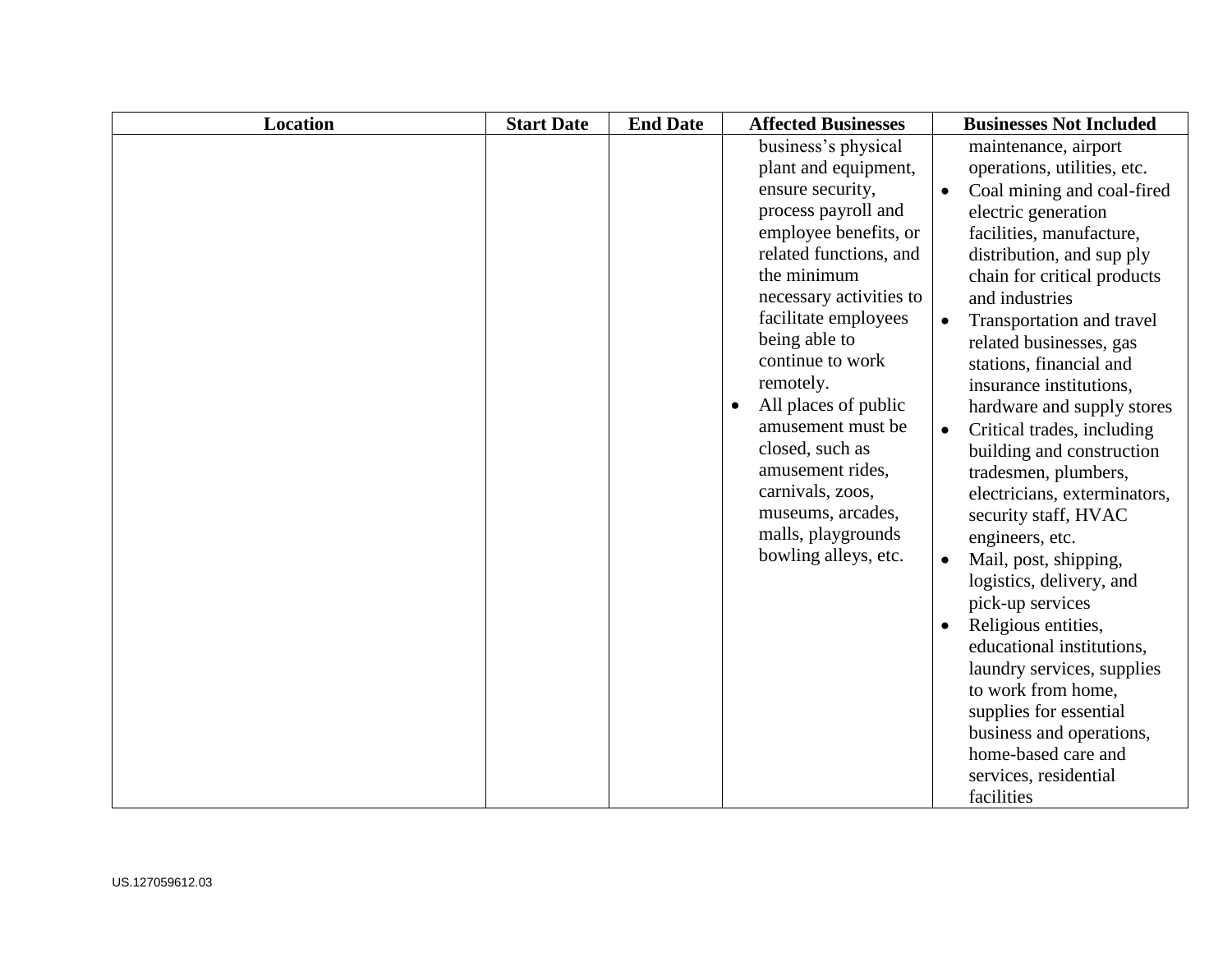| <b>Location</b>    | <b>Start Date</b> | <b>End Date</b> | <b>Affected Businesses</b>     | <b>Businesses Not Included</b>                     |
|--------------------|-------------------|-----------------|--------------------------------|----------------------------------------------------|
|                    |                   |                 |                                | Professional services,<br>$\bullet$                |
|                    |                   |                 |                                | including legal services,                          |
|                    |                   |                 |                                | accounting, insurance, and                         |
|                    |                   |                 |                                | real estate; media and other                       |
|                    |                   |                 |                                | first amendment protected                          |
|                    |                   |                 |                                | speech; hotels and motels;                         |
|                    |                   |                 |                                | funeral services                                   |
| Wisconsin          | 3/17/20<br>at     | Indefinitely    | Prohibits<br>$\bullet$<br>mass | Transportation,<br>$\bullet$                       |
| <b>PDF</b>         | 5pm               |                 | gatherings of 10               | educational institutions,                          |
| Wisconsin          |                   |                 | or more people,                | childcare, hotels and                              |
| Emergency Order.pc |                   |                 | including public               | motels, government,                                |
|                    |                   |                 | or private schools,            | relief facilities,                                 |
|                    |                   |                 | auditoriums.                   | residential buildings,                             |
|                    |                   |                 | theaters,<br>movie             | retail, healthcare,                                |
|                    |                   |                 | theaters,<br>museums,          | facilities for voting,<br>food establishments that |
|                    |                   |                 | stadiums, arenas,              | are take-out only,                                 |
|                    |                   |                 | conference rooms,              | commercial and non-                                |
|                    |                   |                 | halls,<br>meeting              | profit entities                                    |
|                    |                   |                 | exhibition centers,            | Offices and production                             |
|                    |                   |                 | health<br>taverns,             | facilities may have                                |
|                    |                   |                 | and<br>fitness                 | gatherings of more than                            |
|                    |                   |                 | centers, recreation            | 10 people, subject to                              |
|                    |                   |                 | centers, licensed              | complying with social                              |
|                    |                   |                 | pools and places               | distancing                                         |
|                    |                   |                 | of worship<br>and              | recommendations                                    |
|                    |                   |                 | religious                      |                                                    |
|                    |                   |                 | gatherings                     |                                                    |
|                    |                   |                 | N <sub>o</sub><br>onsite       |                                                    |
|                    |                   |                 | consumption<br>of              |                                                    |
|                    |                   |                 | food<br><b>or</b><br>drink     |                                                    |
|                    |                   |                 | permitted                      |                                                    |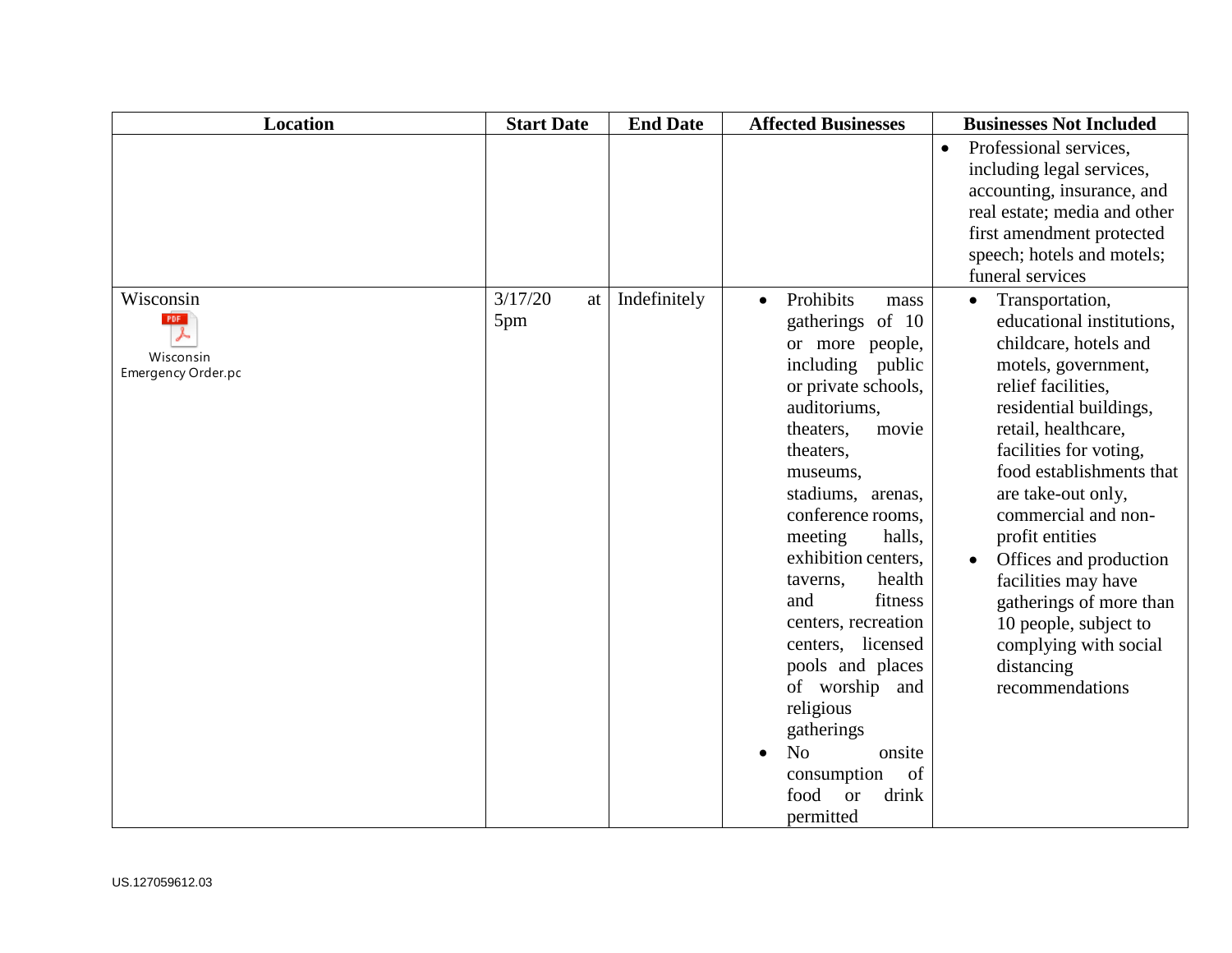| <b>Location</b>              | <b>Start Date</b> | <b>End Date</b> | <b>Affected Businesses</b>                                                                                                                                                                                                                                                                                                                                                                                                                                                                                                                                                | <b>Businesses Not Included</b>                                                                                                                                                                                                                                                                                                                                                                                                                                                                                                                                                                                                         |
|------------------------------|-------------------|-----------------|---------------------------------------------------------------------------------------------------------------------------------------------------------------------------------------------------------------------------------------------------------------------------------------------------------------------------------------------------------------------------------------------------------------------------------------------------------------------------------------------------------------------------------------------------------------------------|----------------------------------------------------------------------------------------------------------------------------------------------------------------------------------------------------------------------------------------------------------------------------------------------------------------------------------------------------------------------------------------------------------------------------------------------------------------------------------------------------------------------------------------------------------------------------------------------------------------------------------------|
|                              |                   |                 | $\bullet$                                                                                                                                                                                                                                                                                                                                                                                                                                                                                                                                                                 |                                                                                                                                                                                                                                                                                                                                                                                                                                                                                                                                                                                                                                        |
| Wyoming<br>Wyoming Order.pdf | 3/19/20           | 4/3/20          | Restaurants, food<br>$\bullet$<br>courts, cafes,<br>coffeehouses, and<br>other similar<br>places of public<br>accommodation<br>offering food or<br>beverage for on-<br>premises<br>consumption.<br>Bars, taverns,<br>brew pubs,<br>breweries,<br>microbreweries,<br>distillery pubs,<br>wineries, tasting<br>rooms, special<br>licensees, clubs,<br>and other places of<br>public<br>accommodation<br>offering alcoholic<br>beverages for on-<br>premises<br>consumption.<br>Cigar bars.<br>Gymnasiums.<br>Movie and<br>performance<br>theaters, opera<br>houses, concert | Places of public<br>accommodation that<br>offer food and beverage<br>not for on-premises<br>consumption, including<br>grocery stores, markets,<br>retail stores that offer<br>food, convenience<br>stores, pharmacies, drug<br>stores, and food<br>pantries.<br>Health care facilities,<br>residential care<br>facilities, congregate<br>care facilities, and<br>juvenile justice<br>facilities.<br>Crisis shelters or similar<br>institutions.<br>Airport concessionaires.<br>Any emergency facilities<br>necessary for response to<br>events surrounding public<br>health emergency and state of<br>emergency cause by COVID-<br>19. |